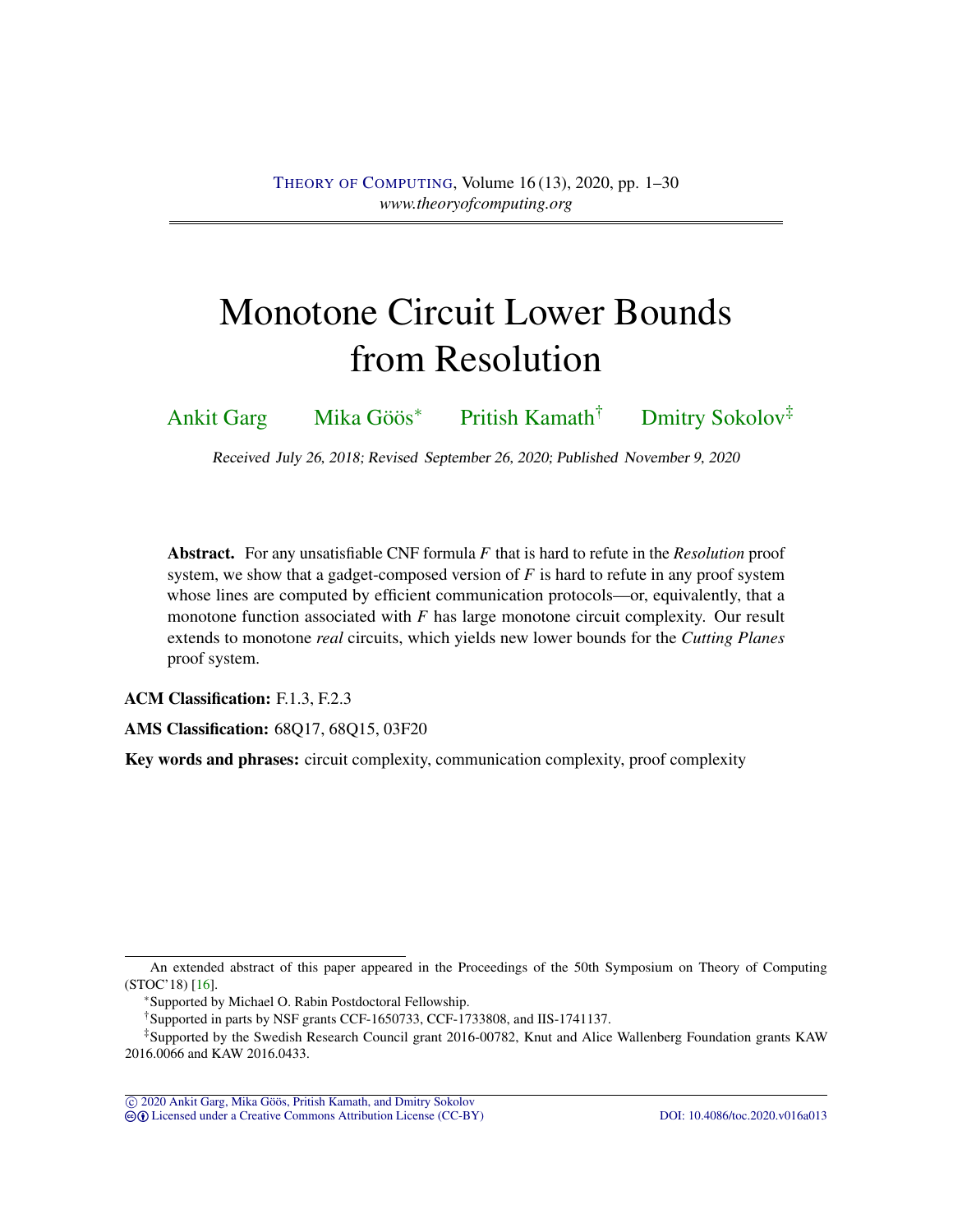# <span id="page-1-1"></span>1 Appetizer

DAG*-like* communication protocols [\[46,](#page-26-0) [40,](#page-26-1) [52\]](#page-27-2), generalizing the usual notion of *tree-like* communication protocols [\[35,](#page-26-2) [31,](#page-25-0) [41\]](#page-26-3), provide a useful abstraction to study two kinds of objects in complexity theory:

- Monotone circuits. Let *f* be a monotone boolean function. The *monotone circuit complexity* of *f* can be characterized in the language of DAG-like protocols. Namely, it equals the least size of a DAG-like protocol that solves the *monotone Karchmer–Wigderson (mKW)* search problem for *f* .
- **Propositional proofs.** Let F be a CNF contradiction (an unsatisfiable CNF formula). Lower bounds for the *Resolution refutation length complexity* of *F*—or indeed lower bounds for any propositional proof system whose lines are computed by efficient communication protocols—can be proved via DAG-like protocols. Namely, a lower bound is given by the least size of a DAG-like protocol that solves a certain CNF search problem associated with *F*.

In this paper, we prove a *query-to-communication lifting theorem* that escalates lower bounds for a DAG-like query model (essentially Resolution) to lower bounds for DAG-like communication protocols. In particular, this yields a new technique to prove size lower bounds for monotone circuits and several types of proof systems (including Cutting Planes).

The result can be interpreted as a *converse* to *monotone feasible interpolation* [\[10,](#page-24-1) [33\]](#page-25-1), which is a popular method to prove refutation size lower bounds for proof systems (such as Resolution and Cutting Planes) by reductions to monotone circuit lower bounds. A theorem of this type was conjectured by Beame, Huynh, and Pitassi [\[5,](#page-23-0) §6]. We also note that lifting theory for deterministic *tree-like* protocols—with applications to monotone *formula* size, *tree-like* refutation size, and size–space tradeoffs—has been developed in quite some detail [\[42,](#page-26-4) [28,](#page-25-2) [20,](#page-25-3) [21,](#page-25-4) [13,](#page-24-2) [56,](#page-27-3) [11\]](#page-24-3). We import techniques from this line of work into the DAG-like setting.

A follow-up article [\[18\]](#page-24-4) has obtained several concrete applications using our technique: an exponential monotone circuit lower bound for XOR-SAT, and a separation showing that the *Nullstellensatz* proof system can be exponentially more powerful than Cutting Planes.

We formalize our result in [Section 3](#page-4-0) after we have defined our DAG-like models in [Section 2.](#page-1-0)

# <span id="page-1-0"></span>2 DAG-like models

We define all computational models as solving *search problems*, defined by a relation  $S \subseteq \mathcal{I} \times \mathcal{O}$  for some finite input and output sets  $\Im$  and  $\Im$ . On input  $x \in \Im$  the search problem is to find some output in  $S(x) := \{o \in \mathcal{O} : (x, o) \in S\}$ . We always assume *S* is *total* so that  $S(x) \neq \emptyset$  for all  $x \in \mathcal{I}$ . We also define  $S^{-1}(o) := \{x \in \mathcal{I} : (x, o) \in S\}$ . For applications, the two most important examples of search problems, one associated with a monotone function  $f: \{0,1\}^n \to \{0,1\}$ , another with an *n*-variable CNF contradiction  $F = \bigwedge_i D_i$  (where  $D_i$  are disjunctions of literals), are as follows.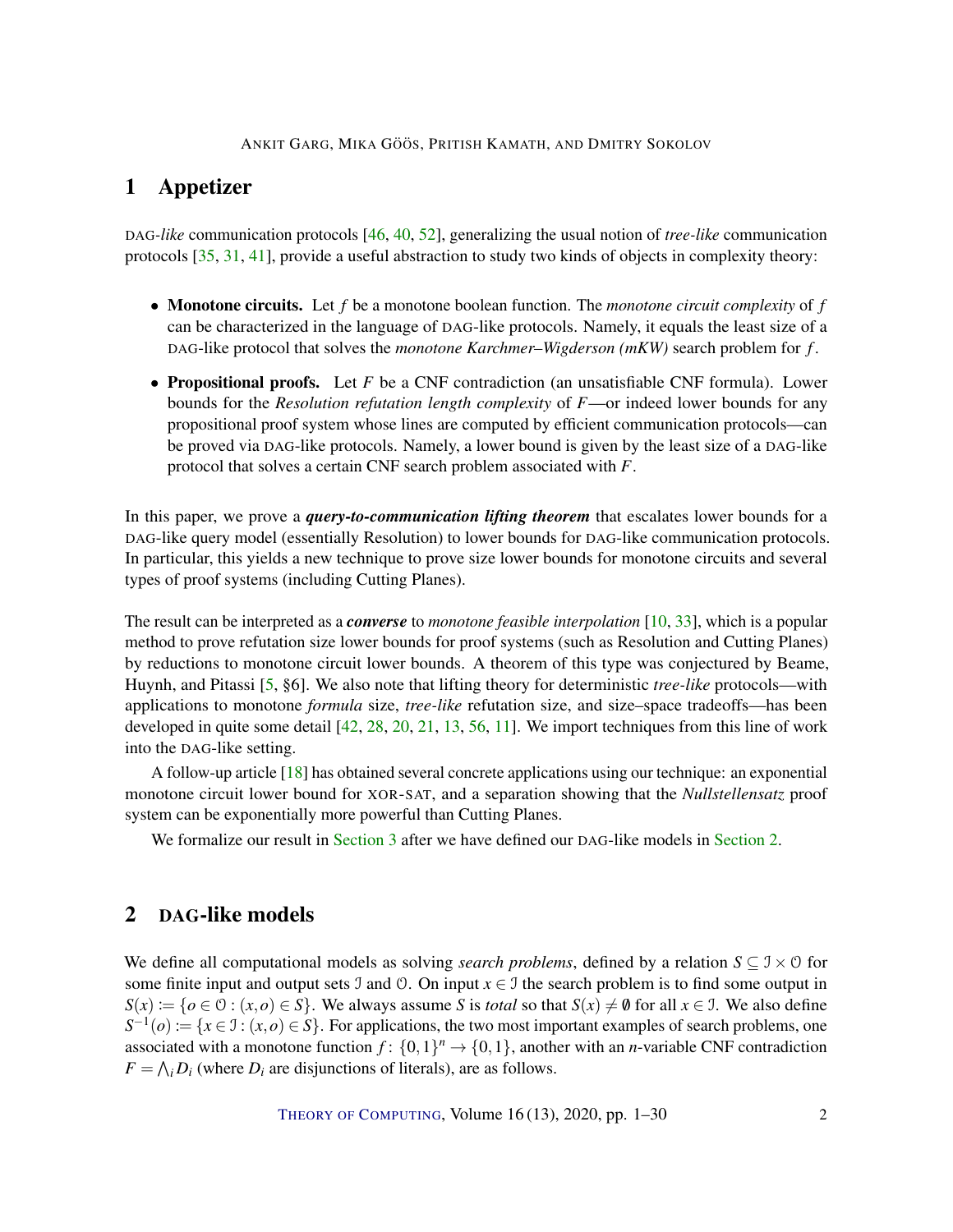<span id="page-2-0"></span>mKW search problem  $S_f$  =  $f^{-1}(1) \times f^{-1}(0)$ output: a coordinate  $i \in [n]$  such that  $x_i > y_i$ **CNF search problem**  $S_F =$  input: an *n*-variable truth assignment  $z \in \{0, 1\}^n$ output: clause *D* of *F* unsatisfied by *z*, i. e.,  $D(z) = 0$ 

## 2.1 Abstract DAGs

We work with a *top-down* definition of DAG-like models. A version of the following definition (with a specialized  $\mathcal F$ ) was introduced by [\[46\]](#page-26-0) and subsequently simplified in [\[40,](#page-26-1) [52\]](#page-27-2).

**Top-down definition.** Let F be a family of functions  $\mathcal{I} \to \{0,1\}$ . An F-DAG solving  $S \subseteq \mathcal{I} \times \mathcal{O}$  is a directed acyclic graph of fan-out  $\leq 2$  where each node *v* is associated with a function  $f_v \in \mathcal{F}$  (we call  $f_{\nu}^{-1}(1)$  the *feasible set* for *v*) satisfying the following conditions.

- 1. *Root:* There is a distinguished root node *r* (fan-in 0), and  $f_r \equiv 1$  is the constant 1 function.
- 2. *Non-leaves:* For each non-leaf node *v* with children *u*,*u'*, we have  $f_v^{-1}(1) \subseteq f_u^{-1}(1) \cup f_{u'}^{-1}(1)$ .
- 3. *Leaves:* Each leaf node *v* is labeled with an output  $o_v \in \mathcal{O}$  such that  $f_v^{-1}(1) \subseteq S^{-1}(o_v)$ .

The *size* of an F-DAG is its number of nodes. If we specialize S to be a CNF search problem  $S_F$ , the above specializes to the familiar definition of refutations in a proof system whose lines are *negations* of functions in F. Here is that dual definition, specialized to  $S = S_F$ .

**Bottom-up definition.** Let G be a family of functions  $\{0,1\}^n \rightarrow \{0,1\}$ . (To match up with the topdown definition, one should take  $G := \{\neg f : f \in \mathcal{F}\}\)$  A (semantic) *G-refutation* of an *n*-variable CNF contradiction *F* is a directed acyclic graph of fan-out  $\leq 2$  where each node (or *line*) *v* is associated with a function  $g_y \in \mathcal{G}$  satisfying the following conditions.

- 1. *Root:* There is a distinguished root node *r* (fan-in 0), and  $g_r \equiv 0$  is the constant 0 function.
- 2. *Non-leaves:* For each non-leaf node *v* with children  $u, u'$ , we have  $g_v^{-1}(1) \supseteq g_u^{-1}(1) \cap g_{u'}^{-1}(1)$ .
- 3. *Leaves:* Each leaf node *v* is labeled with a clause *D* of *F* such that  $g_v^{-1}(1) \supseteq D^{-1}(1)$ .

## 2.2 Concrete DAGs

We now instantiate the abstract model for the purposes of communication and query complexity.

**Rectangle-DAGs (DAG-like protocols).** Consider a bipartite input domain  $\mathcal{I} := \mathcal{X} \times \mathcal{Y}$  so that Alice holds  $x \in \mathcal{X}$ , Bob holds  $y \in \mathcal{Y}$ , and let F be the set of all indicator functions of *(combinatorial) rectangles over*  $X \times Y$  (sets of the form  $X \times Y$  with  $X \subseteq \mathcal{X}, Y \subseteq Y$ ). Call such F-DAGs simply *rectangle-DAGs*. For a search problem  $S \subseteq \mathcal{X} \times \mathcal{Y} \times \mathcal{O}$  we define its *rectangle*-DAG *complexity* by

 $rect-DAG(S) :=$  least *size* of a rectangle-DAG that solves *S*.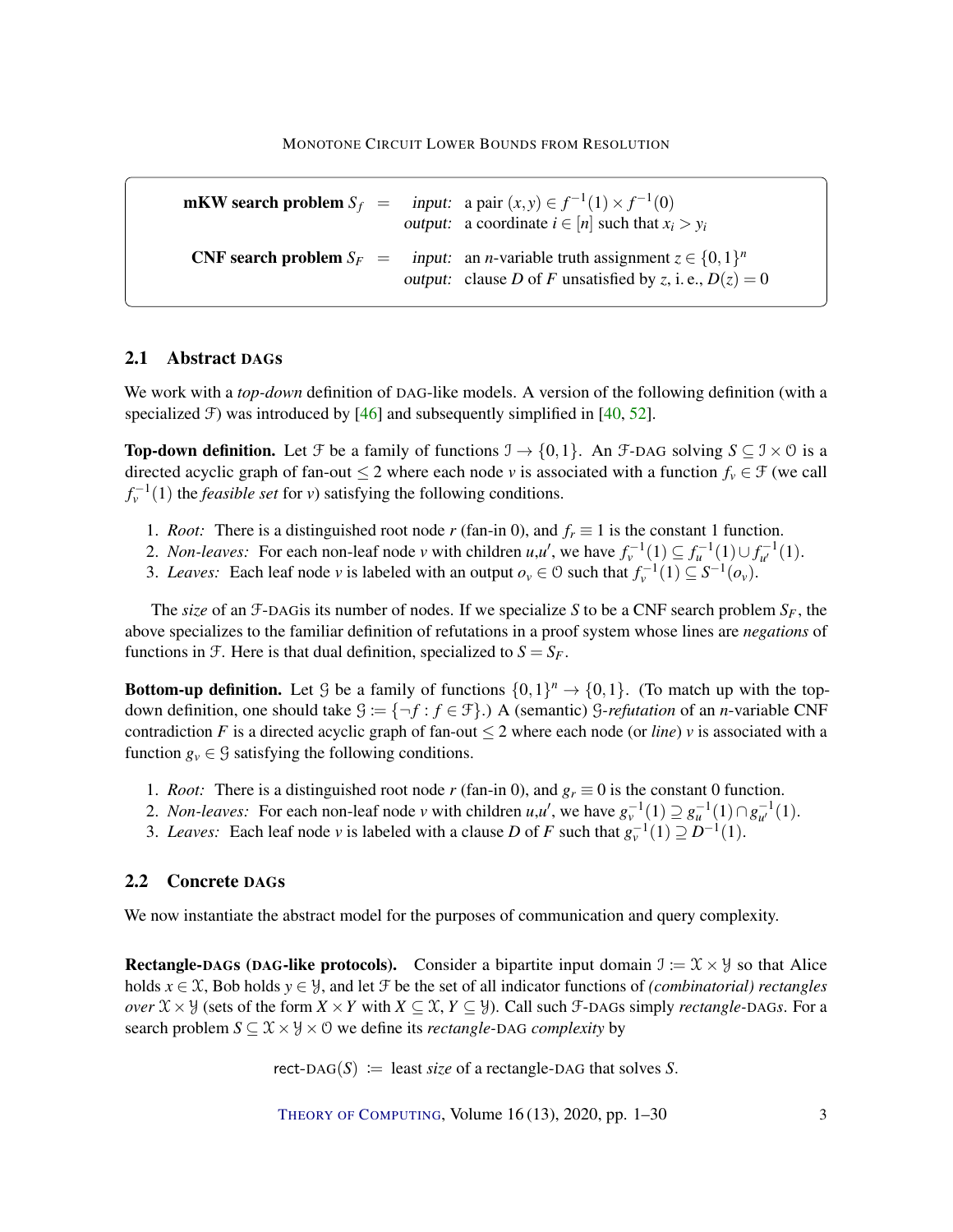<span id="page-3-2"></span><span id="page-3-0"></span>



Conjunction-DAG: Top-down definition



Figure 1: Two equivalent ways to view a Resolution refutation, illustrated in the tree-like case (see [\[31,](#page-25-0) §18.2] for more discussion of the tree-like case).

In circuit complexity, a straightforward generalization of the Karchmer–Wigderson depth characteri-zation [\[32\]](#page-25-5) shows that the monotone circuit complexity of any monotone function *f* equals rect-DAG( $S_f$ ); see [\[40,](#page-26-1) [52\]](#page-27-2).

In proof complexity, a useful-to-study semantic proof system is captured by F*c-*DAG*s solving CNF search problems*  $S_F$  where  $\mathcal{F}_c$  is the family of all functions  $\mathcal{X} \times \mathcal{Y} \to \{0,1\}$  (where  $\mathcal{X} \times \mathcal{Y} = \{0,1\}^n$ corresponds to a bipartition of the *n* input variables of *SF*) that can be computed by tree-like protocols of communication cost *c*, say for  $c = \text{polylog}(n)$ . Such a proof system can simulate other systems (such as Resolution and Cutting Planes with bounded coefficients), and hence lower bounds against  $\mathcal{F}_c$ -DAGs imply lower bounds for other concrete proof systems. Moreover, any F*c*-DAG can be simulated by a rectangle-DAG with at most a factor 2 *<sup>c</sup>* blow-up in size, and hence we do not lose much generality by studying only rectangle-DAGs.

**Conjunction-DAGs (essentially Resolution).** Consider the *n*-bit input domain  $\mathcal{I} := \{0,1\}^n$  and let  $\mathcal{F}$ be the set of all *conjunctions* of literals over the *n* input variables. Call such F-DAGs simply *conjunction-*DAG*s*. We define the *width* of a conjunction-DAG Π as the maximum width of a conjunction associated with a node of  $\Pi$ . For a search problem  $S \subseteq \{0,1\}^n \times \mathcal{O}$  we define

> $conj-*DAG(S)* := least *size* of a conjunction-*DAG* that solves *S*,$  $w(S) :=$  least *width* of a conjunction-DAG that solves *S*.

In the context of CNF search problems  $S = S_F$ , conjunction-DAGs are equivalent to Resolution refutations; see also [Figure 1.](#page-3-0) Indeed, conj-DAG( $S_F$ ) is just the Resolution refutation length complexity of *F*, and  $w(S_F)$  is the Resolution width complexity of *F* [\[8\]](#page-24-5).

The complexity measures introduced so far are related as follows; here *S'* is *any* two-party version of *S* obtained by choosing some bipartition  $\mathcal{X} \times \mathcal{Y} = \{0,1\}^n$  of the input domain of *S*.

<span id="page-3-1"></span>
$$
\text{rect-}\text{DAG}(S') \le \text{conj-}\text{DAG}(S) \le n^{O(w(S))}.\tag{2.1}
$$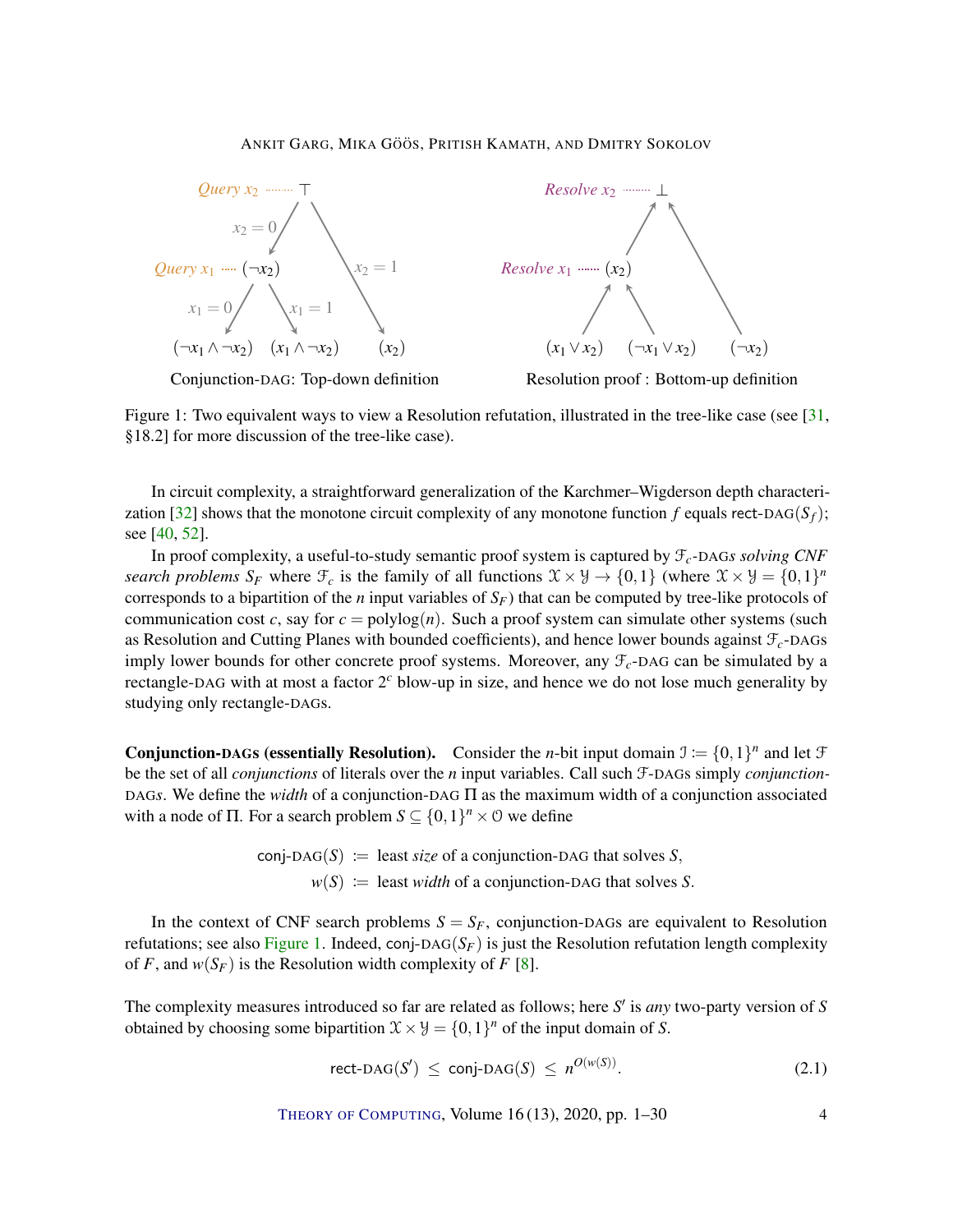<span id="page-4-2"></span>The first inequality holds because each conjunction can be simulated by a rectangle. The second inequality holds since there are at most  $n^{O(w)}$  many distinct width-*w* conjunctions, and we may assume w.l.o.g. that any *f* ∈ F is associated with at most one node in an F-DAG (any incoming edge to a node *v* can be rewired to the *lowest* node *u*, in topological order, such that  $f_v = f_u$ ).

# <span id="page-4-0"></span>3 Our results

Our first theorem is a characterization of the rectangle-DAG complexity for *composed* search problems of the form  $S \circ g^n$ . Here  $S \subseteq \{0,1\}^n \times \mathcal{O}$  is an arbitrary *n*-bit search problem, and  $g: \mathcal{X} \times \mathcal{Y} \to \{0,1\}$  is some carefully chosen two-party *gadget* that helps to distribute each input variable of *S* between the two parties. More precisely,  $S \circ g^n \subseteq \mathcal{X}^n \times \mathcal{Y}^n \times \mathcal{O}$  is the search problem where Alice holds  $x \in \mathcal{X}^n$ , Bob holds *y* ∈ *y*<sup>*n*</sup>, and their goal is to find some *o* ∈ *S*(*z*) for *z* :=  $g^n(x, y) = (g(x_1, y_1), \ldots, g(x_n, y_n))$ .

Our concrete choice for a gadget is the usual *m*-bit *index* function  $IND_m: [m] \times \{0,1\}^m \rightarrow \{0,1\}$ mapping  $(x, y) \mapsto y_x$ . For large enough *m*, we show that the bounds [\(2.1\)](#page-3-1) are tight.

<span id="page-4-1"></span>**Theorem 3.1.** *Let*  $m = m(n) := n^{\Delta}$  *for a large enough constant*  $\Delta$ *. For any*  $S \subseteq \{0,1\}^n \times \emptyset$ *,* 

$$
\text{rect-}\text{DAG}(S \circ \text{IND}_m^n) = n^{\Theta(w(S))}.
$$

We note that the conjunction-DAG width complexity of  $S \circ \text{IND}_m^n$  depends on how Alice's gadget inputs  $x_i \in [m]$  are encoded as binary variables. For example, we can have  $w(S \circ \text{IND}_m^n) = \Theta(w(S))$  when using a "unary" encoding; see [Section 8](#page-19-0) for a discussion.

Implications. The primary advantage of such a lifting theorem is that we obtain, in a generic fashion, a large class of hard (explicit) monotone functions and CNF contradictions. Let us outline how to apply our theorem. We can start with any *n*-variable  $k$ -CNF contradiction  $F$  of Resolution width  $w$ , and conclude from [Theorem 3.1](#page-4-1) that the composed problem  $S' := S_F \circ \text{IND}_m^n$  has rectangle-DAG complexity  $n^{\Theta(w)}$ . Then we can use reductions (either new or known; see [Section 8](#page-19-0) for known ones) to translate S' back to a mKW/CNF search problem. The upshot will be the following.

- − *S*<sup> $\prime$ </sup> reduces to *S*<sub>*f*</sub><sup> $\prime$ </sup> where *f*<sup> $\prime$ </sup> is some *N*-bit monotone function with *N* := *n*<sup>*O*(*k*)</sup>.
- − *S*<sup> $\prime$ </sup> reduces to *S<sub>F<sup>\prime</math* $</sup> where$ *F* $<sup>$\prime$ </sup> is some *n*<sup>*O*(1)</sup>-variable 2*k*-CNF contradiction.</sub></sup></sup>$

A follow-up article [\[18\]](#page-24-4) has provided concrete applications using a novel reduction framework based on the above template. For example, they consider a monotone function  $3XOR-SAT_n$ :  $\{0,1\}^N \rightarrow \{0,1\}$ over  $N := 2n^3$  input bits defined as follows. An input  $x \in \{0,1\}^N$  is interpreted as (the indicator vector of) a set of 3XOR constraints over *n* boolean variables  $v_1, \ldots, v_n$  (there are *N* possible constraints). We define  $3XOR-SAT_n(x) := 1$  iff the set *x* is *unsatisfiable*, that is, no boolean assignment to the  $v_i$  exists that satisfies all constraints in *x*. They proceed to show that if *F* is an *n*-variable "Tseitin" contradiction (which is hard for Resolution [\[54\]](#page-27-4)), then  $S' = S_F \circ \text{IND}_m^n$  reduces to  $S_{3XOR-SAT_{mn}}$ . Combining this with [Theorem 3.1,](#page-4-1) one obtains the following.

**Corollary 3.2** ([\[18,](#page-24-4) Thm. 1]).  $3XOR-SAT_n$  *requires monotone circuits of size*  $2^{n^{\Omega(1)}}$ .

Since  $3XOR-SAT<sub>n</sub>$  is in NC<sup>2</sup> [\[37\]](#page-26-5), this improves on the exponential monotone vs. non-monotone separation due to Tardos [\[53\]](#page-27-5); her function is in P and not known to be in NC.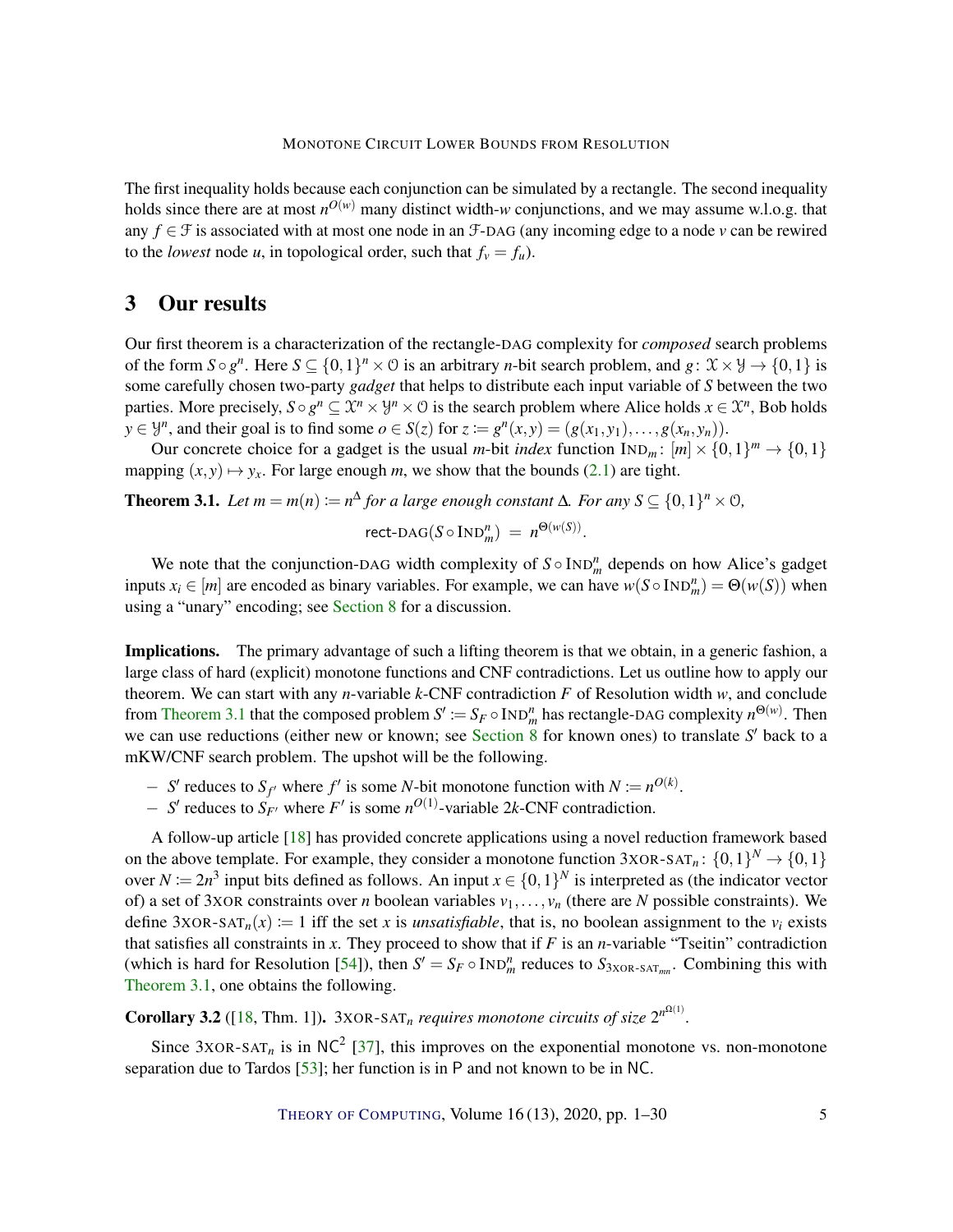<span id="page-5-1"></span><span id="page-5-0"></span>

Figure 2: We show lifting theorems for DAGs whose feasible sets are (a) *rectangles* or (b) *triangles*. It remains open (see [Section 10\)](#page-22-0) to prove any lower bounds for explicit mKW/CNF search problems when the feasible sets are (c) *block-diagonal*, which a special case of (d) *intersections of 2 triangles*.

**Limitations.** A disadvantage, stemming from the large gadget size  $m = n^{\Delta}$ , is that we get at best (using  $w = \Theta(n)$ ) a monotone circuit lower bound of  $exp(N^{\epsilon})$  for a small constant  $\epsilon \ge 1/(\Delta+1)$ . Such lower bounds fall short of the current best record of exp(*N* 1/3−*o*(1) ) due to Harnik and Raz [\[25\]](#page-25-6). We inherit the need for large gadgets from prior work [\[19,](#page-24-6) [22\]](#page-25-7); see [Section 4.](#page-7-0) For this reason (and others), it is an important open problem to develop a lifting theory for gadgets of size  $m = O(1)$ . In particular, an optimal  $2^{\Omega(N)}$  lower bound would follow from an appropriate constant-size-gadget version of [Theorem 3.1;](#page-4-1) see [Section 8](#page-19-0) for details.

Techniques. We use tools developed in the context of tree-like lifting theorems, specifically from [\[19,](#page-24-6) [22\]](#page-25-7). These tools allow us to relate large rectangles in the input domain of  $S \circ \text{IND}_m^n$  with large subcubes in the input domain of *S*; see [Section 4.](#page-7-0) Given these tools, the proof of [Theorem 3.1](#page-4-1) is relatively short (two pages). The proof is extremely direct: from any rectangle-DAG of size  $n^d$  solving  $S \circ \text{IND}_m^n$  we extract a width-*O*(*d*) conjunction-DAG solving *S*.

Classical work on monotone circuit lower bounds has typically focused on specific monotone functions [\[44,](#page-26-6) [3,](#page-23-1) [1,](#page-23-2) [23,](#page-25-8) [50\]](#page-27-6) and more generally on studying the power of the underlying proof methods [\[45,](#page-26-7) [55,](#page-27-7) [47,](#page-26-8) [51,](#page-27-8) [9,](#page-24-7) [2\]](#page-23-3). A notable exception is Jukna's criterion [\[30\]](#page-25-9), recently applied in [\[26,](#page-25-10) [14\]](#page-24-8), which is a general sufficient condition for a monotone function to require large monotone circuit complexity. Our perspective is seemingly even more abstract, as our result is phrased for arbitrary search problems (not just of mKW/CNF type). However, it remains unclear exactly how the power of our methods compare with the classical techniques; for example, can our result be rephrased in the language of Razborov's method of approximations? (An anonymous reviewer thinks this is possible, but not instructive.)

## 3.1 Extension: Monotone real circuits

**Triangle-DAGs.** Consider a bipartite input domain  $\mathcal{I} := \mathcal{X} \times \mathcal{Y}$  and let  $\mathcal{F}$  be the set of all indicator functions of *(combinatorial) triangles over*  $\mathcal{X} \times \mathcal{Y}$ ; here a *triangle*  $T \subseteq \mathcal{X} \times \mathcal{Y}$  is a set that can be written as  $T = \{(x, y) \in \mathcal{X} \times \mathcal{Y} : a_T(x) < b_T(y)\}$  for some labeling of the rows  $a_T : \mathcal{X} \to \mathbb{R}$  and columns  $b_T : \mathcal{Y} \to \mathbb{R}$ by real numbers; see [Figure](#page-5-0) [2b](#page-5-0). In particular, every rectangle is a triangle. Call such F-DAGs simply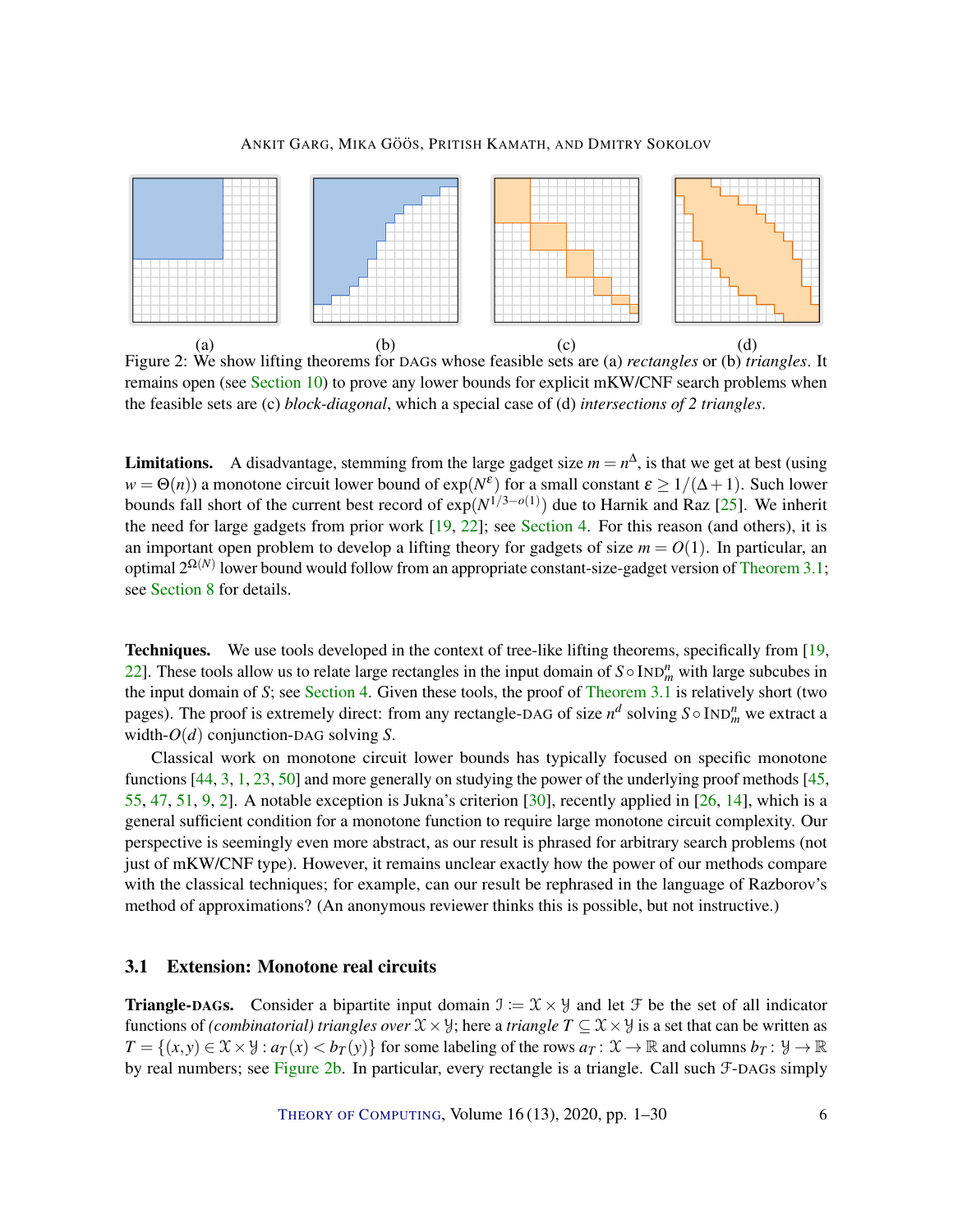<span id="page-6-2"></span>*triangle-DAGs*. For a search problem  $S \subseteq \mathcal{X} \times \mathcal{Y} \times \mathcal{O}$  we define

tri-DAG( $S$ ) := least *size* of a triangle-DAG that solves  $S$ .

Hrubeš and Pudlák [\[27\]](#page-25-11) showed recently that the *monotone real circuit complexity* of an *f* equals tri-DAG( $S_f$ ). Monotone real circuits [\[24,](#page-25-12) [38\]](#page-26-9) generalize monotone circuits by allowing the wires to carry arbitrary real numbers and the binary gates to compute arbitrary monotone functions  $\mathbb{R} \times \mathbb{R} \to \mathbb{R}$ . The original motivation to study such circuits, and what interests us here, is that lower bounds for monotone real circuits imply lower bounds for the *Cutting Planes* proof system [\[12\]](#page-24-9). In our language, semantic Cutting Planes refutations are equivalent to  $\mathcal{L}$ -DAGs solving CNF search problems, where  $\mathcal{L}$  is the family of linear threshold functions (each  $f \in \mathcal{L}$  is defined by some  $(n+1)$ -tuple  $a \in \mathbb{R}^{n+1}$  so that  $f(x) = 1$  iff  $\sum_{i \in [n]} a_i x_i > a_{n+1}$ .

Our second theorem states that [Theorem 3.1](#page-4-1) holds more generally with rectangle-DAGs replaced with triangle-DAGs. The proof is however more involved than the proof for [Theorem 3.1.](#page-4-1)

<span id="page-6-0"></span>**Theorem 3.3.** Let  $m = m(n) := n^{\Delta}$  for a large enough constant  $\Delta$ *. For any*  $S \subseteq \{0,1\}^n \times \mathcal{O}$ *,* 

 $\text{tri-}\text{DAG}(S \circ \text{IND}_m^n) = n^{\Theta(w(S))}.$ 

A pithy corollary is that if we start with any *k*-CNF contradiction *F* that is hard for Resolution and compose *F* with a gadget (as described in [Section 8\)](#page-19-0), the formula becomes hard for Cutting Planes. In particular, the composed formula can itself be written as a 2*k*-CNF.

<span id="page-6-1"></span>Corollary 3.4. *For any unsatisfiable k-CNF F on n variables, there is a related unsatisfiable* 2*k-CNF F* 0  $\phi$  *on n*<sup>O(1)</sup> variables, such that any Cutting Planes refutation for F' has length at least n<sup>Q(w(S<sub>F</sub>))</sup>.

The follow-up article [\[18\]](#page-24-4) observed a near-immediate corollary: the Nullstellensatz proof system (over any field) can be exponentially more powerful than Cutting Planes.

**Corollary 3.5** ([\[18,](#page-24-4) §4.2]). *There exists an n-variable, n*<sup>O(1)</sup>-clause CNF contradiction F that can be *refuted by Nullstellensatz (over any field) in degree O*(log*n*)*, but that requires Cutting Planes refutations of length*  $2^{n^{\Omega(1)}}$ .

Previously, only few examples of hard contradictions were known for Cutting Planes, all proved via feasible interpolation [\[38,](#page-26-9) [24,](#page-25-12) [26,](#page-25-10) [14\]](#page-24-8). A widely-asked question has been to improve this state-of-the-art by developing alternative lower bound methods; see the surveys [\[6,](#page-23-4) §4] and [\[49,](#page-27-9) §5]. In particular, Jukna [\[31,](#page-25-0) Research Problem 19.17] asked to find a more intuitive "combinatorial" proof method "explicitly showing what properties of [contradictions] force long derivations." While our method does implicitly use feasible interpolation for Cutting Planes, at least it does afford a simple combinatorial intuition: the hardness is simply borrowed from the realm of Resolution (where we understand very well what makes formulas hard).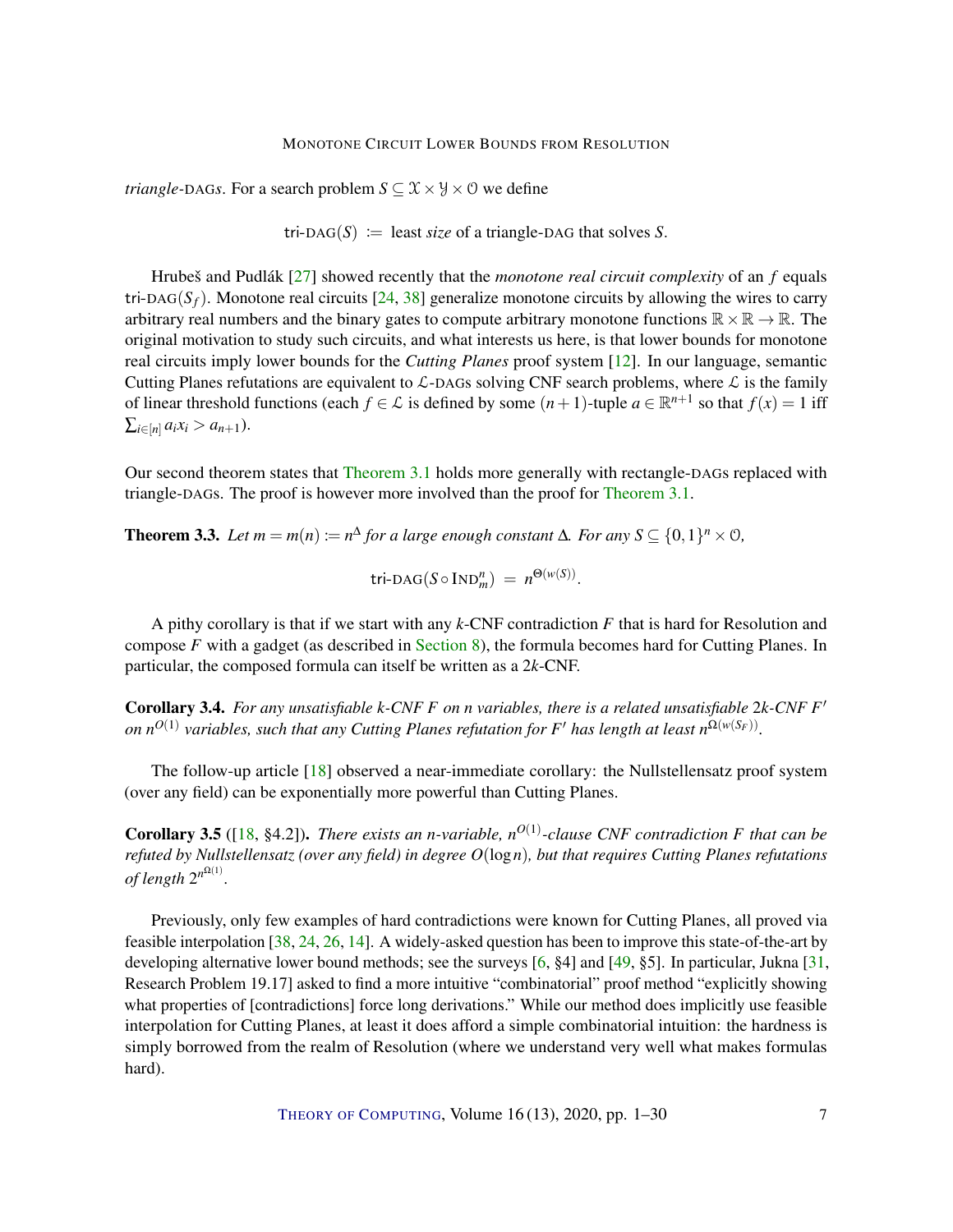# <span id="page-7-4"></span><span id="page-7-0"></span>4 Subcubes from rectangles

In this section, as preparation, we recall some technical notions from [\[19,](#page-24-6) [22\]](#page-25-7) concerning the index gadget  $g := \text{IND}_m$ . Specifically, writing  $G := g^n : [m]^n \times \{0,1\}^{mn} \to \{0,1\}^n$  for *n* copies of *g*, we explain how large rectangles in the domain of *G* are related with large subcubes in the codomain of *G*. In what follows, we will always assume that  $m \geq n^{\Delta}$  for a sufficiently large constant  $\Delta$ .

## 4.1 Structured rectangles

For a partial assignment  $\rho \in \{0,1,*\}^n$  we let free  $\rho \coloneqq \rho^{-1}(*)$  denote its *free* coordinates, and fix  $\rho \coloneqq$  $[n]$  free  $\rho$  denote its *fixed* coordinates. The number of fixed coordinates  $|\text{fix } \rho|$  is the *width* of  $\rho$ . Width-*d* partial assignments are naturally in 1-to-1 correspondence with width- $d$  conjunctions: for any  $\rho$  we define  $C_{\rho}$ :  $\{0,1\}^n \to \{0,1\}$  as the width- $|\text{fix}\rho|$  conjunction that accepts an  $x \in \{0,1\}^n$  iff *x* is consistent with  $\rho$ . Thus  $C_{\rho}^{-1}(1) = \{x \in \{0,1\}^n : x_i = \rho_i \text{ for all } i \in \text{fix }\rho\}$  is a subcube. We say that  $R \subseteq [m]^n \times \{0,1\}^{mn}$  is  $\rho$ -like if the image of *R* under *G* is precisely the subcube of *n*-bit strings consistent with  $\rho$ , that is,

$$
R \text{ is } \rho\text{-like} \quad \Longleftrightarrow \quad G(R) = C_{\rho}^{-1}(1).
$$

For a random variable *x* we let  $H_{\infty}(x) := \min_{x} \log(1/Pr[x = x])$  denote the usual *min-entropy* of *x*. When  $\mathbf{x} \in [m]^J$  for some index set *J*, we write  $\mathbf{x}_I \in [m]^I$  for the marginal distribution of  $\mathbf{x}$  on a subset *I* ⊆ *J* of coordinates. For a set *X* we use the boldface *X* to denote a random variable uniformly distributed over *X*.

**Definition 4.1** ([\[19\]](#page-24-6)). A random variable  $\mathbf{x} \in [m]^J$  is  $\delta$ -dense if for every nonempty  $I \subseteq J$ ,  $\mathbf{x}_I$  has *min-entropy rate*  $\geq \delta$ , that is,  $H_{\infty}(x_I) \geq \delta \cdot |I| \log m$ .

<span id="page-7-3"></span>**Definition 4.2** ([\[17,](#page-24-10) [22\]](#page-25-7)). A rectangle  $R := X \times Y \subseteq [m]^n \times \{0,1\}^{mn}$  is  $\rho$ -structured if

- 1.  $\mathbf{X}_{\text{fix}\rho}$  is fixed, and every  $z \in G(R)$  is consistent with  $\rho$ , that is,  $G(R) \subseteq C_{\rho}^{-1}(1)$ ;
- 2. *X*free<sup>ρ</sup> is 0.9*-dense*;
- 3. *Y* is large enough:  $H_{\infty}(Y) \ge mn n^3$ .

<span id="page-7-1"></span>**Lemma 4.3** ([\[17,](#page-24-10) [22\]](#page-25-7)). *For m*  $\geq$  *n*<sup> $\triangle$ </sup>, *every p*-structured rectangle is *p*-like.

In this article we need a slight strengthening of [Lemma](#page-7-1) [4.3:](#page-7-1) for a ρ-structured *R*, there is a *single row* of *R* that is already  $\rho$ -like. The proof of the following lemma is defered to [Section 9.](#page-21-0)

<span id="page-7-2"></span>**Lemma 4.4.** Let  $X \times Y$  be  $\rho$ -structured. For  $m \geq n^{\Delta}$ , there exists  $x \in X$  such that  $\{x\} \times Y$  is  $\rho$ -like.

We remark that the *only* reason why our proofs require  $m \ge n^{\Delta}$  is due to [Lemma](#page-7-2) [4.4.](#page-7-2)

## 4.2 Rectangle partition scheme

We claim that, given any rectangle  $R := X \times Y \subseteq [m]^n \times \{0,1\}^{mn}$ , we can partition most of  $X \times Y$  into  $\rho$ -structured subrectangles with  $|\text{fix}\rho|$  bounded in terms of the size of  $X \times Y$ . Indeed, we describe a simple 2-round partitioning scheme from  $[22]$  below; see also [Figure 3.](#page-8-0) In the 1st round of the algorithm,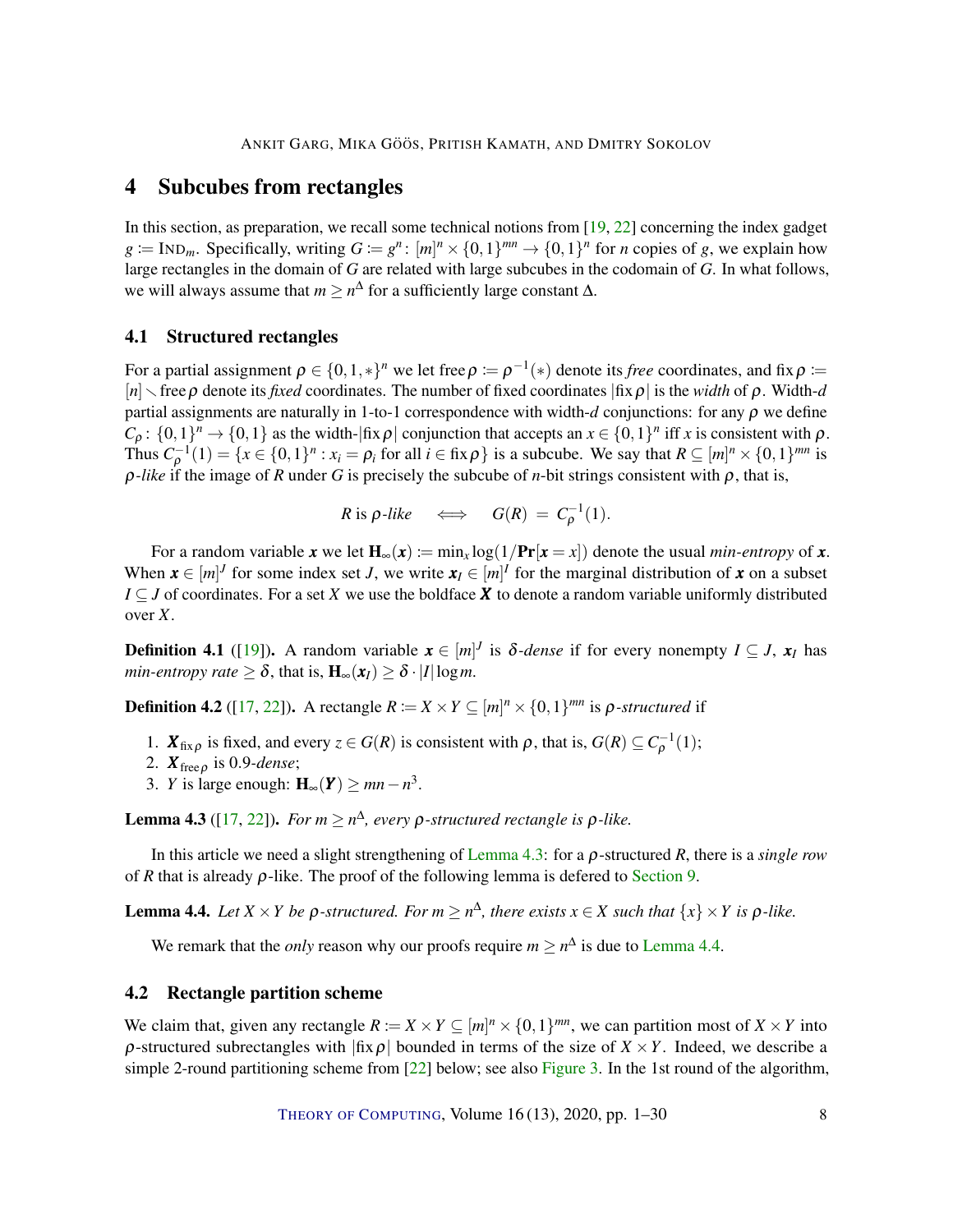<span id="page-8-0"></span>

Figure 3: (a) [Rectangle Scheme](#page-0-0) partitions  $R = X \times Y$  first along rows, then along columns. (b) [Lemma](#page-8-1) [4.5](#page-8-1) illustrated: most subrectangles are  $\rho$ -structured for low-width  $\rho$ , except some error parts (highlighted in figure) that are contained in few error rows/columns *X*err, *Y*err.

## Rectangle Scheme

Input:  $R = X \times Y \subseteq [m]^n \times \{0, 1\}^{mn}$ . Output: A partition of *R* into subrectangles.

- 1: **1st round:** Iterate the following for  $i = 1, 2, \ldots$ , until *X* becomes empty:
	- (i) Let  $I_i \subseteq [n]$  be a *maximal* subset (possibly  $I_i = \emptyset$ ) such that  $X_{I_i}$  has min-entropy rate < 0.95, and let  $\alpha_i \in [m]^{\mathfrak{l}_i}$  be an outcome witnessing this:  $\Pr[X_{\mathfrak{l}_i} = \alpha_i] > m^{-0.95|\mathfrak{l}_i|}$
	- (ii) Define  $X^i := \{x \in X : x_{I_i} = \alpha_i\}$
	- (iii) Update  $X \leftarrow X \setminus X^i$
- 2: **2nd round:** For each part  $X^i$  and  $\gamma \in \{0,1\}^{I_i}$ , define  $Y^{i,\gamma} := \{y \in Y : g^{I_i}(\alpha_i, y_{I_i}) = \gamma\}$
- 3: **return**  $\{R^{i,\gamma} := X^i \times Y^{i,\gamma} : Y^{i,\gamma} \neq \emptyset\}$

we partition the rows as  $X = \bigsqcup_i X^i$  where each  $X^i$  will be fixed on some blocks  $I_i \subseteq [n]$  and 0.95-dense on the remaining blocks  $[n] \setminus I_i$ . In the 2nd round, each  $X^i \times Y$  is further partitioned along columns so as to fix the outputs of the gadgets on coordinates *I<sup>i</sup>* .

All the properties of [Rectangle Scheme](#page-0-0) that we will subsequently need are formalized below; see also [Figure 3.](#page-8-0) For terminology, given a subset  $A' \subseteq A$  we define its *density* (inside A) as  $|A'|/|A|$ . The proof of the following lemma is postponed to [Section 7.](#page-13-0)

<span id="page-8-1"></span>**Lemma 4.5** (Rectangle Lemma). Fix any parameter  $k \le n \log n$ . Given a rectangle  $R \subseteq [m]^n \times \{0,1\}^{mn}$ , let  $R = \bigsqcup_i R^i$  be the output of [Rectangle Scheme.](#page-0-0) Then there exist "error" sets  $X_{err} \subseteq [m]^n$  and  $Y_{err} \subseteq \{0,1\}^{mn}$ , both of density  $\leq 2^{-k}$ , such that for each *i*, one of the following holds:

- **Structured case:**  $R^i$  is  $\rho^i$ -structured for some  $\rho^i$  of width at most  $O(k/\log n)$ .
- **Error case:**  $R^i$  is covered by error rows/columns, i. e.,  $R^i \subseteq X_{err} \times \{0,1\}^{mn} \cup [m]^n \times Y_{err}$ .

Finally, a *query alignment* property holds: for every  $x \in [m]^n \setminus X_{\text{err}}$ , there exists a subset  $I_x \subseteq [n]$  with  $|I_x| \leq O(k/\log n)$  such that every "structured"  $R^i$  intersecting  $\{x\} \times \{0,1\}^{mn}$  has fix  $\rho^i \subseteq I_x$ .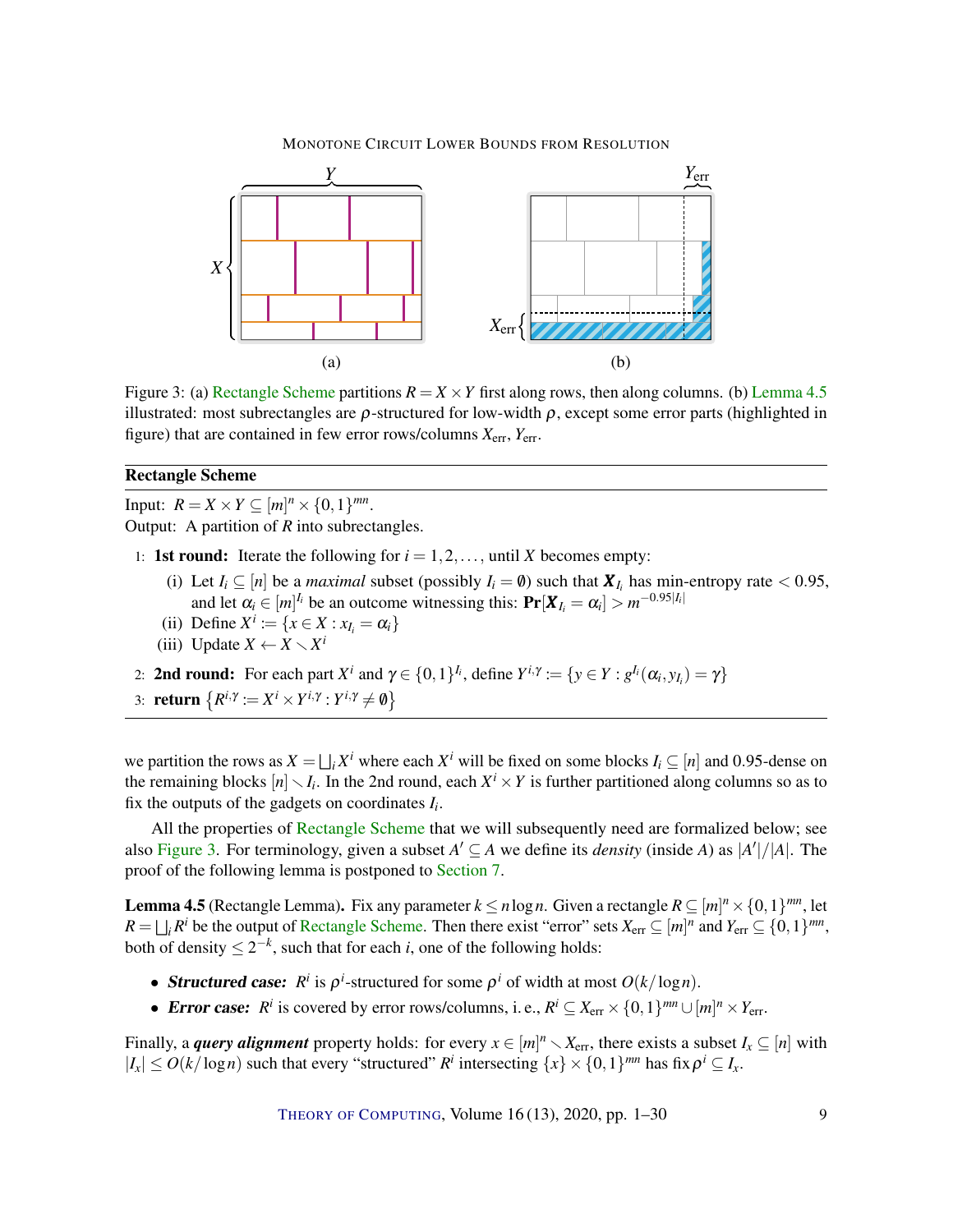# <span id="page-9-2"></span>5 Lifting for rectangle-DAGs

In this section we prove the nontrivial direction of [Theorem 3.1:](#page-4-1) Let Π be a rectangle-DAG solving *S* ◦*G* of size  $n^d$  for some *d*. Our goal is to show that  $w(S) \leq O(d)$ .

# 5.1 Game semantics for DAGs

For convenience (and fun), we use the language of two-player competitive games, introduced in [\[39,](#page-26-10) [4\]](#page-23-5), which provide an alternative way of thinking about conjunction-DAGs solving  $S \subseteq \{0,1\}^n \times \mathcal{O}$ . The game involves two competing players, *Explorer* and *Adversary*, and proceeds in rounds. The state of the game in each round is modeled as a partial assignment  $\rho \in \{0,1,*\}^n$ . At the start of the game,  $\rho \coloneqq *^n$ . In each round, Explorer makes one of two moves:

- − *Query a variable:* Explorer specifies an *i* ∈ freeρ, and Adversary responds with a bit *b* ∈ {0,1}. The state  $\rho$  is updated by  $\rho_i \leftarrow b$ .
- − *Forget a variable:* Explorer specifies an *i* ∈ fixρ, and the state is updated by ρ*<sup>i</sup>* ← ∗.

An important detail is that Adversary is allowed to choose  $b \in \{0,1\}$  afresh even if the *i*-th variable was queried and subsequently forgotten during past play. The game ends when a solution to *S* can be inferred from  $\rho$ , that is, when  $C_{\rho}^{-1}(1) \subseteq S^{-1}(o)$  for some  $o \in \mathcal{O}$ .

Explorer's goal is to end the game while keeping the width of the game state  $\rho$  as small as possible. Indeed, Atserias and Dalmau [\[4\]](#page-23-5) prove that  $w(S)$  is characterized (up to an additive  $\pm 1$ ) as the least *w* such that the Explorer has a strategy for ending the game that keeps the width of the game state at most *w* throughout the game. (A similar characterization exists for DAG *size* [\[39\]](#page-26-10).) Hence our goal becomes to describe an Explorer-strategy for *S* such that the width of the game state never exceeds  $O(d)$  regardless of how the Adversary plays.

# <span id="page-9-1"></span>5.2 Simplified proof

To explain the basic idea, we first give a simplified version of the proof: We assume that all rectangles *R* involved in Π—call them the *original* rectangles—can be partitioned *errorlessly* into ρ-structured subrectangles for  $\rho$  of width  $O(d)$ . That is, invoking [Rectangle Scheme](#page-0-0) for each original *R*, we assume that

<span id="page-9-0"></span>(\*) *Assumption:* All subrectangles in the partition  $R = \bigsqcup_i R^i$  output by [Rectangle Scheme](#page-0-0) satisfy the "structured" case of [Lemma](#page-8-1) [4.5](#page-8-1) for  $k := 2d \log n$ .

In [Section 5.3](#page-11-0) we remove this assumption by explaining how the proof can be modified to work in the presence of some error rows/columns.

Overview. We extract a width-*O*(*d*) Explorer-strategy for *S* by walking down the rectangle-DAG Π, starting at the root. For each original rectangle *R* that is reached in the walk, we maintain a ρ-structured subrectangle  $R' \subseteq R$  chosen from the partition of R. Note that  $\rho$  will have width  $O(d)$  by our choice of k. The intention is that  $\rho$  will record the current state of the game. There are three issues to address: (1) Why is the starting condition of the game met? (2) How do we take a step from a node of  $\Pi$  to one of its children? (3) Why are we done once we reach a leaf?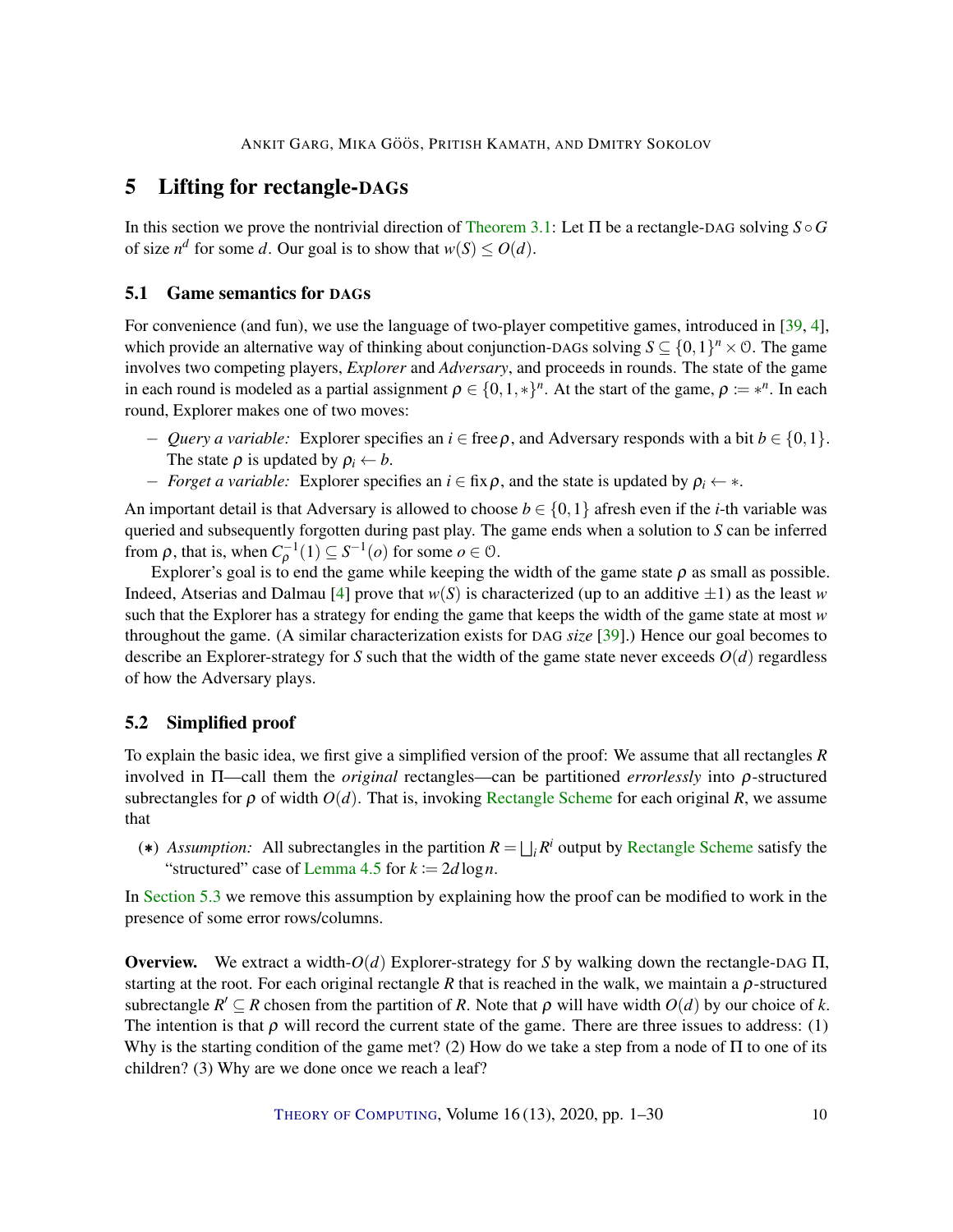(1) **Root case.** At start, the root of  $\Pi$  is associated with the original rectangle  $R = [m]^n \times \{0,1\}^{mn}$ comprising the whole domain. The partition of *R* computed by [Rectangle Scheme](#page-0-0) is trivial: it contains a single part, the  $*^n$ -structured *R* itself. Hence we simply maintain the  $*^n$ -structured  $R \subseteq R$ , which meets the starting condition for the game.

(2) Internal step. This is the crux of the argument. Supposing the game has reached state  $\rho_{R'}$  and we are maintaining some  $\rho_{R'}$ -structured subrectangle  $R' \subseteq R$  where R is associated with an internal node *v*, we want to move to some  $\rho_{L'}$ -structured subrectangle  $L' \subseteq L$  where L is associated with a child of *v*. We must keep the width of the game state at most  $O(d)$  during this move.



Since  $R' =: X' \times Y'$  is  $\rho_{R'}$ -structured, we have from [Lemma](#page-7-2) [4.4](#page-7-2) that there exists some  $x^* \in X'$  such that  $\{x^*\}\times Y'$  is  $\rho_{R'}$ -like. Let the two original rectangles associated with the children of *v* be  $L_0$  and *L*<sub>1</sub>. Let  $\bigsqcup_i L_b^i$  be the partition of  $L_b$  output by [Rectangle Scheme.](#page-0-0) By query alignment in [Lemma](#page-8-1) [4.5,](#page-8-1) there is some  $I_b^* \subseteq [n]$ ,  $|I_b^*| \leq O(d)$ , such that all  $L_b^i$  that intersect the *x*<sup>\*</sup>-th row are  $\rho^i$ -structured with fix  $\rho^i \subseteq I_b^*$ . As Explorer, we now query the input variables in coordinates  $J := (I_0^* \cup I_1^*) \setminus \text{fix } \rho_{R'}$  (in any order) obtaining some response string  $z_J \in \{0,1\}^J$  from the Adversary. As a result, the state of the game becomes the extension of  $\rho_{R'}$  by  $z_J$ , call it  $\rho^*$ , which has width  $|\text{fix}\,\rho^*| = |\text{fix}\,\rho_{R'} \cup J| \leq O(d)$ .

Note that there is some  $y^* \in Y'$  (and hence  $(x^*, y^*) \in R' \subseteq L_0 \cup L_1$ ) such that  $G(x^*, y^*)$  is consistent with  $\rho^*$ ; indeed, the whole row  $\{x^*\}\times Y'$  is  $\rho_{R'}$ -like and  $\rho^*$  extends  $\rho_{R'}$ . Suppose  $(x^*, y^*) \in L_0$ ; the case of  $L_1$  is analogous. In the partition of  $L_0$ , let  $L'$  be the unique part such that  $(x^*, y^*) \in L'$ . Note that  $L'$  is  $\rho_{L'}$ -like for some  $\rho_{L'}$  that is consistent with  $G(x^*, y^*)$  and fix  $\rho_{L'} \subseteq I_0^*$  (by query alignment). Hence  $\rho^*$ extends  $\rho_{L'}$ . As Explorer, we now forget all queried variables in  $\rho^*$  except those queried in  $\rho_{L'}$ .

We have recovered our invariant: the game state is  $\rho_{L'}$  and we maintain a  $\rho_{L'}$ -structured subrectangle  $L'$  of an original rectangle  $L_0$ . Moreover, the width of the game state remained  $O(d)$ .

(3) Leaf case. Suppose the game state is  $\rho$  and we are maintaining an associated  $\rho$ -structured subrectangle  $R' \subseteq R$  corresponding to a *leaf* node. The leaf node is labeled with some solution  $o \in \mathcal{O}$  satisfying  $R' \subseteq (S \circ G)^{-1}(o)$ , that is,  $G(R') \subseteq S^{-1}(o)$ . But  $G(R') = C_{\rho}^{-1}(1)$  by [Lemma](#page-7-1) [4.3](#page-7-1) so that  $C_{\rho}^{-1}(1) \subseteq S^{-1}(o)$ . Therefore the game ends. This concludes the (simplified) proof.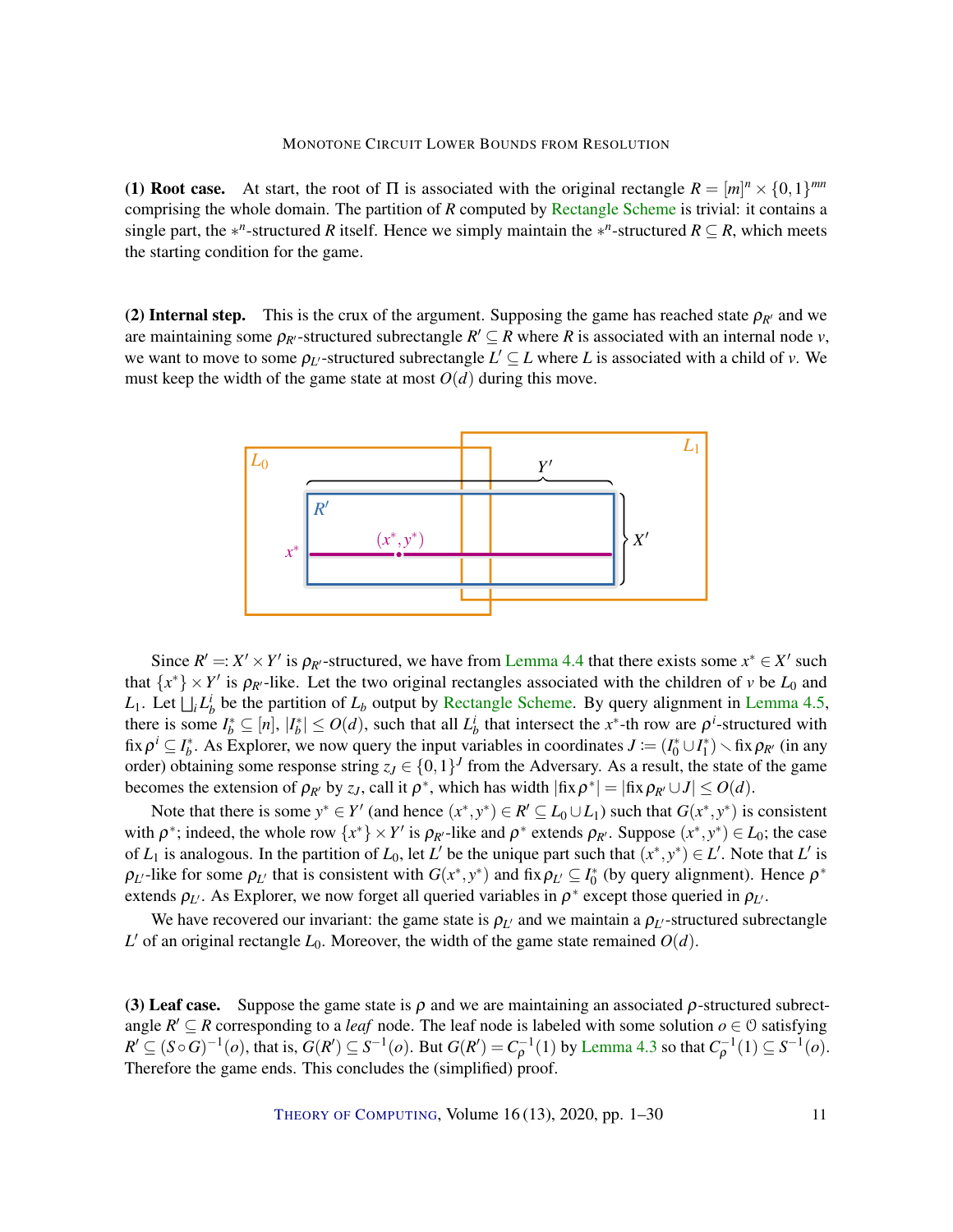## <span id="page-11-0"></span>5.3 Accounting for error

Next, we explain how to get rid of Assumption  $(*)$  by accounting for the rows and columns that are classified as error in [Lemma](#page-8-1) [4.5](#page-8-1) for  $k = 2d \log n$ . The partitioning of rectangles in  $\Pi$  is done more carefully. We sort all original rectangles in *reverse topological order*  $R_1, R_2, \ldots, R_{n^d}$  from leaves to root, that is, if  $R_i$  is a descendant of  $R_j$  then  $R_i$  comes before  $R_j$  in the order. Then we perform the following process on the rectangles in this order.

Initialize cumulative error sets  $X_{\text{err}}^* = Y_{\text{err}}^* := \emptyset$ . Iterate for  $i = 1, 2, ..., n^d$  rounds:

1. Remove from  $R_i$  the rows/columns  $X_{\text{err}}^*$ ,  $Y_{\text{err}}^*$ . That is, update

$$
R_i \leftarrow R_i \setminus \left(X_{\text{err}}^* \times \{0,1\}^{mn} \cup [m]^n \times Y_{\text{err}}^*\right).
$$

- 2. Apply the [Rectangle Scheme](#page-0-0) for  $R_i$ . Output all resulting subrectangles that satisfy the "structured" case of [Lemma](#page-8-1) [4.5](#page-8-1) for  $k := 2d \log n$ . (All non-structured subrectangles are omitted). Call the resulting error rows/columns *X*err and *Y*err.
- 3. Update  $X_{\text{err}}^* \leftarrow X_{\text{err}}^* \cup X_{\text{err}}$  and  $Y_{\text{err}}^* \leftarrow Y_{\text{err}}^* \cup Y_{\text{err}}$ .

In words, an original rectangle  $R_i$  is processed only after all of its descendants are partitioned. Each descendant may contribute some error rows/columns, accumulated into sets  $X_{\text{err}}^*$ ,  $Y_{\text{err}}^*$ , which are deleted from  $R_i$  before it is partitioned. The partitioning of  $R_i$  will in turn contribute its error rows/columns to its ancestors.

We may now repeat the proof of [Section 5.2](#page-9-1) verbatim *using only the structured subrectangles output by the above process*. That is, we still maintain the same invariant: when the game state is  $\rho$ , we maintain a  $\rho$ -structured  $R'$  (output by the above process) of an original  $R$ . We highlight only the key points below.

(1) **Root case.** The cumulative error at the end of the process is tiny:  $X_{\text{err}}^*$ ,  $Y_{\text{err}}^*$  have density at most  $n^d \cdot n^{-2d} \leq 1\%$  by a union bound over all rounds. In particular, the root rectangle  $R_{n^d}$  (with errors removed) still has density 98% inside  $[m]^n \times \{0,1\}^{mn}$ , and so the partition output by [Rectangle Scheme](#page-0-0) is trivial, containing only the  $*^n$ -structured  $R_{n^d}$  itself. This meets the starting condition for the game.

(2) Internal step. By construction, the cumulative error sets *shrink* when we take a step from a node to one of its children. This means that our error handling does not interfere with the internal step: each structured subrectangle  $R'$  of an original rectangle  $R$  is wholly covered by the structured subrectangles of the children of *R*.

(3) Leaf case. This case is unchanged.

# 6 Lifting for triangle-DAGs

In this section we prove the nontrivial direction of [Theorem 3.3.](#page-6-0) Let Π be a triangle-DAG solving *S* ◦*G* of size  $n^d$  for some *d*. Our goal is to show that  $w(S) \leq O(d)$ .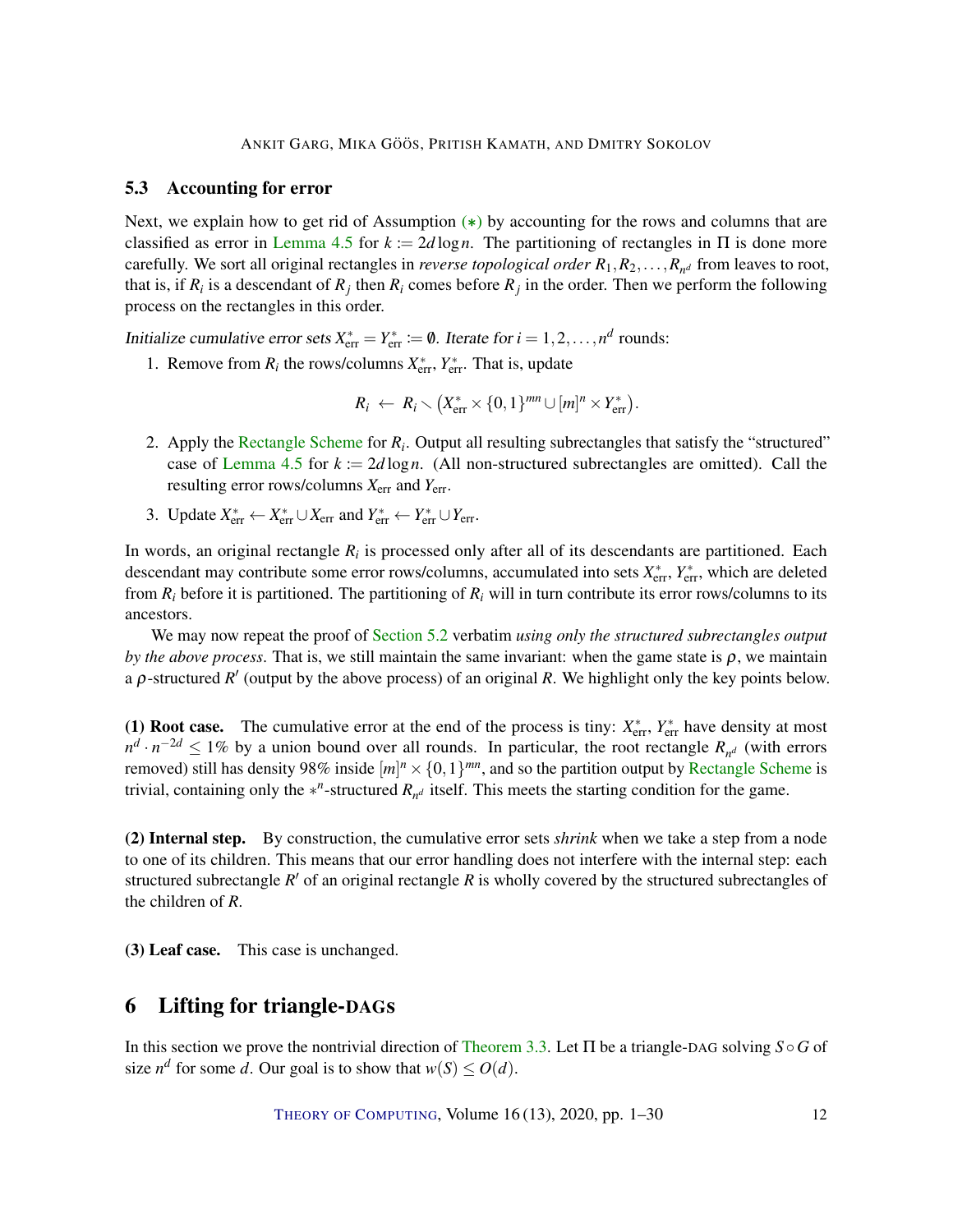<span id="page-12-1"></span>

Figure 4: Structured case of [Lemma](#page-12-0) [6.1:](#page-12-0) The subtriangle  $T \cap R^i$  is sandwiched between two  $\rho^i$ -structured rectangles  $L^i$  and  $R^i$ .

The proof is conceptually the same as for rectangle-DAGs. The only difference is that we need to replace [Rectangle Scheme](#page-0-0) (and the associated [Lemma](#page-8-1) [4.5\)](#page-8-1) with an algorithm that partitions a given triangle  $T \subseteq [m]^n \times \{0,1\}^{mn}$  into subtriangles that behave like conjunctions.

## <span id="page-12-3"></span>6.1 Triangle partition scheme

We introduce a triangle partitioning algorithm, [Triangle Scheme.](#page-0-0) Its precise definition is postponed to [Section 7.2.](#page-14-0) For now, we only need its high-level description. On input a triangle *T*, [Triangle Scheme](#page-0-0) outputs a disjoint cover  $\bigsqcup_i R^i \supseteq T$  where  $R^i$  are rectangles. This induces a partition of *T* into subtriangles *T* ∩ *R*<sup>*i*</sup>. Each (non-error) rectangle *R*<sup>*i*</sup> is  $\rho$ <sup>*i*</sup>-structured (for low-width  $\rho$ <sup>*i*</sup>) and is associated with a  $\rho$ <sup>*i*</sup>structured "inner" subrectangle  $L^i \subseteq R^i$  satisfying  $L^i \subseteq T \cap R^i \subseteq R^i$ ; see [Figure 4.](#page-12-1) Hence  $T \cap R^i$  is  $\rho^i$ -like, as it is sandwiched between two  $\rho^i$ -like rectangles.

More formally, all the properties of [Triangle Scheme](#page-0-0) that we will subsequently need are formalized below (note the similarity with [Lemma](#page-8-1) [4.5\)](#page-8-1); see [Section 7.4](#page-19-1) for the proof.

<span id="page-12-0"></span>**Lemma 6.1** (Triangle Lemma). *Fix any parameter*  $k \le n \log n$ . *Given a triangle*  $T \subseteq [m]^n \times \{0,1\}^{mn}$ , *let*  $\bigsqcup_i R^i \supseteq T$  be the output of [Triangle Scheme.](#page-0-0) Then there exist "error" sets  $X_{\text{err}} \subseteq [m]^n$  and  $Y_{\text{err}} \subseteq \{0,1\}^{mn}$ , both of density  $\leq 2^{-k}$ , such that for each i, one of the following holds.

- **Structured case:**  $R^i$  is  $\rho^i$ -structured for some  $\rho^i$  of width at most  $O(k/\log n)$ . Moreover, there *exists an "inner" rectangle*  $L^i \subseteq T \cap R^i$  *such that*  $L^i$  *is also*  $\rho^i$ -structured.
- **Error case:**  $R^i$  is covered by error rows/columns, i. e.,  $R^i \subseteq X_{\text{err}} \times \{0,1\}^{mn} \cup [m]^n \times Y_{\text{err}}$ .

*Finally, a query alignment property holds: for every*  $x \in [m]^n \setminus X_{\text{err}}$ *, there exists a subset*  $I_x \subseteq [n]$  with  $|I_x| \leq O(k/\log n)$  *such that every "structured" R*<sup>*i*</sup> *intersecting*  $\{x\} \times \{0,1\}^{mn}$  *has*  $\text{fix}\rho^i \subseteq I_x$ .

## 6.2 Simplified proof

As in the rectangle case, we give a simplified proof assuming no errors. That is, invoking [Triangle Scheme](#page-0-0) for each triangle  $T$  involved in  $\Pi$ , we assume that

<span id="page-12-2"></span>(†) *Assumption:* All rectangles in the cover  $\bigsqcup_i R^i \supseteq T$  output by [Triangle Scheme](#page-0-0) satisfy the "structured" case of [Lemma](#page-12-0) [6.1](#page-12-0) for  $k := 2d \log n$ .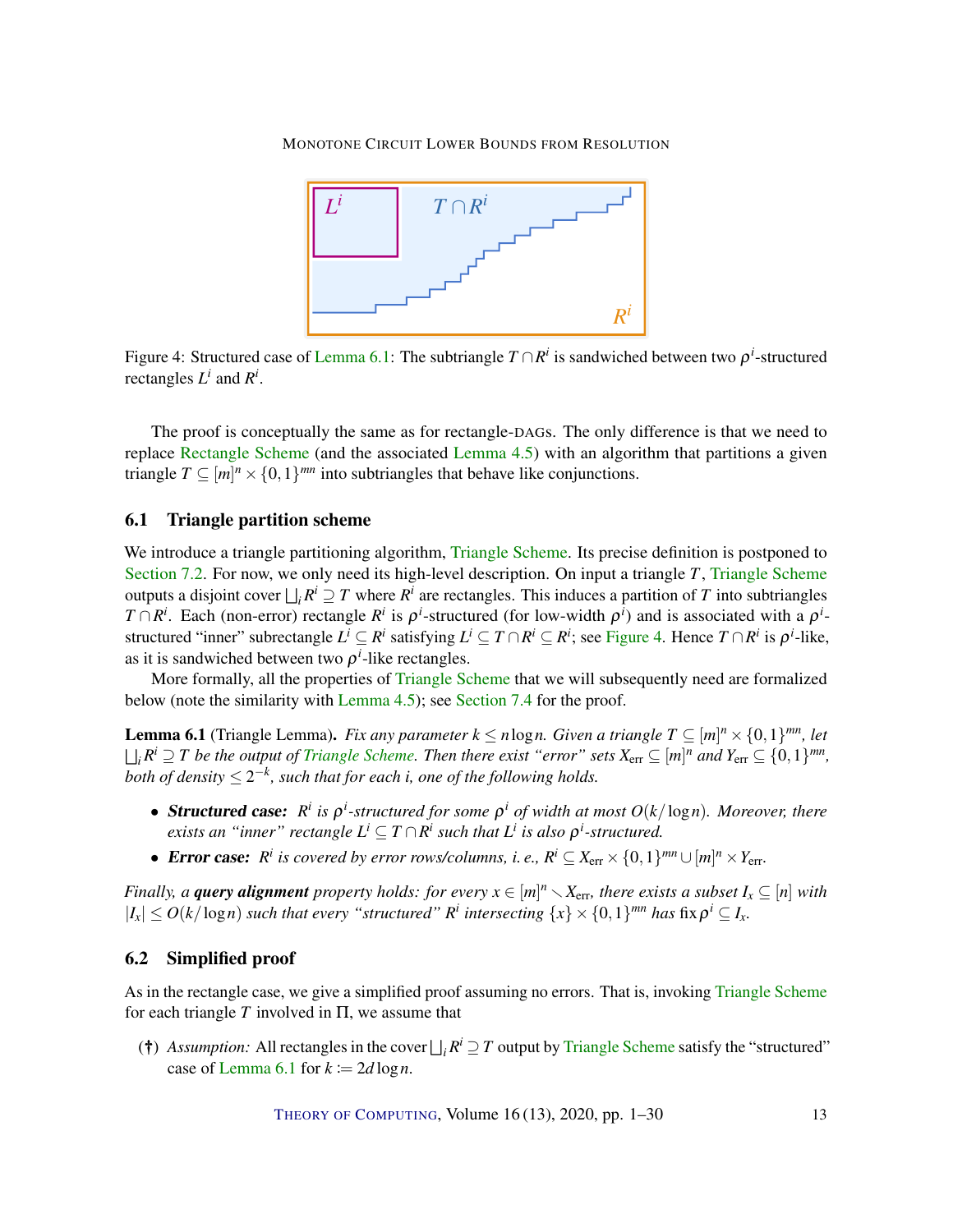The argument for getting rid of the assumption  $(\dagger)$  is the same as in the rectangle case, and hence we omit that step—one only needs to observe that removing cumulative error rows/columns from a triangle still leaves us with a triangle.

Overview. As before, we extract a width-*O*(*d*) Explorer-strategy for *S* by walking down the triangle-DAG Π, starting at the root. For each triangle *T* of Π that is reached in the walk, we maintain a ρ-structured inner rectangle  $L \subset T$ . Here  $\rho$  (of width  $O(d)$  by the choice of k) will record the current state of the game. There are the three steps  $(1)$ – $(3)$  to address, of which  $(1)$  and  $(3)$  remain exactly the same as in the rectangle case. So we only explain step (2), which requires us to replace the use of [Lemma](#page-8-1) [4.5](#page-8-1) with the new [Lemma](#page-12-0) [6.1.](#page-12-0)

(2) Internal step. Supposing the game has reached state  $\rho_L$  and we are maintaining some  $\rho_L$ -structured inner rectangle  $L \subseteq T$  associated with an internal node *v*, we want to move to some  $\rho_{\tilde{t}}$ -structured inner rectangle  $\widetilde{L} \subseteq \widetilde{T}$  associated with a child of *v*. Moreover, we must keep the width of the game state at most  $O(d)$  during this move.

Since  $L =: X' \times Y'$  is  $\rho_L$ -structured, we have from [Lemma](#page-7-2) [4.4](#page-7-2) that there exists some  $x^* \in X'$  such that  $\{x^*\}\times Y'$  is  $\rho_L$ -like. Let the two triangles associated with the children of *v* be  $T_0$  and  $T_1$ , so that *L* ⊂ *T*<sub>0</sub> ∪ *T*<sub>1</sub>.

Let  $\bigsqcup_i R_b^i$  be the rectangle cover of  $T_b$  output by [Triangle Scheme.](#page-0-0) By query alignment in [Lemma](#page-12-0) [6.1,](#page-12-0) there is some  $I_b^* \subseteq [n]$ ,  $|I_b^*| \leq O(d)$ , such that all  $R_b^i$  that intersect the *x*<sup>\*</sup>-th row are  $\rho^i$ -structured with fix  $\rho^i \subseteq I_b^*$ . As Explorer, we now query the input variables in coordinates  $J := (I_0^* \cup I_1^*) \setminus \text{fix } \rho_L$  (in any order) obtaining some response string  $z_J \in \{0,1\}^J$  from the Adversary. As a result, the state of the game becomes the extension of  $\rho_L$  by  $z_J$ , call it  $\rho^*$ , which has width  $|\text{fix}\,\rho^*| = |\text{fix}\,\rho_L \cup J| \leq O(d)$ .

Note that there is some  $y^* \in Y'$  (and hence  $(x^*, y^*) \in L \subseteq T_0 \cup T_1$ ) such that  $G(x^*, y^*)$  is consistent with  $\rho^*$ ; indeed, the whole row  $\{x^*\}\times Y'$  is  $\rho_L$ -like and  $\rho^*$  extends  $\rho_L$ . Suppose  $(x^*, y^*) \in T_0$ ; the case of *T*<sub>1</sub> is analogous. In the rectangle covering of *T*<sub>0</sub>, let *R* be the unique part such that  $(x^*, y^*) \in R$ . Note that *R* is  $\rho_R$ -like for some  $\rho_R$  that is consistent with  $G(x^*, y^*)$  and fix  $\rho_R \subseteq I_0^*$  (by query alignment). Hence  $\rho^*$ extends  $\rho_R$ . As Explorer, we now forget all queried variables in  $\rho^*$  except those queried in  $\rho_R$ . Also we move to the inner rectangle  $\bar{L} \subseteq R$  promised by [Lemma](#page-12-0) [6.1](#page-12-0) that satisfies  $\bar{L} \subseteq T_0$  and is  $\rho_{\bar{L}} = \rho_R$  structured.

We have recovered our invariant: the game state is  $\rho_{\tilde{L}}$  and we maintain a  $\rho_{\tilde{L}}$ -structured subrectangle  $\tilde{L}$ of a triangle  $T_0$ . Moreover, the width of the game state remained  $O(d)$ .

# <span id="page-13-0"></span>7 Partitioning rectangles and triangles

In this section, we prove [Lemma](#page-8-1) [4.5,](#page-8-1) define [Triangle Scheme,](#page-0-0) and prove [Lemma](#page-12-0) [6.1.](#page-12-0) We use repeatedly the following simple fact about min-entropy.

<span id="page-13-1"></span>**Fact 7.1.** *Let X be a random variable and E an event. Then*  $\mathbf{H}_{\infty}(\mathbf{X} \mid E) \ge \mathbf{H}_{\infty}(\mathbf{X}) - \log 1/\mathbf{Pr}[E]$ .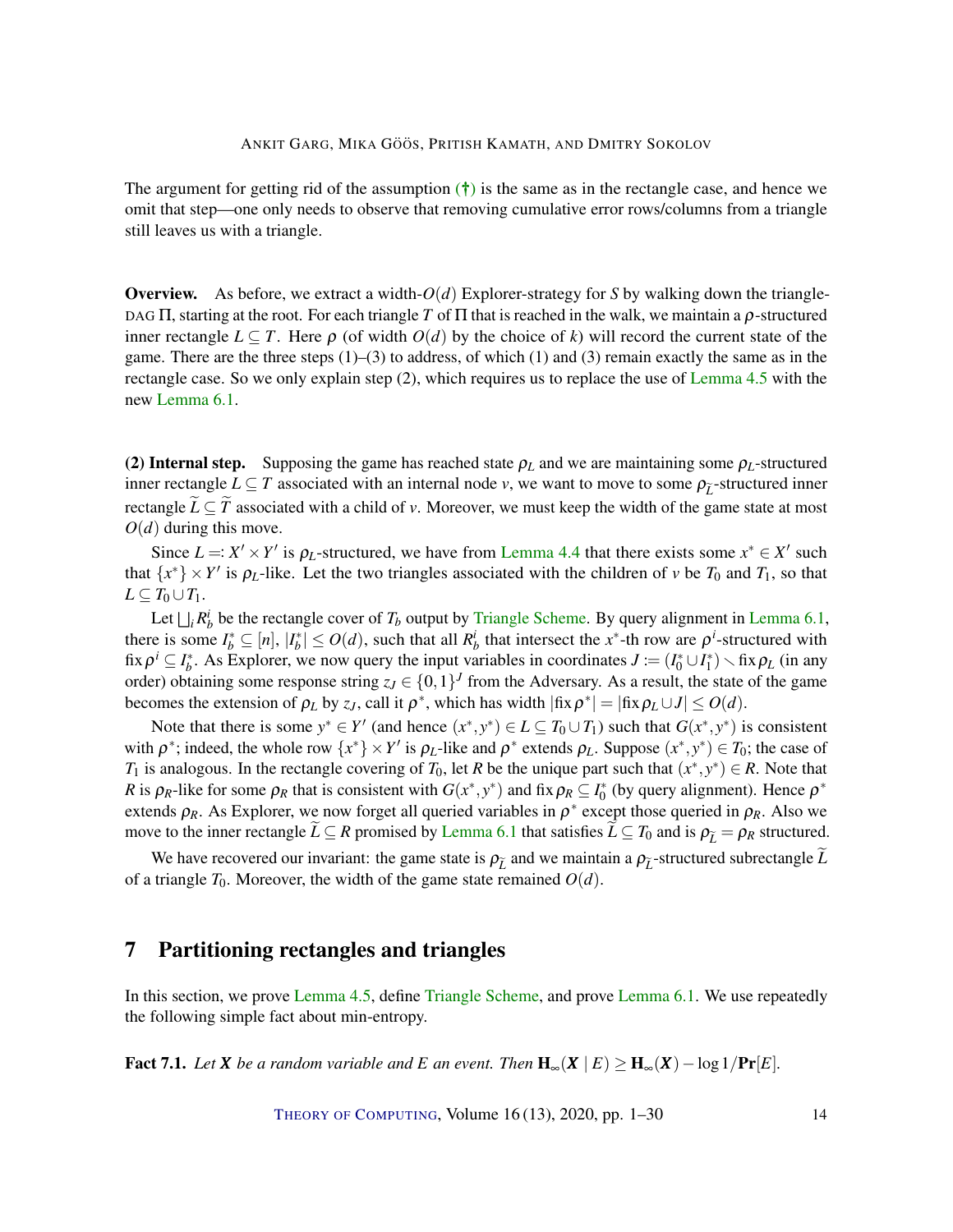## <span id="page-14-2"></span>7.1 Proof of Rectangle Lemma

The proof is more-or-less implicit in [\[19,](#page-24-6) [22\]](#page-25-7). We start by recording a key property of the 1st round of [Rectangle Scheme.](#page-0-0)

<span id="page-14-1"></span>Claim 7.2. *Each part X<sup>i</sup> obtained in 1st round of [Rectangle Scheme](#page-0-0) satisfies the following conditions.*

- − Blockwise-density: *X i* [*n*]r*I<sup>i</sup> is* 0.95*-dense.*
- *−* Relative size:  $|X^{\ge i}| \le m^{n-0.05|I_i|}$  where  $X^{\ge i} := \bigcup_{j \ge i} X^j$ .

*Proof.* By definition,  $X^i = (X^{\ge i} | X^{\ge i}_i)$  $\hat{Z}_{I_i}^{i} = \alpha_i$ ). Suppose for contradiction that  $X_{[n] \setminus I_i}^{i}$  is not 0.95-dense. Then there is some nonempty subset  $K \subseteq [n] \setminus I_i$  and an outcome  $\beta \in [m]^K$  violating the min-entropy condition, namely  $Pr[X_K^i = \beta] > m^{-0.95|K|}$ . But this contradicts the maximality of *I<sub>i</sub>* since the larger set *I*<sub>*i*</sub> ∪ *K* now violates the min-entropy condition for  $X^{\geq i}$ :

$$
\Pr[X_{I_i\cup K}^{\geq i} = \alpha_i \beta] = \Pr[X_{I_i}^{\geq i} = \alpha_i] \cdot \Pr[X_K^i = \beta] > m^{-0.95|I_i|} \cdot m^{-0.95|K|} = m^{-0.95(|I_i\cup K|)}.
$$

This shows the first property. For the second property, apply [Theorem 7.1](#page-13-1) for  $X^i = (X^{\geq i} | X^{\geq i}_i)$  $\hat{\zeta}_i^l = \alpha_i$ to find that  $H_{\infty}(X^i) \ge H_{\infty}(X^{\ge i}) - 0.95|I_i|\log m$ . On the other hand, since  $X^i$  is fixed on  $I_i$ , we have  $\mathbf{H}_{\infty}(\mathbf{X}^i) \leq (n - |I_i|) \log m$ . Combining these two inequalities we get  $\mathbf{H}_{\infty}(\mathbf{X}^{\geq i}) \leq (n - 0.05|I_i|) \log m$ , which yields the second property.

**Proof of [Lemma](#page-8-1) [4.5.](#page-8-1)** *Identifying*  $Y_{\text{err}}$ ,  $X_{\text{err}}$ . We define  $Y_{\text{err}} := \bigcup_{i,\gamma} Y^{i,\gamma}$  subject to  $|Y^{i,\gamma}| < 2^{mn-n^2}$ . To bound the size of  $Y_{\text{err}}$ , we claim that there are at most  $(4m)^n$  possible choices of *i*,  $\gamma$ . Indeed, each  $X^i$  is associated with a unique pair  $(I_i \subseteq [n], \alpha_i \in [m]^{\Gamma_i})$ , and there are at most  $2^n$  choices of  $I_i$  and at most  $m^n$ choices of corresponding  $\alpha_i$ . Also, for each  $X^i$ , there are at most  $2^n$  possible assignments to  $\gamma \in \{0,1\}^{I_i}$ . For each *i*, γ, we add at most  $2^{mn-n^2}$  columns to  $Y_{\text{err}}$ . Thus,  $Y_{\text{err}}$  has density at most  $(4m)^n \cdot 2^{-n^2} < 2^{-k}$ inside  $\{0,1\}^{mn}$ .

We define  $X_{\text{err}} := \bigsqcup_i X^i$  subject to  $|I_i| > 20k/\log m$ . Let *i* be the least index with  $|I_i| > 20k/\log m$  so that  $X_{err} \subseteq X^{\ge i}$ . By [Claim](#page-14-1) [7.2,](#page-14-1)  $|X^{\ge i}| \le m^{n-0.05|I_i|} < m^n \cdot 2^{-k}$  since  $|I_i| > 20k/\log m$ . In other words,  $X^{\ge i}$ , and hence  $X_{\text{err}}$ , has density at most  $2^{-k}$  inside  $[m]^n$ .

*Structured vs. error.* Let  $R^{i,\gamma} := X^i \times Y^{i,\gamma}$ , where  $X_i$  is associated with  $(I_i, \alpha_i)$ , be a rectangle *not* contained in the error rows/columns. By definition of  $X_{err}$ ,  $Y_{err}$ , this means  $|Y^{i,\gamma}| \ge 2^{mn-n^2}$  (so that  $\mathbf{H}_{\infty}(\mathbf{Y}^{i,\gamma}) \ge$  $mn - n^2$ ) and  $|I_i| \le 20k/\log m$ . We have from [Claim](#page-14-1) [7.2](#page-14-1) that  $\mathbf{X}^i_{[n] \setminus I_i}$  is 0.95-dense. Hence,  $R^{i,\gamma}$  is  $\rho^{i}$ -structured where  $\rho^{i}$  equals  $\gamma$  on *I<sub>i</sub>* and consists of stars otherwise.

*Query alignment.* For each  $x \in [m]^n \setminus X_{err}$ , we define  $I_x = I_i$  where  $X^i$  is the unique part that contains *x*. It follows that any  $\rho$ -structured rectangle that intersects the *x*-th row is of the form  $X^i \times Y^{i,\gamma}$  and hence has fix  $\rho = I_i$ . Since  $X^i \nsubseteq X_{\text{err}}$ , we have  $|I_i| \le O(k/\log n)$ .

## <span id="page-14-0"></span>7.2 Definition of Triangle Scheme

In the description of [Triangle Scheme,](#page-0-0) we denote projections of a set  $S \subseteq [m]^n \times \{0,1\}^{mn}$  by

$$
X^{S} := \{x \in [m]^{n} : \exists y \in \{0, 1\}^{mn} \text{ such that } (x, y) \in S\},\
$$
  

$$
Y^{S} := \{y \in \{0, 1\}^{mn} : \exists x \in [m]^{n} \text{ such that } (x, y) \in S\}.
$$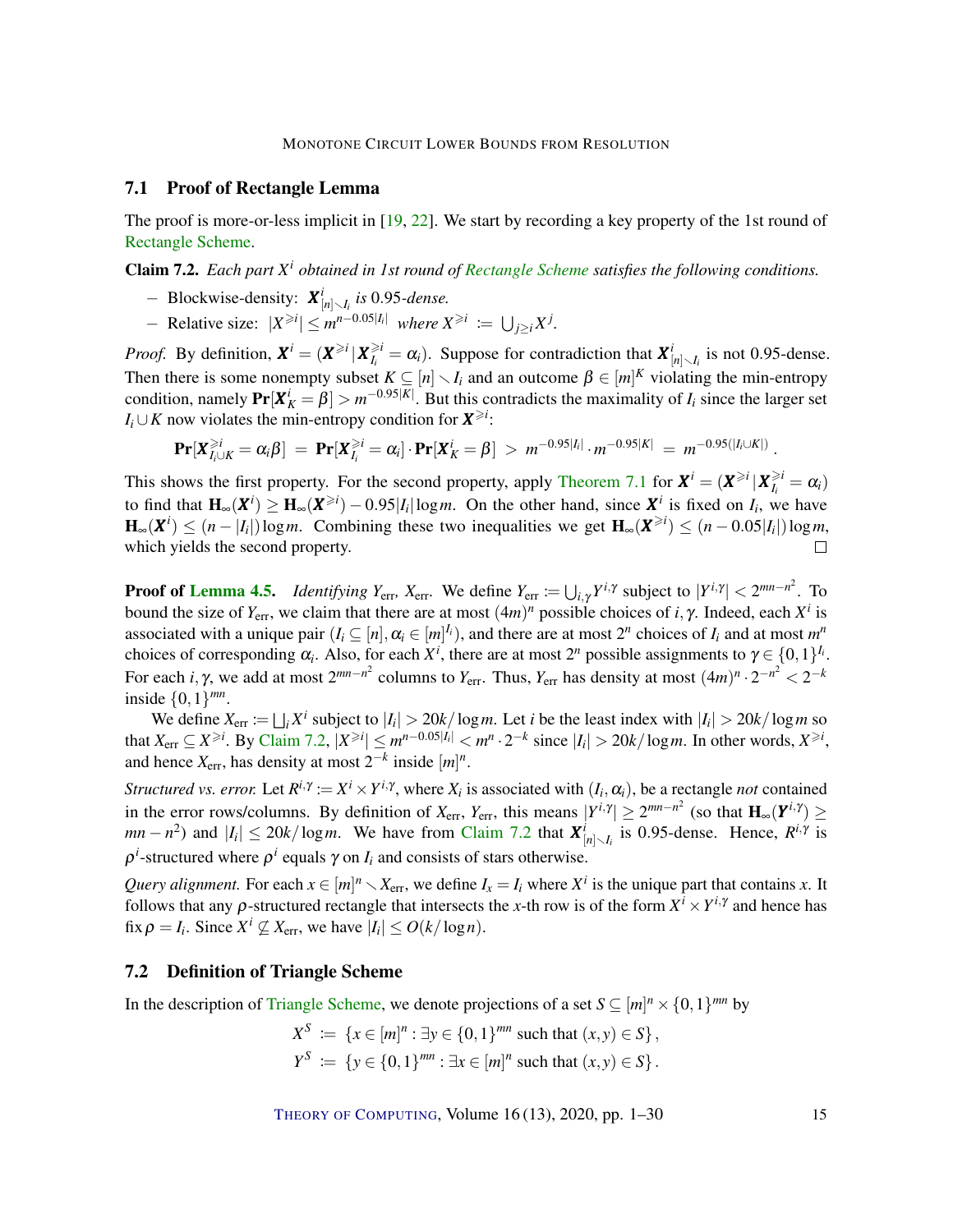## Triangle Scheme

Input: Triangle  $T \subseteq [m]^n \times \{0,1\}^{mn}$  with labeling functions  $(a_T, b_T)$ Output: A disjoint rectangle cover  $\bigsqcup_i R^i \supseteq T$ 1: *Y*err ← [Column Cleanup](#page-0-0) on *T* 2: Initialize  $\mathcal{R}^0_{\text{alive}} := \{ [m]^n \times (\{0,1\}^{mn} \setminus Y_{\text{err}}) \}; \quad \mathcal{R}^r_{\text{alive}} := \emptyset \text{ for all } r \ge 1; \quad \mathcal{R}_{\text{final}} := \emptyset$ 3: **loop** for  $r = 0, 1, 2, \ldots$ , rounds until  $\mathcal{R}_{\text{alive}}^r$  is empty: 4: **for all**  $R \in \mathcal{R}^r_{\text{alive}}$  **do** 5:  $\iint_R R^i \leftarrow \text{Rectangle Scheme on } R \text{ relative to free coordinates}$  $\iint_R R^i \leftarrow \text{Rectangle Scheme on } R \text{ relative to free coordinates}$  $\iint_R R^i \leftarrow \text{Rectangle Scheme on } R \text{ relative to free coordinates}$ 6: **for all** parts  $R^i$  **do** 7: **if**  $|\tilde{X}^{T \cap R^i}| \ge |X^{R^i}|/2$  then 8: **Add**  $R^i$  to  $\mathcal{R}_{\text{final}}$ 9: else

10: *R i*,top := top half of *R<sup>i</sup>* according to *a*<sup>*T*</sup> (in particular  $T \cap R^i \subseteq R^{i, \text{top}}$ ) 11: Add  $R^{i, \text{top}}$  to  $\mathcal{R}^{r+1}_{\text{alive}}$  subject to  $T \cap R^{i, \text{top}} \neq \emptyset$ 

12: **return**  $\mathcal{R}_{final} \cup \{ [m]^n \times Y_{err} \}$ 

**Overview.** [Triangle Scheme](#page-0-0) computes a disjoint rectangle cover  $\bigcup_i R^i$  of *T*. Starting with a trivial cover of the whole communication domain by a single part, the algorithm progressively *refines* this cover over several rounds as guided by the input triangle *T*. As outlined in [Section 6.1,](#page-12-3) the goal is to end up with  $\rho$ -structured rectangles  $R^i$  that contain a large enough portion of  $T$  so that we may sandwich  $L^i \subseteq T \cap R^i \subseteq R^i$  where  $L^i$  is a  $\rho$ -structured "inner" rectangle.

The main idea is as follows. The algorithm maintains a pool of *alive* rectangles. In a single round, for each alive rectangle *R*, we first invoke [Rectangle Scheme](#page-0-0) in order to restore ρ-structuredness for the resulting subrectangles  $R^i$ . Then for each  $R^i$  we check if the subtriangle  $T \cap R^i$  occupies at least half the rows of  $R^i$ . If *yes*, we add it to the *final* pool, which will eventually form the output of the algorithm. If *no*, we discard the "lower" half of  $R^i$  as determined by the labeling  $a_T$ , that is, the half that does not intersect *T*. The "top" half (containing  $T \cap R^i$ ) will enter the alive pool for next round.

Column Cleanup. An important detail is the subroutine [Column Cleanup,](#page-0-0) run at the start of [Triangle](#page-0-0) [Scheme,](#page-0-0) which computes a small set of columns that will eventually be declared as  $Y_{\text{err}}$ . By discarding the columns *Y*err, we ensure that whatever subrectangle *R i* is returned by [Rectangle Scheme,](#page-0-0) the rows of  $T \cap R^i$  will satisfy an *empty-or-heavy dichotomy*: for every  $x \in X^{R^i}$ , the *x*-th row of  $T \cap R^i$  is either empty, or "heavy", that is, of size at least  $2^{mn-n^2}$ . For intuition, an extreme bad example we want to avoid is a triangle *T* that is just a single column; such *T* would be completely declared as "error" by [Column Cleanup.](#page-0-0) Having many heavy rows helps towards satisfying the 3rd item in [Theorem 4.2](#page-7-3) of ρ-stucturedness, and hence in finding the inner rectangle *L i* . This property of [Column Cleanup](#page-0-0) is formalized in [Claim](#page-16-0) [7.3](#page-16-0) below.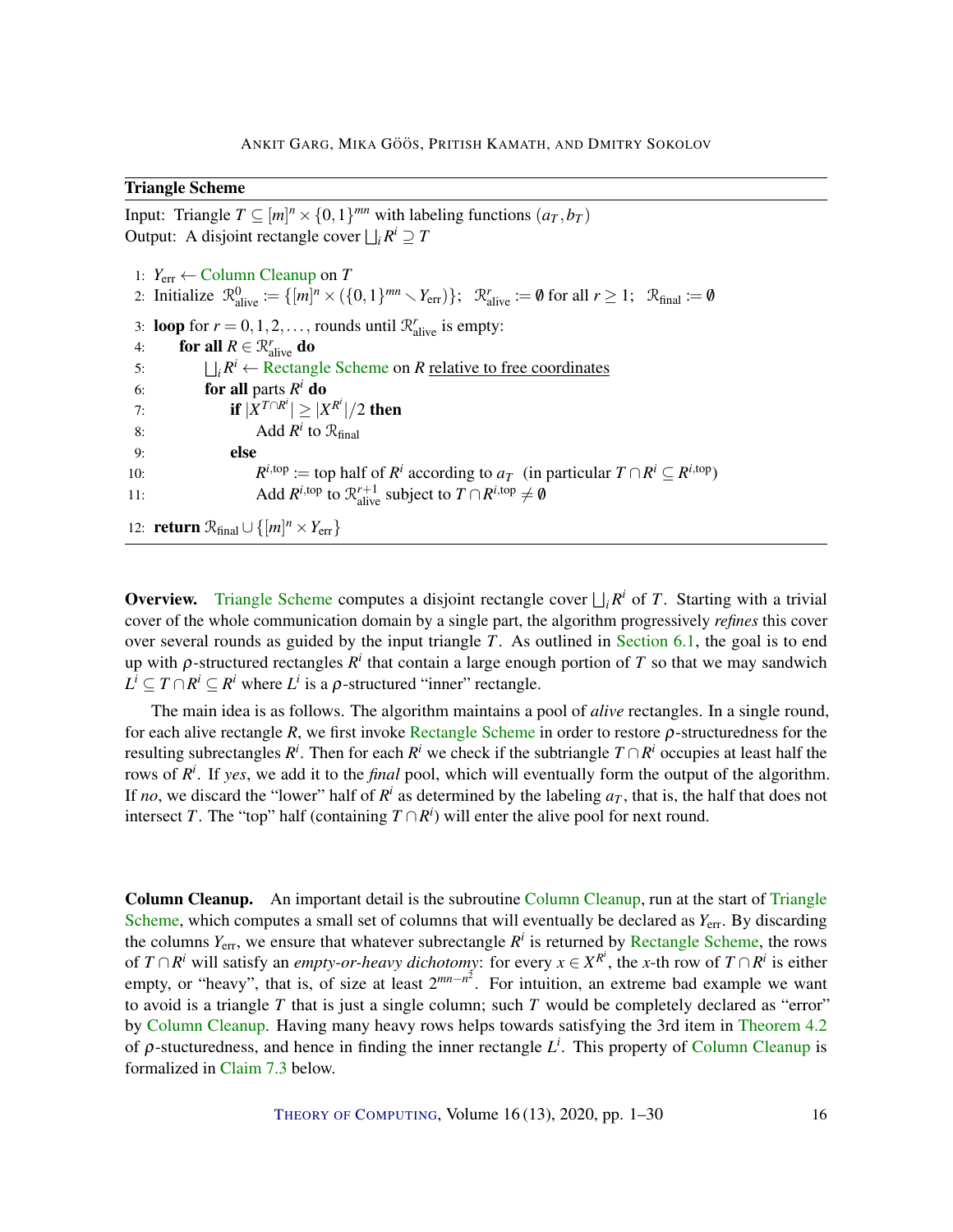## Column Clean-up

Input: Triangle  $T \subseteq [m]^n \times \{0,1\}^{mn}$  with labeling functions  $(a_T, b_T)$ Output: Error columns  $Y_{\text{err}} \subseteq \{0, 1\}^{mn}$ 

1:  $Y_{\text{err}} \leftarrow \emptyset$ 2: For  $I \subseteq [n]$ ,  $\alpha \in [m]^I$ ,  $\gamma \in \{0,1\}^I$ , define  $Y_{I,\alpha,\gamma} := \{y \in \{0,1\}^{mn} : g^I(\alpha, y_I) = \gamma\}$ 3: while there exists  $I, \alpha, \gamma, x$  such that  $0 < |T \cap (\{x\} \times (Y_{I,\alpha,\gamma} \setminus Y_{err}))| < 2^{mn-n^2}$  do 4:  $Y_{\text{err}} \leftarrow Y_{\text{err}} \cup Y^{T} \cap (\{x\} \times Y_{I,\alpha,\gamma})$ 5: **return**  $Y_{\text{err}}$ 

Free coordinates. Another detail to explain is the underlined phrase *relative to free coordinates*. For each alive rectangle *R* we tacitly associate a subset of *free coordinates*  $J_R \subseteq [n]$  and *fixed coordinates*  $[n]$   $\setminus J_R$ . At start, the single alive rectangle has  $J_R := [n]$ , and whenever we invoke [Rectangle Scheme](#page-0-0) for a rectangle *R relative to free coordinates*, the understanding is that in line (i) of [Rectangle Scheme,](#page-0-0) the choice of  $I_i$  is made among subsets of  $J_R$  alone. The resulting subrectangle  $R^i = X^i \times Y^i$ , obtained by fixing the coordinates  $I_i$  in  $X^i$ , will have its free coordinates  $J_{R^i} := J_R \setminus I_i$ . (Restricting a rectangle to its top half on line 10 does not modify the free coordinates.)

## 7.3 Properties of Triangle Scheme

<span id="page-16-0"></span>**Claim 7.3.** For a triangle  $T \subseteq [m]^n \times \{0,1\}^{mn}$ , let  $Y_{\text{err}}$  be the output of [Column Cleanup.](#page-0-0) Then  $Y_{\text{err}}$  has *the following properties.*

 $-$  Empty-or-heavy: *For every triple*  $(I \subseteq [n], \alpha \in [m]^I, \gamma \in \{0,1\}^I)$ , and every  $x \in [m]^n$ , it holds that  $T \cap (\{x\} \times (Y_{I,\alpha,\gamma} \setminus Y_{\text{err}}))$  *is either empty or has size at least*  $2^{mn-n^2}$ *.*  $-$  Size bound:  $|Y_{\text{err}}| \leq 2^{mn-\Omega(n^2)}$ .

*Proof.* The first property is immediate by definition of [Column Cleanup.](#page-0-0) For the second property, in each while-iteration, at most  $2^{mn-n^2}$  columns get added to  $Y_{\text{err}}$ . Moreover, there are no more than  $2^n \cdot m^n \cdot 2^n \cdot m^n = (2m)^{2n}$  choices of  $I \subseteq [n]$ ,  $\alpha \in [m]^I$ ,  $\gamma \in \{0,1\}^I$  and  $x \in [m]^n$ , and the loop executes at most once for each choice of *I*,  $\alpha$ ,  $\gamma$ , *x*. Thus,  $|Y_{err}| \le (2m)^{2n} \cdot 2^{mn-n^2} \le 2^{mn-\Omega(n^2)}$ .  $\Box$ 

Next, we list some key invariants that hold for [Triangle Scheme.](#page-0-0)

<span id="page-16-2"></span>**Lemma 7.4.** For every  $r \ge 0$ , there exists a partition  $\mathcal{X}^r := \{X^i\}_i$  of  $[m]^n$  satisfying the following.

- <span id="page-16-1"></span>(P1) *For every*  $R \in \mathcal{R}_{alive}^r$  *we have*  $X^R \in \mathcal{X}^r$ *.*
- (P2) *Each*  $X^i \in \mathcal{X}^r$  *is labeled by a pair*  $(I_i \subseteq [n], \alpha_i \in [m]^{\mathcal{I}_i}$  *such that*  $\mathbf{X}^i_{I_i} = \alpha_i$  *is fixed.*
- (P3) The partition  $\mathfrak{X}^{r+1}$  is a refinement of  $\mathfrak{X}^r$ . The labels respect this: if  $X^j \in \mathfrak{X}^{r+1}$  is a subset of  $X^i \in \mathcal{X}^r$ , then  $I_j \supseteq I_i$  and  $\alpha_j$  agrees with  $\alpha_i$  on coordinates  $I_i$ .

*Moreover, let*  $\mathfrak{X} := \mathfrak{X}^{r^*}$  be the final partition assuming [Triangle Scheme](#page-0-0) completes in  $r^*$  rounds.

<span id="page-16-3"></span>(P4) *For every*  $R \in \mathbb{R}_{\text{final}}$  *the row set*  $X^R$  *is a union of parts of*  $\mathcal{X}$ *. If*  $X^i \in \mathcal{X}$ *, labeled*  $(I_i, \alpha_i)$ *, is such* that  $X^R \supseteq X^i$ , then the fixed coordinates of  $R$  are a subset of  $I_i$ .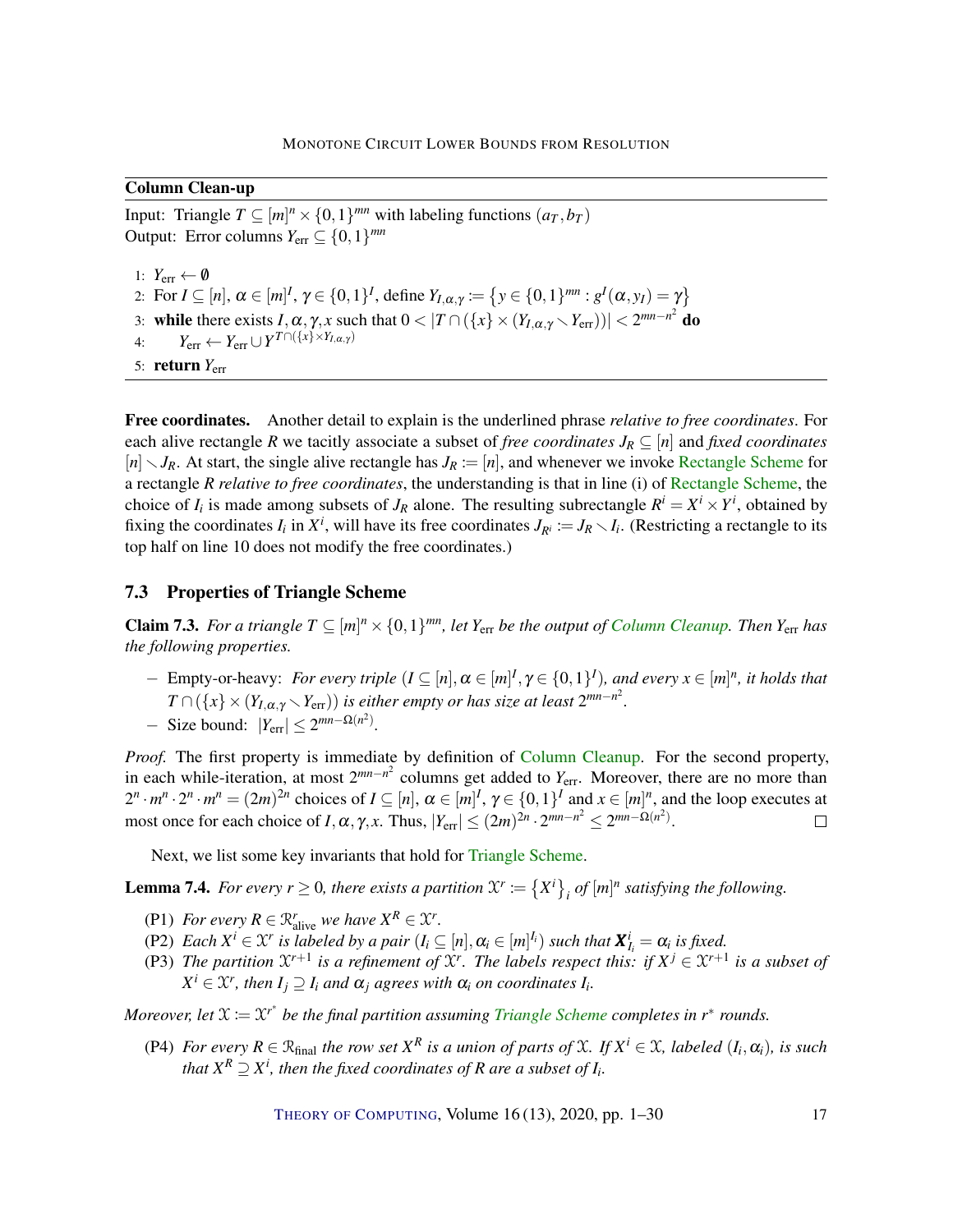<span id="page-17-4"></span><span id="page-17-0"></span>(P5) *For every*  $r \geq 0$ ,  $\mathcal{X}^r$  *and*  $\mathcal{X}$  *agree on a fraction*  $\geq 1 - 2^{-r}$  *of rows, that is, there is a subset of "final" parts*  $\mathfrak{X}_{\text{final}}^r \subseteq \mathfrak{X}^r$  *such that*  $\bigcup \mathfrak{X}_{\text{final}}^r$  *has density*  $\geq 1 - 2^{-r}$  *inside*  $[m]^n$ *, and*  $\mathfrak{X}_{\text{final}}^r \subseteq \mathfrak{X}$ *.* 

*Proof.* Let us define the row partitions  $\mathcal{X}^r$ . The partition  $\mathcal{X}^1$  contains only a single part,  $[m]^n$ , labeled by  $I_1 \coloneqq \emptyset$ . Supposing  $\mathcal{X}^r$  has been defined, the next partition  $\mathcal{X}^{r+1}$  is obtained by refining each old part  $X^i \in \mathcal{X}^r$ . Consider one such old part  $X^i \in \mathcal{X}^r$  with label  $(I_i, \alpha_i)$ . If there is *no* rectangle  $R \in \mathcal{R}^r$  with  $X^R = X^i$  then we need not partition  $X^i$  any further; we simply include  $X^i$  in  $\mathcal{X}^{r+1}$  as a whole. Otherwise, let  $R \in \mathcal{R}_{\text{alive}}^r$  be any rectangle such that  $X^R = X^i$ ; we emphasize that there can be many such choices for *R*, but the upcoming refinement of  $X^i$  will not depend on that choice. The *r*-th round of the algorithm first computes  $R = \bigsqcup_i R^i$  using [Rectangle Scheme,](#page-0-0) and then each  $R^i$  might be horizontally split in half. We interpret this as a refinement of  $X^i$  according to the 1st round of [Rectangle Scheme](#page-0-0) on  $R$  (which only depends on  $X^R = X^i$ ), with each part adding more fixed coordinates to the label  $(I_i, \alpha_i)$ . Letting  $X^i = \bigsqcup_j X^{i,j}$  denote the resulting row partition, we then split each  $X^{i,j}$  into two halves  $X^{i,j,\text{top}}$  and  $X^{i,j,\text{bot}}$ . This completes the definition of  $\mathcal{X}^{r+1}$ .

The properties  $(P1)$ – $(P5)$  are straightforward to verify. For  $(P5)$ , we only note that when the algorithm horizontally splits a rectangle (inducing  $X^{i,j} = X^{i,j,\text{top}} \cup X^{i,j,\text{bot}}$ ), the bottom halves are discarded, and never again touched in future rounds. That is,  $X^{i,j,bot} \in \mathcal{X}^{r'}$  for all  $r' > r$ . This cuts the number of "alive" rows  $\bigcup_{R \in \mathcal{R}_{\text{alive}}^r} X^R$  in half each round.  $\Box$ 

<span id="page-17-3"></span>**[Lemma](#page-16-2) 7.5** (Error rows). Let  $\mathfrak{X} = \{X^i\}_i$  be the final row partition in Lemma [7.4.](#page-16-2) Fix any parameter  $k$  <  $n$  log $n$ . There is a density-2<sup>- $k$ </sup> subset  $X_{\text{err}}$   $\subseteq$   $[m]^n$  (which is a union of parts of  $\mathfrak X)$  such that for any *part*  $X^i \nsubseteq X_{\text{err}}$ *, we have*  $|I_i| \leq O(k/\log n)$ *.* 

*Proof.* Our strategy is as follows (cf. [\[22,](#page-25-7) Lemma 7]). For  $x \in [m]^n$ , let  $i(x)$  be the unique index such that  $x \in X^{i(x)} \in \mathfrak{X}$ ; recall that  $X^{i(x)}$  is labeled by some  $(I_{i(x)}, \alpha_{i(x)})$ . We will study a uniform random  $\boldsymbol{x} \sim [m]^n$ and show that the distribution of the number of fixed coordinates  $|I_{i}(x)|$  has an exponentially decaying tail. This allows us to define  $X_{\text{err}}$  as the set of outcomes of  $x$  for which  $|I_{i(x)}|$  is exceptionally large. More quantitatively, it suffices to show for a large constant *C*,

<span id="page-17-1"></span>
$$
\Pr\left[|I_{i(\mathbf{x})}| > C \cdot k / \log n\right] \leq 2^{-k}.\tag{7.1}
$$

Recall that X and  $\mathfrak{X}^{\ell}$ , where  $\ell := k + 1$ , agree on all but a fraction  $2^{-k}/2$  of rows by [\(P5\).](#page-17-0) Hence by a union bound, it suffices to show a version of  $(7.1)$  truncated at level  $\ell$ :

<span id="page-17-2"></span>
$$
\Pr\left[|I_{i'(x)}| > C' \cdot \ell / \log n\right] \leq 2^{-\ell} \quad (= 2^{-k}/2),\tag{7.2}
$$

where  $i'(x)$  is defined as the unique index with  $x \in X^{i'(x)} \in \mathcal{X}^{\ell}$ .

*Partitions as a tree.* The sequence  $\mathfrak{X}^0, \ldots, \mathfrak{X}^\ell$ , of row partitions can be visualized as a depth- $\ell$  tree where the nodes at depth *r* corresponds to parts of  $\mathcal{X}$ , and there is an edge from  $X \in \mathcal{X}$  to  $X' \in \mathcal{X}^{r+1}$  iff  $X' \subseteq X$ . A way to generate a uniform random  $\mathbf{x} \sim [m]^n$  is to take a random walk down this tree, starting at the root:

− At a non-leaf node  $X \in \mathcal{X}^r$  we take a tree edge  $(X, X')$  with probability  $|X'|/|X|$ .

− Once at a leaf node  $X \in \mathcal{X}^{\ell}$ , we output a uniformly random  $\mathbf{x} \sim X$ .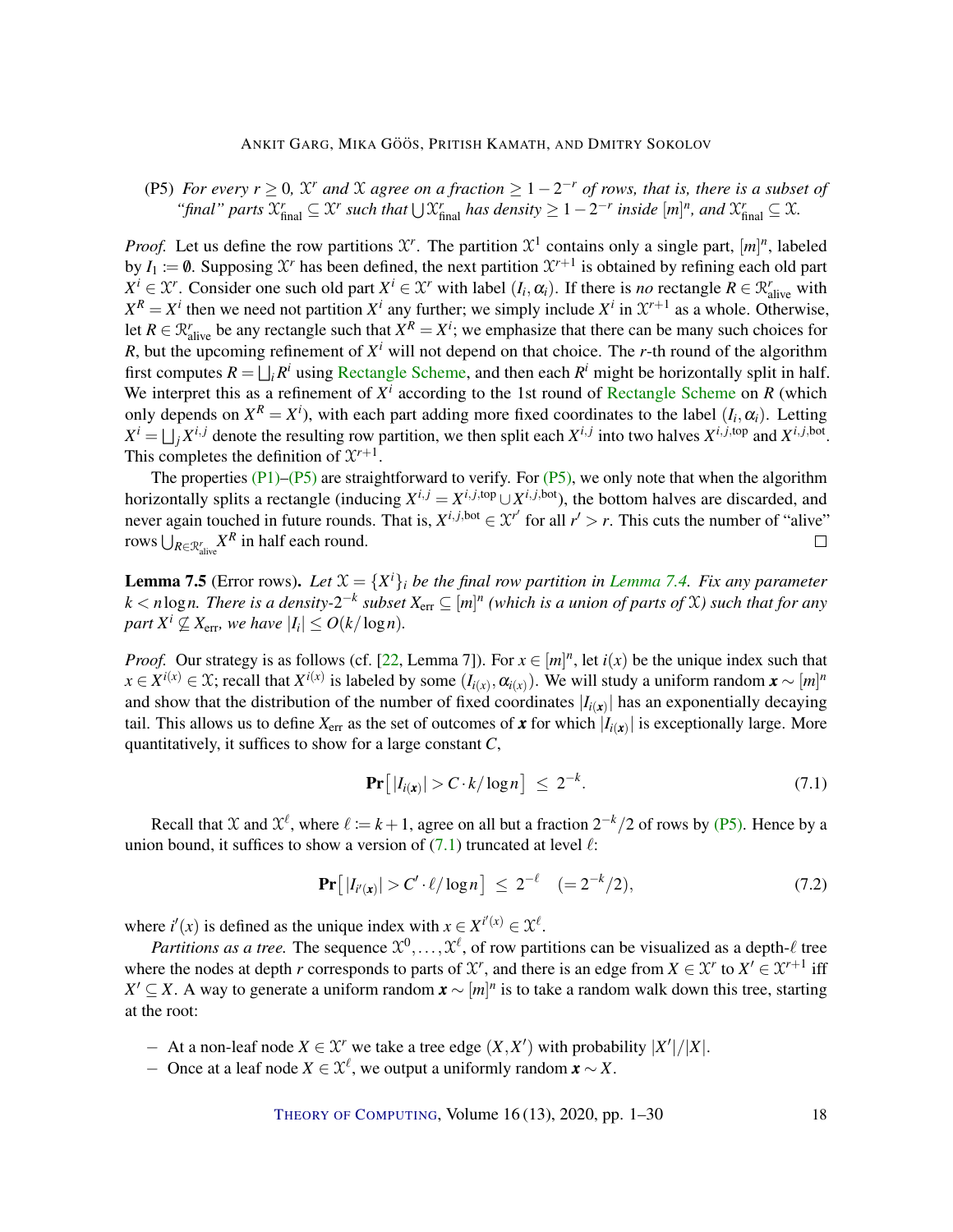*Potential function.* We define a nonnegative potential function on the nodes of the tree. For each part *X*  $\in$  *X<sup>r</sup>*, labeled (*I*  $\subseteq$  [*n*],  $\alpha \in$  {0, 1}<sup>*I*</sup>), we define

$$
D(X) := (n-|I|)\log m - \log |X| \geq 0.
$$

How does the potential change as we take a step starting at node  $X \in \mathcal{X}^r$  labeled  $(J, \alpha)$ ? If *X* has one child, the value of *D* remains unchanged. Otherwise, we move to a child of *X* in two substeps.

− *Substep 1:* Recall that we partition *X* = F *i X i* according to the 1st round of [Rectangle Scheme](#page-0-0) relative to free coordinates. That is,  $X^i$  is further restricted on  $I_i \subseteq [n] \setminus J$  to some value  $\alpha_i \in [m]^{I_i}$ . For a child  $X^i$  labeled  $(J \sqcup I_i, \alpha \sqcup \alpha_i)$  the potential change is

$$
D(X^{i}) - D(X) = (n - |J \cup I_{i}|) \log m - \log |X^{i}| - (n - |J|) \log m + \log |X|
$$
  
=  $\log |X| - \log |X^{i}| - |I_{i}| \log m$   
=  $\log(|X|/|X^{\geq i}|) - \log(|X^{i}|/|X^{\geq i}|) - |I_{i}| \log m$   
=  $\log(|X|/|X^{\geq i}|) - \log Pr[X_{I_{i}}^{\geq i} = \alpha_{i}] - |I_{i}| \log m$   
 $\leq \log(|X|/|X^{\geq i}|) + 0.95|I_{i}| \log m - |I_{i}| \log m$   
=  $\delta(i) - 0.05|I_{i}| \log m$ . (where  $\delta(i) := \log(|X|/|X^{\geq i}|)$ )

− *Substep 2:* Each *X <sup>i</sup>* gets split into two halves, *X <sup>i</sup>*,top and *X <sup>i</sup>*,bot. Moving to either child makes the potential increase by exactly 1 bit.

In summary, when we take a step to a random child in our random walk, the overall change in potential is itself a random variable, which is at most

<span id="page-18-0"></span>
$$
\delta - 0.05|I|\log m + 1,\tag{7.3}
$$

where  $(I, \cdot)$  is the label of the random child, and  $\delta := \delta(i)$  is the random variable generated by choosing *i* with  $Pr[i = i] = |X^i|/|X|$ . Summing [\(7.3\)](#page-18-0) over  $\ell$  many rounds, we see that  $\ell$  steps of the random walk takes us to a node  $X^j \in \mathcal{X}^{\ell}$  with random index *j*, which is labeled  $(I_j, \alpha_j)$ , and which satisfies  $D(X^j) \le \sum_{r \in [\ell]} (\delta_r + 1) - 0.05|I_j| \log m$  where  $\delta_r$  is the " $\delta$ " variable corresponding to the *r*-th step. Since the potential is nonnegative, we get that

<span id="page-18-1"></span>
$$
|I_j| \leq \frac{20}{\log m} \cdot \sum_{r \in [\ell]} (\delta_r + 1). \tag{7.4}
$$

Bounding this quantity is awkward since, in general, the variables  $\delta_r$  are not mutually independent. However, a standard trick to overcome this is to define mutually independent and identically distributed random variables  $d_r$  and couple them with  $\delta_r$  so that  $\delta_r \leq d_r$  with probability 1.

− *Definition of*  $d_r$ : Sample a uniform real  $p_r \in [0,1)$  and define  $d_r := \log(1/(1-p_r))$  and couple with  $\delta_r$  such that  $\delta_r = \delta(i)$  where *i* is such that  $p_r$  falls in the *i*-th interval, assuming we have partitioned [0, 1) into half-open intervals with lengths  $|X^i|/|X|$  (where  $X^1, X^2, \ldots$  are the sets from Substep 1) in the natural left-to-right order. Thus,  $\delta_r$  is correctly distributed and  $\delta_r \leq d_r$  holds with probability 1.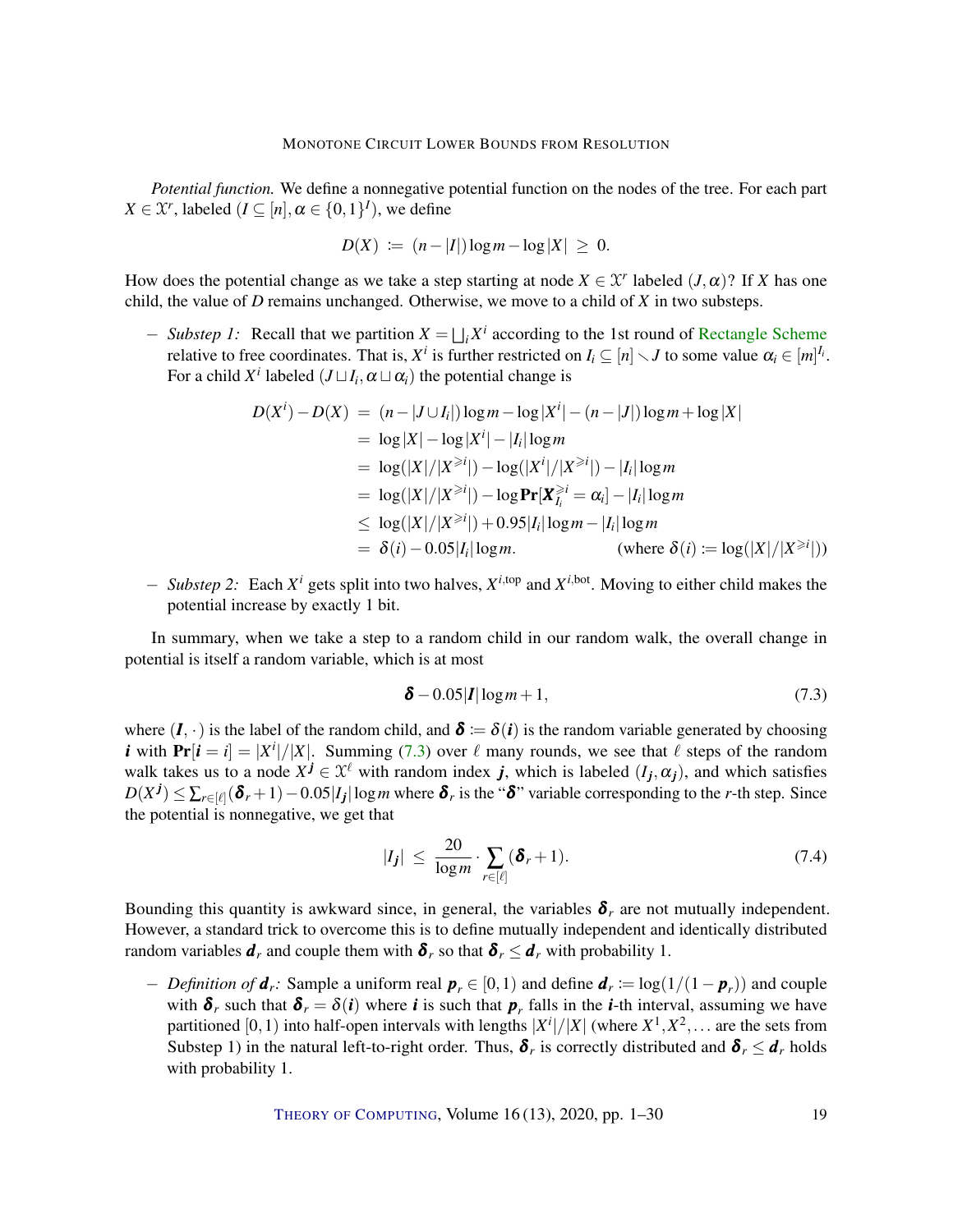Note that  $\mathbf{E}[2^{\mathbf{d}_r/2}] = \int_0^1 1/(1-p)^{1/2} dp = 2$ . For a large enough constant *C* > 0, we calculate

$$
\begin{aligned} \Pr\big[\sum_{r\in[\ell]}d_r > C\ell\big] &= \Pr[2^{\sum_{r\in[\ell]}(d_r/2)} > 2^{C\ell/2}] \\ &\leq \mathbf{E}[2^{\sum_{r\in[\ell]}(d_r/2)}]/2^{C\ell/2} \\ &= \big(\prod_{r\in[\ell]} \mathbf{E}[2^{d_r/2}]\big)/2^{C\ell/2} \\ &= 2^{\ell} \cdot 2^{-C\ell/2} \\ &\leq 2^{-C\ell/3} .\end{aligned}
$$

Plugging this estimate in [\(7.4\)](#page-18-1) (using  $\delta_r \leq d_r$ ) we get that  $Pr[|I_j| > C' \cdot \ell / \log n] < 2^{-\ell}$  for a sufficiently large  $C'$ . This proves  $(7.2)$  and concludes the proof of the lemma.  $\Box$ 

## <span id="page-19-1"></span>7.4 Proof of Triangle Lemma

*Identifying*  $Y_{\text{err}}$ ,  $X_{\text{err}}$ . The column error set  $Y_{\text{err}}$  is already defined by [Triangle Scheme.](#page-0-0) Note that only one rectangle,  $[m]^n \times Y_{\text{err}}$ , is covered by the error columns. [Claim](#page-16-0) [7.3](#page-16-0) ensures that  $Y_{\text{err}}$  has density at most  $2^{-\Omega(n^2)} < 2^{-k}$ . The row error set  $X^{\text{err}}$  is defined by [Lemma](#page-17-3) [7.5](#page-17-3) (for the given *k*).

*Structured vs. error.* Let  $\bigsqcup_i R^i$  be the output of [Triangle Scheme,](#page-0-0) and consider an  $R^i = X^i \times Y^i$  which is not covered by error rows/columns; in particular  $R^i \in \mathcal{R}_{final}$ . Let  $I_i \subseteq [n]$  denote the fixed coordinates of *R*<sup>*i*</sup> such that  $X^i_{I_i} = \alpha_i$  for some  $\alpha_i \in \{0, 1\}^{I_i}$ . From [Claim](#page-14-1) [7.2](#page-14-1) we have that  $X^i_{[n] \setminus I_i}$  is 0.95-dense. From [\(P4\)](#page-16-3) and [Lemma](#page-17-3) [7.5](#page-17-3) we have  $|I_i| \leq O(k/\log n)$ . Moreover, we observe that  $Y^i = Y_{I_i, \alpha_i, \gamma_i} \setminus Y_{err}$  for some  $\gamma_i \in \{0,1\}^{I_i}$  (notation from [Column Cleanup\)](#page-0-0) since [Rectangle Scheme,](#page-0-0) and hence [Triangle Scheme](#page-0-0) by extension, only partitions columns by fixing individual gadget outputs. We have  $|Y_{I_i,\alpha_i,\gamma_i}| \ge 2^{mn-n}$  by definition, and so  $|Y^i| \ge 2^{mn-2n}$  is large enough. Hence we conclude that  $R^i$  is  $\rho^i$ -structured for  $\rho^i$  that equals  $\gamma$ *i* on  $I$ <sup>*i*</sup> and consists of stars otherwise.

Next, we locate the associated inner rectangle  $L^i \subseteq R^i$ . All final rectangles returned by [Triangle](#page-0-0) [Scheme](#page-0-0) are such that  $|X^{(T \cap R^i)}| \ge |X^i|/2$ . That is, every top row in  $R^{i, \text{top}}$  has a nonempty intersection with *T*. Hence the empty-vs-heavy property of [Claim](#page-16-0) [7.3](#page-16-0) says that for all  $x \in X^{i, \text{top}}$ , we have  $|T \cap (\{x\} \times Y^i)| \ge$  $2^{mn-n^2}$ . Moreover, note that  $X^{i,\text{top}}$  is 0.9-dense on its free coordinates  $[n] \setminus I_i$  (we lose at most 1 bit of min-entropy compared to  $X^i$  by [Theorem 7.1\)](#page-13-1). We can now define  $L^i := X^{i, \text{top}} \times Y' \subseteq T \cap R^i$  where  $Y'$  is the set of the first (according to  $b_T$ )  $2^{mn-n^2}$  columns of  $Y^i$ ; see [Figure 4.](#page-12-1) This  $L^i$  meets all the conditions for being  $\rho^i$ -structured.

*Query alignment.* For  $x \in [m]^n \setminus X_{\text{err}}$ , we define  $(I_x, \alpha_x)$  as the label of the unique part  $i(x)$  such that  $x \in X^{i(x)} \in \mathcal{X}$ . By [Lemma](#page-17-3) [7.5,](#page-17-3)  $|I_x| \le O(k/\log n)$ . Every  $\rho$ -structured rectangle  $R^j := X^j \times Y^j$  with  $X^j \supseteq X^{i(x)}$  is, by [\(P4\),](#page-16-3) such that fix  $\rho \subseteq I_x$ .

# <span id="page-19-0"></span>8 Translating between mKW and CNF

In this section, for exposition, we recall some known reductions between mKW and CNF search problems (as outlined in [Section 3\)](#page-4-0). These reductions are *generic* in that they are not adapted to the special properties of the search problem  $S \subseteq \{0,1\}^n \times \mathcal{O}$  one starts with. For concrete applications to natural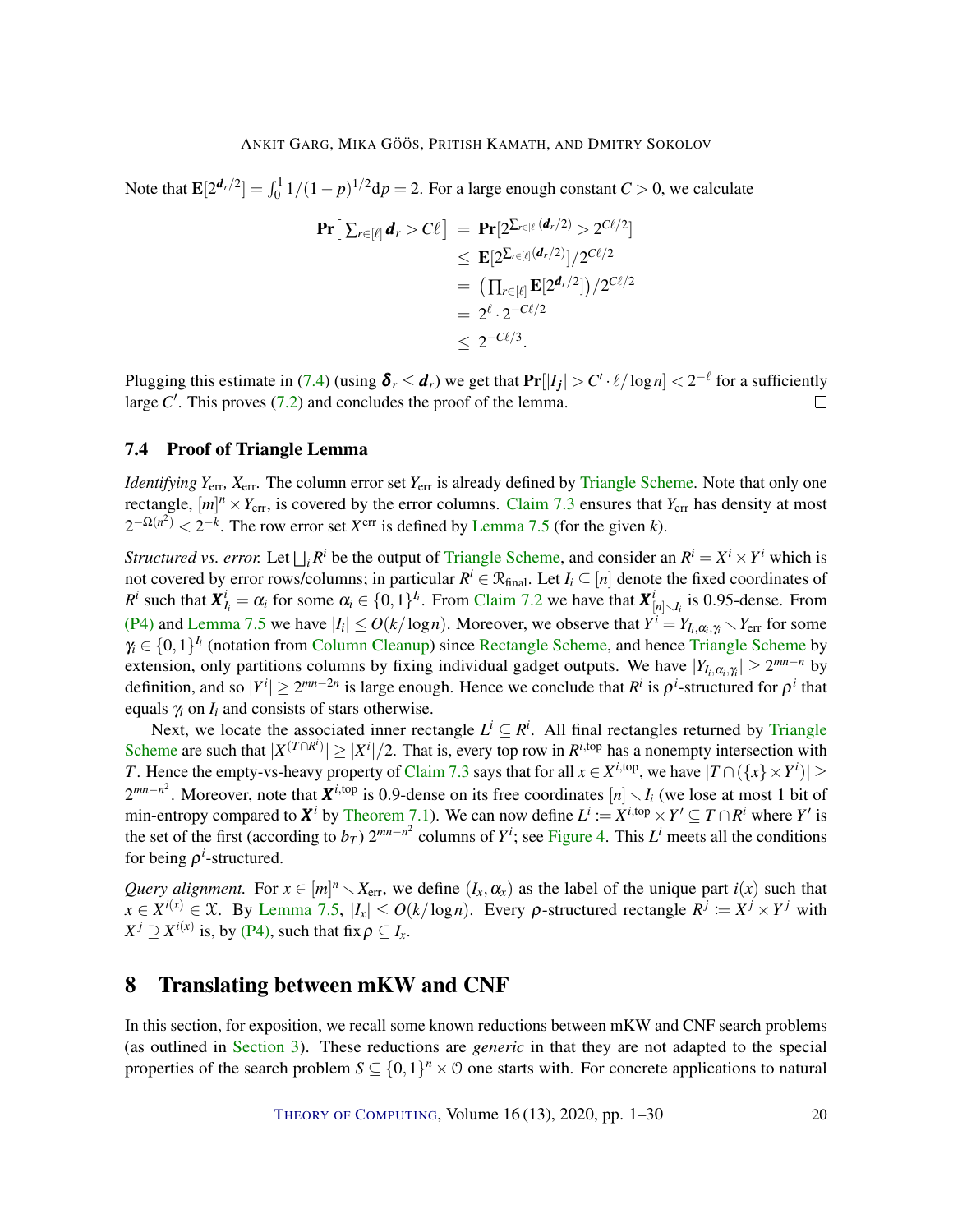<span id="page-20-0"></span>problems, one often needs more fine-grained reductions; for example, as mentioned in [Section 3,](#page-4-0) the follow-up article [\[18\]](#page-24-4) has introduced a more specific framework.

In an effort to add some new perspective to the old reductions expounded here, we continue to use the somewhat abstract search problem–centric "top-down" language. We encourage the readers who prefer the CNF-centric "bottom-up" language to refer to the original cited papers.

**Certificates.** The key property of an *n*-variable search problem  $S \subseteq \{0,1\}^n \times \mathcal{O}$  that facilitates an efficient reduction to a mKW/CNF search problem is having a low *certificate* (a.k.a. nondeterministic) complexity. A *certificate for*  $(x, o) \in S$  is a partial assignment  $\rho \in \{0, 1, *\}^n$  such that *x* is consistent with  $ρ$  and *ο* is a valid output for every input consistent with  $ρ$ ; in short,  $x ∈ C<sub>ρ</sub><sup>-1</sup>(1) ⊆ S<sup>-1</sup>(o)$ . A *certificate for x* is a certificate for  $(x, o) \in S$  for some  $o \in S(x)$ . The *certificate complexity of x* is the least width of a certificate for *x*. The *certificate complexity of S* is the maximum over all  $x \in \{0,1\}^n$  of the certificate complexity of *x*.

For any search problem *S* one can associate a "certification" search problem *S*cert: on input *x* to *S*, return a certificate for *x* in *S*. Algorithmically speaking, such an *S*<sub>cert</sub> is clearly at least as hard as *S*: if we solve  $S_{\text{cert}}$  by finding a certificate for  $(x, o) \in S$ , we can solve *S* by returning *o*.

**CNF search**  $\Leftrightarrow$  **low certificate complexity.** For any *k*-CNF contradiction *F*, the associated CNF search problem  $S_F$  has certificate complexity at most k. Conversely [\[36\]](#page-26-11), for any total search problem  $S \subseteq \{0,1\}^n \times \mathcal{O}$ , we can construct a *k*-CNF contradiction *F*, where *k* is the certificate complexity of *S*, such that *S<sup>F</sup>* is a type of certification problem for *S* (and hence at least as hard as *S*). Namely, we can pick a collection C of width-*k* certificates, one for each  $x \in \{0,1\}^n$ . The *k*-CNF formula *F* is then defined as  $\wedge_{\rho \in \mathfrak{C}} \neg C_{\rho}$ .

Gadget composition. For the purposes of query complexity, there are two ways to represent the first argument  $x \in [m]$  to the index function  $\text{IND}_m: [m] \times \{0,1\}^m \to \{0,1\}$  as a binary string. The simplest is to write *x* as a log *m*-bit string. Under this convention,  $IND<sub>m</sub>$  has certificate complexity  $log m + 1$ . If  $S \subseteq \{0,1\}^n \times \emptyset$  has certificate complexity *k*, the composed problem  $S \circ \text{IND}_m^n$  has certificate complexity  $k(\log m + 1)$  (by composing certificates). This means that if we start with a *k*-CNF contradiction *F*, we may reduce  $S_F \circ \text{IND}_m^n$  to solving  $S_{F'}$  where  $F'$  is a  $k(\log m + 1)$ -CNF contradiction over  $O(mn)$  variables.

A better representation [\[5,](#page-23-0) [13\]](#page-24-2), which does not blow up the certificate complexity (or CNF width), is to write *x* as an *m*-bit string of Hamming weight 1 (the index of the unique 1-entry encodes  $x \in [m]$ ). Under this convention,  $\text{IND}_m: \{0,1\}^m \times \{0,1\}^m \rightarrow \{0,1\}$  becomes a *partial* function of certificate complexity 2. Hence, if *S* has certificate complexity *k*, the *partial* composed problem  $S' := S \circ \text{IND}_{m}^{n}$  has certificate complexity 2*k*.

Moreover, the partial problem *S'* can be extended into a *total* problem  $S_{\text{tot}}$  without making it any easier to solve for rectangle/triangle-DAGs, while still allowing for a *O*(log*m*)-depth decision tree to find a 1-entry in a given *x*. Indeed, we introduce new variables/certificates in order to say that an input  $(x, y)$  to *S'* is trivially solved with output  $\perp \notin \mathcal{O}$ , if  $x_i = 0^m$  for some  $i \in [n]$ . Specifically, Alice will receive new input bits  $x' \in (\{0,1\}^m)^n$  (in addition to the original  $x \in (\{0,1\}^m)^n$ ) with the convention that  $x_{i,1} := 0$  and  $x_{i,m+1} := 1$ . We say that an Alice input  $xx'$  is *good* if whenever the string  $x_i' \in \{0,1\}^m$ contains the substring 01 starting at position *j*, then  $x_{i,j} = 1$ . Note that since each  $x_i'$  starts with a 0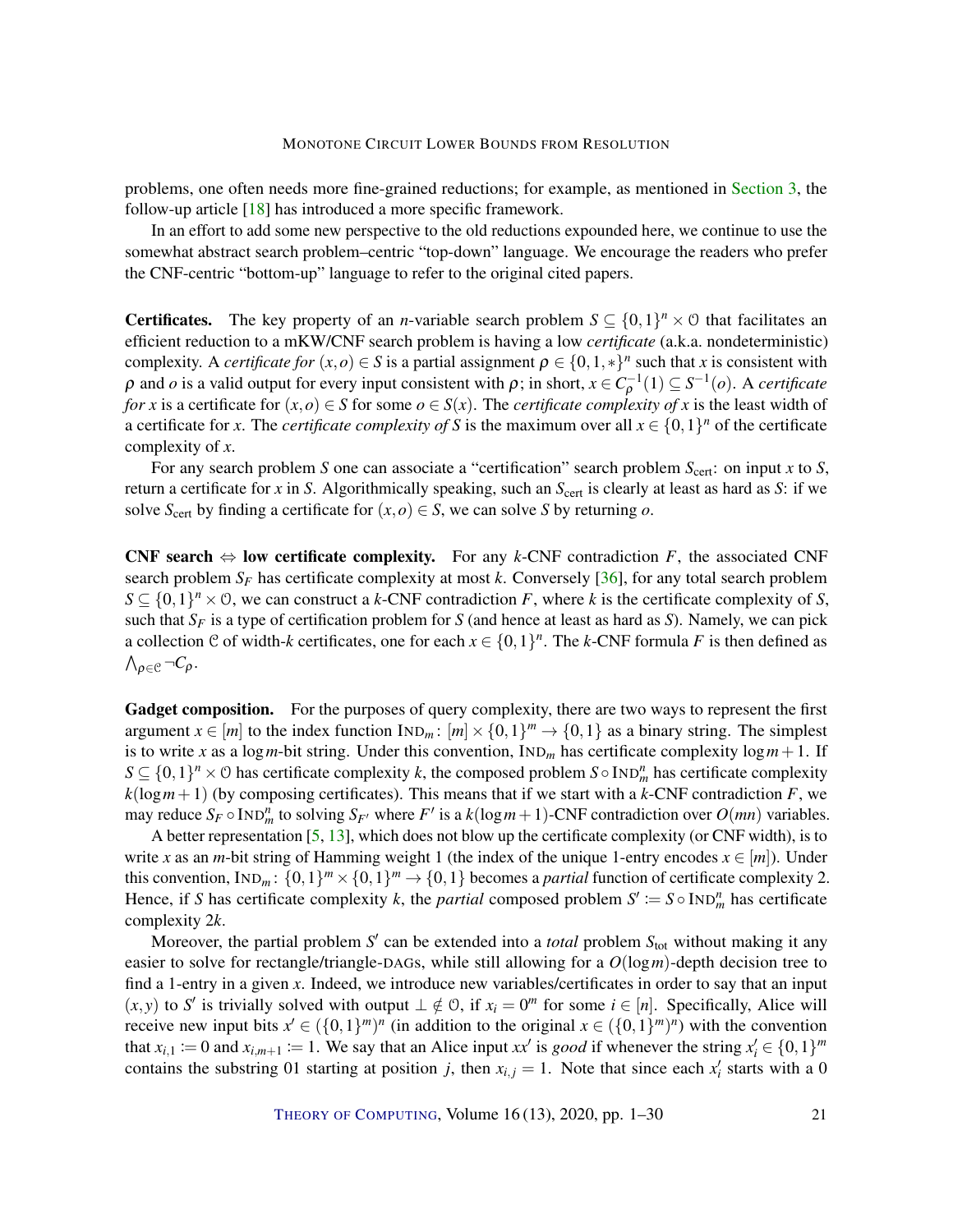<span id="page-21-2"></span>and ends with a 1, the substring 01 must appear somewhere in  $x_i'$ . Thus when  $xx'$  is good, each  $x_i$  will have Hamming weight at least 1. If  $xx'$  is *not* good (meaning some  $x'_i$  contains a substring 01 but the corresponding bit of *x<sup>i</sup>* is 0), there is a width-3 certificate witnessing this. Our total search problem  $S_{\text{tot}} \subseteq \{0,1\}^{2mn} \times \{0,1\}^{mn} \times (\mathcal{O} \cup \{\perp\})$  is defined by all these width-3 certificates (for output ⊥) together with all the original certificates of  $S'$ . To see that  $S_{\text{tot}}$  is at least as hard as  $S'$  for rectangle/triangle-DAGs, we note that for any input  $(x, y)$  to *S'*, Alice can compute a unique x' so that  $xx'$  is good. Now any output  $o \in S_{tot}(xx',y)$  is also such that  $o \in S'(x,y)$ . Finally, we note that for every  $i \in [n]$ , there is a  $(\log m + 1)$ -query decision tree that either finds some  $j \in [m]$  with  $x_{i,j} = 1$  or finds a certificate that  $xx'$  is not good; namely, the decision tree performs a binary search on  $x_i'$  for an occurrence of the substring 01. (This decision tree is useful when finding upper bounds for  $S_{\text{tot}}$ , such as for [Theorem 3.4.](#page-6-1))

In summary, we can reduce (in the context of our DAG-like models)  $S_F \circ \text{IND}_m^n$  to solving  $S_{F'}$  where  $F'$  is a 2*k*-CNF contradiction over 2*mn* variables.

**mKW problems.** A rectangle  $R \subseteq \mathcal{X} \times \mathcal{Y}$  is *monochromatic* for a search problem  $S \subseteq \mathcal{X} \times \mathcal{Y} \times \mathcal{O}$  if  $R \subseteq S^{-1}(o)$  for some  $o \in \mathcal{O}$ . The nondeterministic communication complexity of *S* is the logarithm of the least number of monochromatic rectangles that cover the whole input domain  $\mathcal{X} \times \mathcal{Y}$ . If *S* has nondeterministic communication complexity  $log N$ , then by a standard reduction (e. g., [\[15,](#page-24-11) Lemma 2.3]) *S* reduces to  $S_f$  for some monotone  $f: \{0,1\}^N \to \{0,1\}.$ 

Consider a composed search problem  $S_F \circ g^n$  obtained from a *k*-CNF contradiction with  $\ell$  clauses. Its nondeterministic communication complexity is at most  $\log \ell + k \cdot (\log m + 1)$ ; intuitively, it takes  $\log \ell$ bits to specify an unsatisfied clause C, and  $\log m + 1$  bits to verify the output of a single gadget, and there are *k* gadgets relevant to C. In summary,  $S_F \circ g^n$  reduces to  $S_f$  for some monotone  $f: \{0,1\}^N \to \{0,1\}$ on  $N = \ell \cdot (2m)^k$  variables.

Suppose for a moment that a version of [Theorem 3.1,](#page-4-1) proving a  $2^{\Omega(w)}$  lower bound, held for a gadget of constant size  $m = O(1)$ . Then we could lift any of the known CNF contradictions with parameters  $k = O(1)$ ,  $\ell = O(n)$ ,  $w = \Omega(n)$ , to obtain an explicit monotone function on  $N = \Theta(n)$  variables, with essentially maximal monotone circuit complexity  $2^{\Omega(N)}$ . This gives some motivation to further develop lifting tools for small gadgets.

# <span id="page-21-0"></span>9 Proof of [Lemma](#page-7-2) [4.4](#page-7-2)

To prove [Lemma](#page-7-2) [4.4,](#page-7-2) we recall two claims from [\[22\]](#page-25-7) (which were used to prove [Lemma](#page-7-1) [4.3\)](#page-7-1). We need the first claim in a slightly strengthened form. First, define  $\chi(z) \coloneqq (-1)^{\sum_i z_i}$ .

<span id="page-21-1"></span>**Claim 9.1** (Strengthening [\[22,](#page-25-7) Lemma 8]). *For any*  $\rho$ -structured  $X \times Y$  with free  $\rho =: J \subseteq [n]$ ,

$$
\forall I \subseteq J, I \neq \emptyset: \qquad \mathbf{E}_{\mathbf{X}}\left|\mathbf{E}_{\mathbf{Y}}[\chi(g^{I}(\mathbf{X}_{I}, \mathbf{Y}_{I}))]\right| \leq 2^{-5|I|\log n}.
$$

*Proof.* Fix any  $I \subseteq J$ ,  $I \neq \emptyset$ . Define subsets

$$
X^+ := \{x \in X : \mathbf{E}_{\mathbf{Y}}[\chi(g^I(x_I, \mathbf{Y}_I))] > 0\} \text{ and } X^- := \{x \in X : \mathbf{E}_{\mathbf{Y}}[\chi(g^I(x_I, \mathbf{Y}_I))] < 0\}
$$

so that

$$
\mathbf{E}_{\boldsymbol{X}}\left|\mathbf{E}_{\boldsymbol{Y}}[\boldsymbol{\chi}(g^I(x_I,\boldsymbol{Y}_I))] \right| = \frac{|X^*|}{|X|} \cdot \mathbf{E}_{\boldsymbol{X}^*}\mathbf{E}_{\boldsymbol{Y}}[\boldsymbol{\chi}(g^I(\boldsymbol{X}_I^*,\boldsymbol{Y}_I))] + \frac{|X^-|}{|X|} \cdot \mathbf{E}_{\boldsymbol{X}^*}\mathbf{E}_{\boldsymbol{Y}}[-\boldsymbol{\chi}(g^I(\boldsymbol{X}_I^*,\boldsymbol{Y}_I))] \ .
$$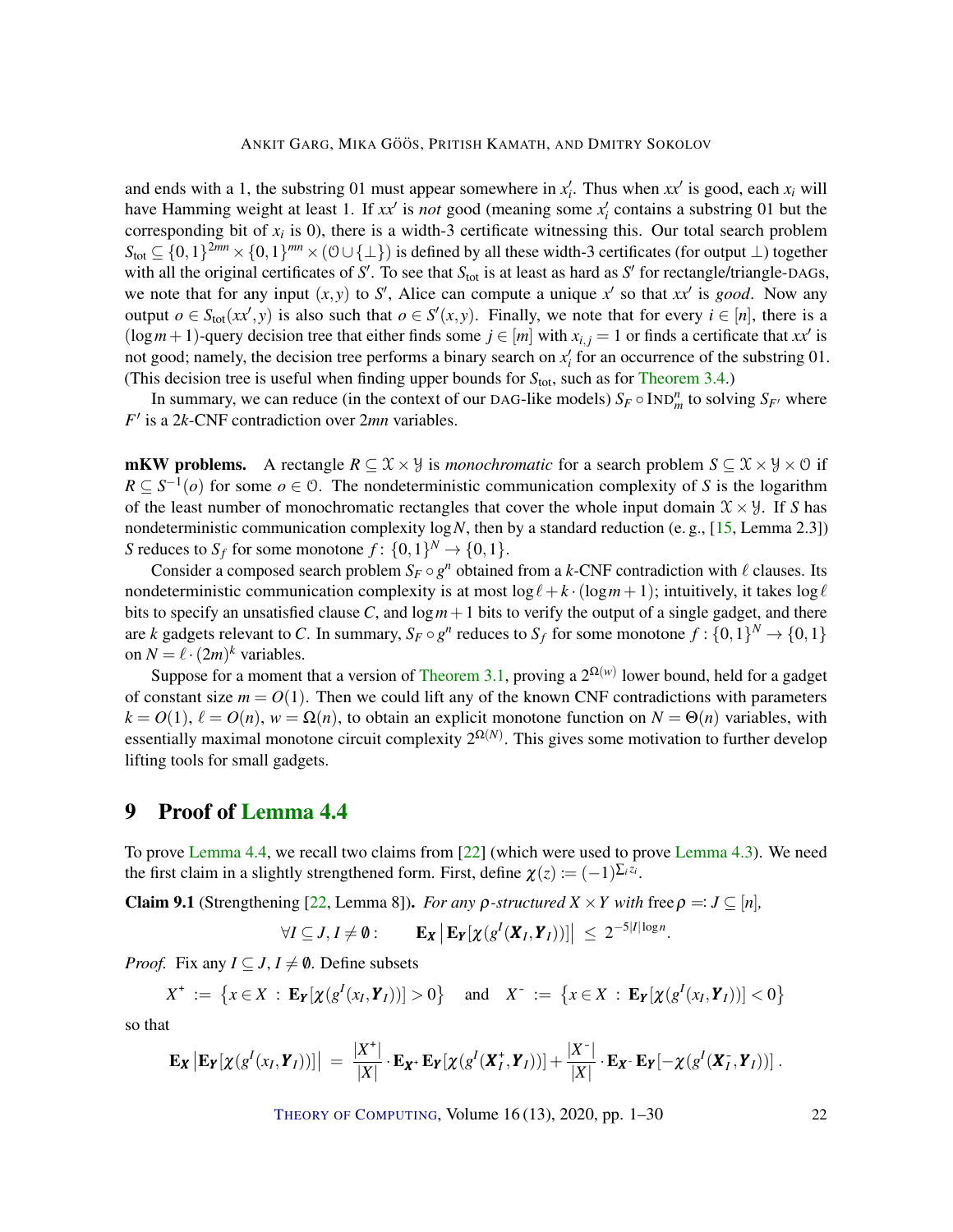<span id="page-22-2"></span>It suffices to show that each of the two terms is at most  $0.5 \cdot 2^{-5|I|\log n}$ . Let us focus only on the first term (a similar argument takes care of the second term). If  $|X^*| \le 0.5 \cdot 2^{-5|I|\log n} \cdot |X|$ , then we are already done, so assume the contrary so that  $H_{\infty}(X_I^+) \geq H_{\infty}(X_I) - 5|I| \log n - 1 \geq 0.8|I| \log m$ ; here recall that  $H_{\infty}(X_I) \ge 0.9|I| \log m$  and we may assume  $m \ge n^{60}$ . To complete the proof, we rely on a calculation from [\[22,](#page-25-7) Lem. 8]. There, the following is proved for constant 0.9 in place of 0.8, but this is inconsequential, as one can always increase the exponent in  $m = n^{\Delta}$  if necessary.

*Calculation from* [\[22,](#page-25-7) Lem. 8, Eq. 4]: If  $H_{\infty}(X_I^+) \ge 0.8|I| \log m$  and  $H_{\infty}(Y) \ge mn - n^3$  then

$$
|\mathbf{E}_{\mathbf{X}^+}\mathbf{E}_{\mathbf{Y}}[\chi(g^I(\mathbf{X}_I^+,\mathbf{Y}_I))]|\leq 0.5\cdot 2^{-5|I|\log n}.\square
$$

<span id="page-22-1"></span>**Claim 9.2** ([\[22,](#page-25-7) Lem. 9]). If a random variable  $z_J$  over  $\{0,1\}^J$  satisfies<sup>1</sup>  $|\mathbf{E}[\chi(z_J)]| \leq 2^{-3|I|\log n}$  for every *nonempty*  $I \subseteq J$ , then  $z_J$  has full support over  $\{0,1\}^J$ . П

*Proof of [Lemma](#page-7-2) [4.4.](#page-7-2)* Say that  $x \in X$  is good if  $|\mathbf{E}_{Y}[\chi(g^{I}(x_I, Y_I))]|\leq 2^{-3|I|\log n}$  for all  $\emptyset \neq I \subseteq J$ . By applying Markov's inequality to [Theorem 9.1,](#page-21-1) we have for a uniform random  $\mathbf{x} \sim X$  and any  $\emptyset \neq I \subseteq J$ that

$$
\mathbf{Pr}_{\mathbf{x}\sim X}\left[\left|\mathbf{E}_{\mathbf{Y}}[\chi(g^{I}(\mathbf{x}_{I},\mathbf{Y}_{I}))]\right|>2^{-3|I|\log n}\right] \leq 2^{-2|I|\log n}.
$$

Taking a union bound over all  $\emptyset \neq I \subseteq J$ , we get

$$
\begin{aligned} \mathbf{Pr}_{\mathbf{x}\sim X}[\mathbf{x} \text{ is not } good] &\leq \sum_{\emptyset \neq I \subseteq J} \mathbf{Pr}_{\mathbf{x}\sim X} \left[ |\mathbf{E}_{\mathbf{Y}}[\chi(g^{I}(\mathbf{x}_{I}, \mathbf{Y}_{I}))]| > 2^{-3|I|\log n} \right] \\ &\leq \sum_{\emptyset \neq I \subseteq J} 2^{-2|I|\log n} = \sum_{d=1}^{|J|} \binom{|J|}{d} \cdot 2^{-2d \log n} \\ &\leq \sum_{d=1}^{|J|} 2^{-d \log n} \leq 2/n. \end{aligned}
$$

Hence most  $x \in X$  are *good*. Finally, observe that for any *good* x, the random variable  $z_j$  defined as *g J* (*x*, *y*) for a random *y* ∼ *Y*, satisfies the Fourier condition in [Theorem 9.2.](#page-22-1) Therefore, such a *z<sup>J</sup>* has full support over  $\{0,1\}^J$ , which means that  $\{x\} \times Y$  is  $\rho$ -like.  $\Box$ 

# <span id="page-22-0"></span>10 Open problems

If the long line of work on *tree-like* lifting theory is of any indication, there should be much to explore also in the DAG*-like* setting. We propose a few concrete directions.

Can our methods be extended to prove lower bounds for DAGs whose feasible sets are *intersections of k triangles* for  $k \geq 2$ ? See [Figure 2.](#page-5-0) This would imply lower bounds for proofs systems such as width- $k$ Resolution over Cutting Planes [\[34\]](#page-26-12) and Resolution over linear equations [\[43,](#page-26-13) [29\]](#page-25-13).

**Question 10.1.** Prove a lifting theorem for  $\mathcal{F}$ -DAGs where  $\mathcal{F} := \{\text{intersections of } k \text{ triangles}\}.$ 

One of the most important open problems (e. g., [\[49,](#page-27-9) §5]) regarding semi-algebraic proof systems that manipulate low-degree polynomials—where  $\mathcal F$  is, say, degree- $d$  polynomial threshold functions—is to prove lower bounds on their DAG*-like* refutation length (*tree-like* lower bounds are known [\[7,](#page-24-12) [20\]](#page-25-3)).

<sup>&</sup>lt;sup>1</sup>In [\[22,](#page-25-7) §4.6], the claim is proved for the condition  $|\mathbf{E}[\chi(z_I)]| \leq 2^{-5|I|\log n}$ . However, the proof still works with the weaker condition 2−3|*I*|log*<sup>n</sup>* , as we only require that *zJ* has full support instead of being pointwise-close to uniform.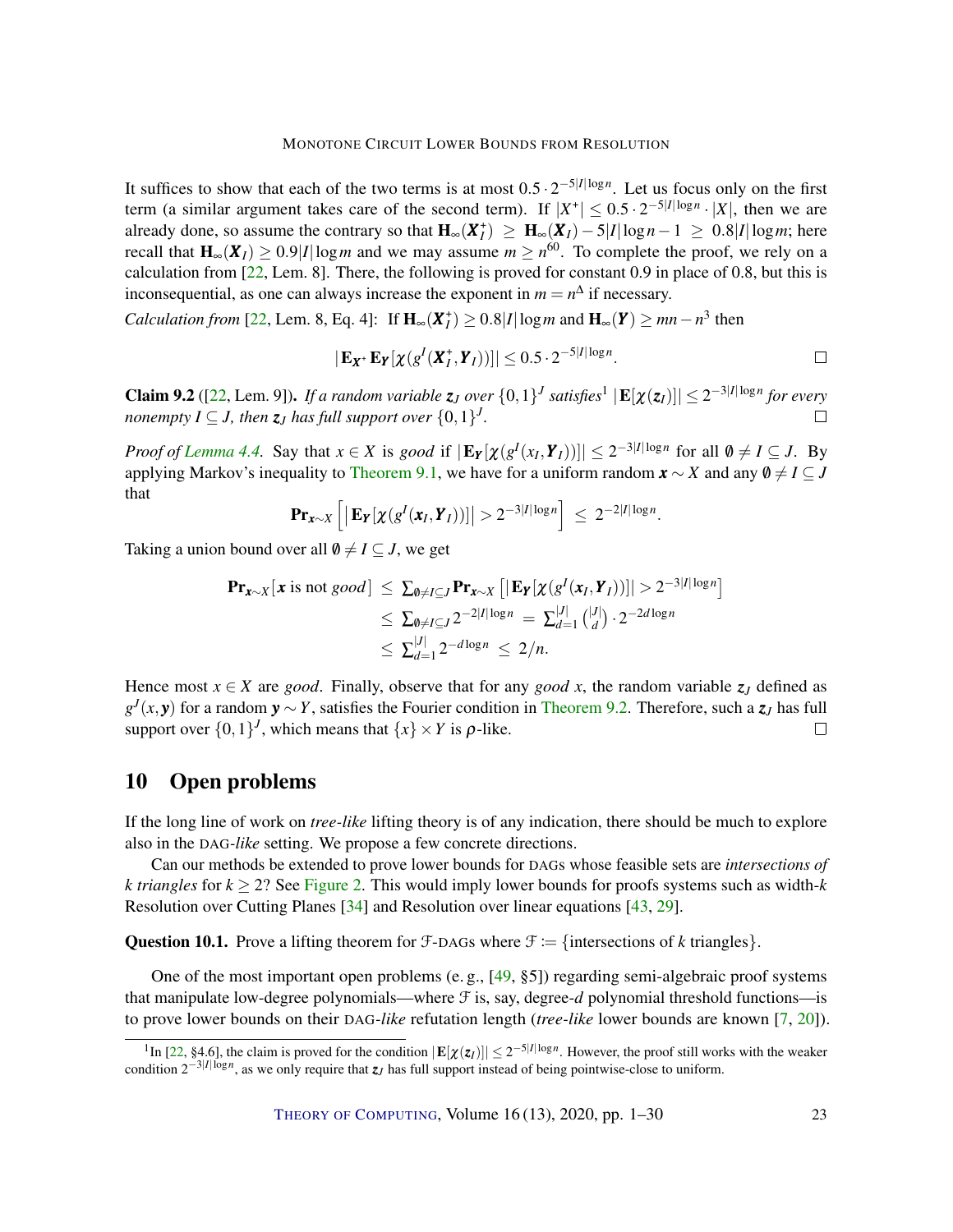<span id="page-23-6"></span>Since degree-*d* polynomials can be efficiently evaluated by  $(d+1)$ -party number-on-forehead (NOF) protocols, one might hope to prove a DAG-like NOF lifting theorem. However, we currently lack a good understanding of NOF lifting even in the tree-like case. We believe the first necessary step should be to settle the following (a two-party analogue of which was proved in [\[19\]](#page-24-6)).

Question 10.2. Prove a *nondeterministic* lifting theorem for NOF protocols.

The proof of [Theorem 3.1,](#page-4-1) which extracts a width- $O(d)$  conjunction-DAG from a size- $n^d$  rectangle-DAG, has the additional property of preserving the DAG *depth* (up to an  $O(d)$  factor). This raises the question of whether one could investigate size–depth tradeoffs for monotone circuits via lifting.

Question 10.3. Does there exist, for any  $d \ge 1$ , an  $f: \{0,1\}^n \to \{0,1\}$  computable with monotone circuits of size  $n^d$  such that any subexponential-size monotone circuit computing f has depth  $n^{\Omega(d)}$ ?

Razborov [\[48\]](#page-26-14) has recently obtained related results for Resolution, but the parameters in his construction seem not to be good enough for a direct application of [Theorem 3.1.](#page-4-1)

# Acknowledgements

We thank Jakob Nordström for extensive feedback on an early draft of this paper. We also thank Toniann Pitassi, Thomas Watson, and anonymous STOC and ToC reviewers for comments.

# References

- <span id="page-23-2"></span>[1] NOGA ALON AND RAVI B. BOPPANA: The monotone circuit complexity of boolean functions. *Combinatorica*, 7(1):1–22, 1987. [\[doi:10.1007/BF02579196\]](http://dx.doi.org/10.1007/BF02579196) [6](#page-5-1)
- <span id="page-23-3"></span>[2] KAZUYUKI AMANO AND AKIRA MARUOKA: The potential of the approximation method. *SIAM J. Comput.*, 33(2):433–447, 2004. [\[doi:10.1137/S009753970138445X\]](http://dx.doi.org/10.1137/S009753970138445X) [6](#page-5-1)
- <span id="page-23-1"></span>[3] ALEXANDER E. ANDREEV: On a method for obtaining lower bounds for the complexity of individual monotone functions. *Dokl. Math.*, 282(5):1033–1037, 1985. Link at [Math-Net.ru.](http://www.mathnet.ru/php/archive.phtml?wshow=paper&jrnid=dan&paperid=9107&option_lang=eng) [6](#page-5-1)
- <span id="page-23-5"></span>[4] ALBERT ATSERIAS AND VÍCTOR DALMAU: A combinatorial characterization of resolution width. *J. Comput. System Sci.*, 74(3):323–334, 2008. [\[doi:10.1016/j.jcss.2007.06.025\]](http://dx.doi.org/10.1016/j.jcss.2007.06.025) [10](#page-9-2)
- <span id="page-23-0"></span>[5] PAUL BEAME, TRINH HUYNH, AND TONIANN PITASSI: Hardness amplification in proof complexity. In *Proc. 42nd STOC*, pp. 87–96. ACM Press, 2010. [\[doi:10.1145/1806689.1806703\]](http://dx.doi.org/10.1145/1806689.1806703) [2,](#page-1-1) [21](#page-20-0)
- <span id="page-23-4"></span>[6] PAUL BEAME AND TONIANN PITASSI: Propositional proof complexity: Past, present, and future. In *Current Trends in Theoretical Computer Science: Entering the 21st Century*, pp. 42–70. World Scientific, 2001. [\[doi:10.1142/9789812810403\\_0001,](http://dx.doi.org/10.1142/9789812810403_0001) [ECCC:TR98-067\]](https://eccc.weizmann.ac.il/report/1998/067) [7](#page-6-2)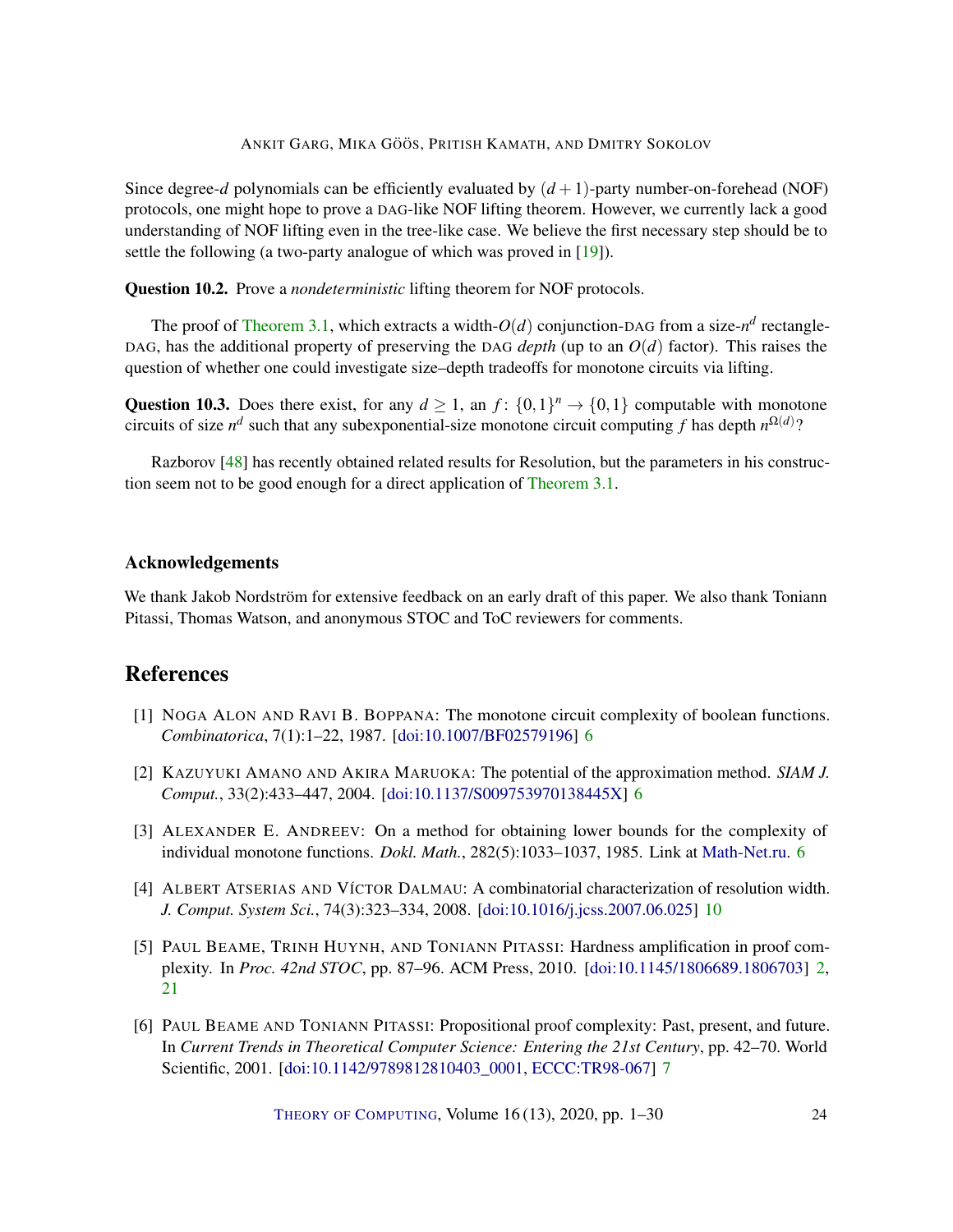- <span id="page-24-12"></span>[7] PAUL BEAME, TONIANN PITASSI, AND NATHAN SEGERLIND: Lower bounds for Lovász– Schrijver systems and beyond follow from multiparty communication complexity. *SIAM J. Comput.*, 37(3):845–869, 2007. [\[doi:10.1137/060654645\]](http://dx.doi.org/10.1137/060654645) [23](#page-22-2)
- <span id="page-24-5"></span>[8] ELI BEN-SASSON AND AVI WIGDERSON: Short proofs are narrow—resolution made simple. *J. ACM*, 48(2):149–169, 2001. [\[doi:10.1145/375827.375835\]](http://dx.doi.org/10.1145/375827.375835) [4](#page-3-2)
- <span id="page-24-7"></span>[9] CHRISTER BERG AND STAFFAN ULFBERG: Symmetric approximation arguments for monotone lower bounds without sunflowers. *Comput. Complexity*, 8(1):1–20, 1999. [\[doi:10.1007/s000370050017\]](http://dx.doi.org/10.1007/s000370050017) [6](#page-5-1)
- <span id="page-24-1"></span>[10] MARIA LUISA BONET, TONIANN PITASSI, AND RAN RAZ: Lower bounds for cutting planes proofs with small coefficients. *J. Symbolic Logic*, 62(3):708–728, 1997. [\[doi:10.2307/2275569\]](http://dx.doi.org/10.2307/2275569) [2](#page-1-1)
- <span id="page-24-3"></span>[11] ARKADEV CHATTOPADHYAY, MICHAL KOUCKÝ, BRUNO LOFF, AND SAGNIK MUKHOPAD-HYAY: Simulation theorems via pseudo-random properties. *Comput. Complexity*, 28:617–659, 2019. [\[doi:10.1007/s00037-019-00190-7,](http://dx.doi.org/10.1007/s00037-019-00190-7) [arXiv:1704.06807\]](http://arxiv.org/abs/1704.06807) [2](#page-1-1)
- <span id="page-24-9"></span>[12] WILLIAM COOK, COLLETTE COULLARD, AND GYÖRGY TURÁN: On the complexity of cuttingplane proofs. *Discr. Appl. Math.*, 18(1):25–38, 1987. [\[doi:10.1016/0166-218X\(87\)90039-4\]](http://dx.doi.org/10.1016/0166-218X(87)90039-4) [7](#page-6-2)
- <span id="page-24-2"></span>[13] SUSANNA F. DE REZENDE, JAKOB NORDSTRÖM, AND MARC VINYALS: How limited interaction hinders real communication (and what it means for proof and circuit complexity). In *Proc. 57th FOCS*, pp. 295–304. IEEE Comp. Soc., 2016. [\[doi:10.1109/FOCS.2016.40\]](http://dx.doi.org/10.1109/FOCS.2016.40) [2,](#page-1-1) [21](#page-20-0)
- <span id="page-24-8"></span>[14] NOAH FLEMING, DENIS PANKRATOV, TONIANN PITASSI, AND ROBERT ROBERE: Random Θ(log*n*)-CNFs are hard for cutting planes. In *Proc. 58th FOCS*, pp. 109–120. IEEE Comp. Soc., 2017. Update: [ECCC TR17-045.](https://eccc.weizmann.ac.il/report/2017/045/) [\[doi:10.1109/FOCS.2017.19\]](http://dx.doi.org/10.1109/FOCS.2017.19) [6,](#page-5-1) [7](#page-6-2)
- <span id="page-24-11"></span>[15] ANNA GÁL: A characterization of span program size and improved lower bounds for monotone span programs. *Comput. Complexity*, 10(4):277–296, 2001. [\[doi:10.1007/s000370100001\]](http://dx.doi.org/10.1007/s000370100001) [22](#page-21-2)
- <span id="page-24-0"></span>[16] ANKIT GARG, MIKA GÖÖS, PRITISH KAMATH, AND DMITRY SOKOLOV: Monotone circuit lower bounds from resolution. In *Proc. 50th STOC*, pp. 902–911. ACM Press, 2018. [\[doi:10.1145/3188745.3188838\]](http://dx.doi.org/10.1145/3188745.3188838) [1](#page-0-1)
- <span id="page-24-10"></span>[17] MIKA GÖÖS, PRITISH KAMATH, TONIANN PITASSI, AND THOMAS WATSON: Query-tocommunication lifting for P NP . *Comput. Complexity*, 28(1):113–144, 2019. Preliminary version in [CCC'17.](https://doi.org/10.4230/LIPIcs.CCC.2017.12) [\[doi:10.1007/s00037-018-0175-5\]](http://dx.doi.org/10.1007/s00037-018-0175-5) [8](#page-7-4)
- <span id="page-24-4"></span>[18] MIKA GÖÖS, PRITISH KAMATH, ROBERT ROBERE, AND DMITRY SOKOLOV: Adventures in monotone complexity and TFNP. In *Proc. 10th Innovations in Theoret. Comp. Sci. (ITCS'19)*, pp. 38:1–38:19. Schloss Dagstuhl–Leibniz-Zentrum fuer Informatik, 2019. [\[doi:10.4230/LIPIcs.ITCS.2019.38\]](http://dx.doi.org/10.4230/LIPIcs.ITCS.2019.38) [2,](#page-1-1) [5,](#page-4-2) [7,](#page-6-2) [21](#page-20-0)
- <span id="page-24-6"></span>[19] MIKA GÖÖS, SHACHAR LOVETT, RAGHU MEKA, THOMAS WATSON, AND DAVID ZUCK-ERMAN: Rectangles are nonnegative juntas. *SIAM J. Comput.*, 45(5):1835–1869, 2016. [\[doi:10.1137/15M103145X\]](http://dx.doi.org/10.1137/15M103145X) [6,](#page-5-1) [8,](#page-7-4) [15,](#page-14-2) [24](#page-23-6)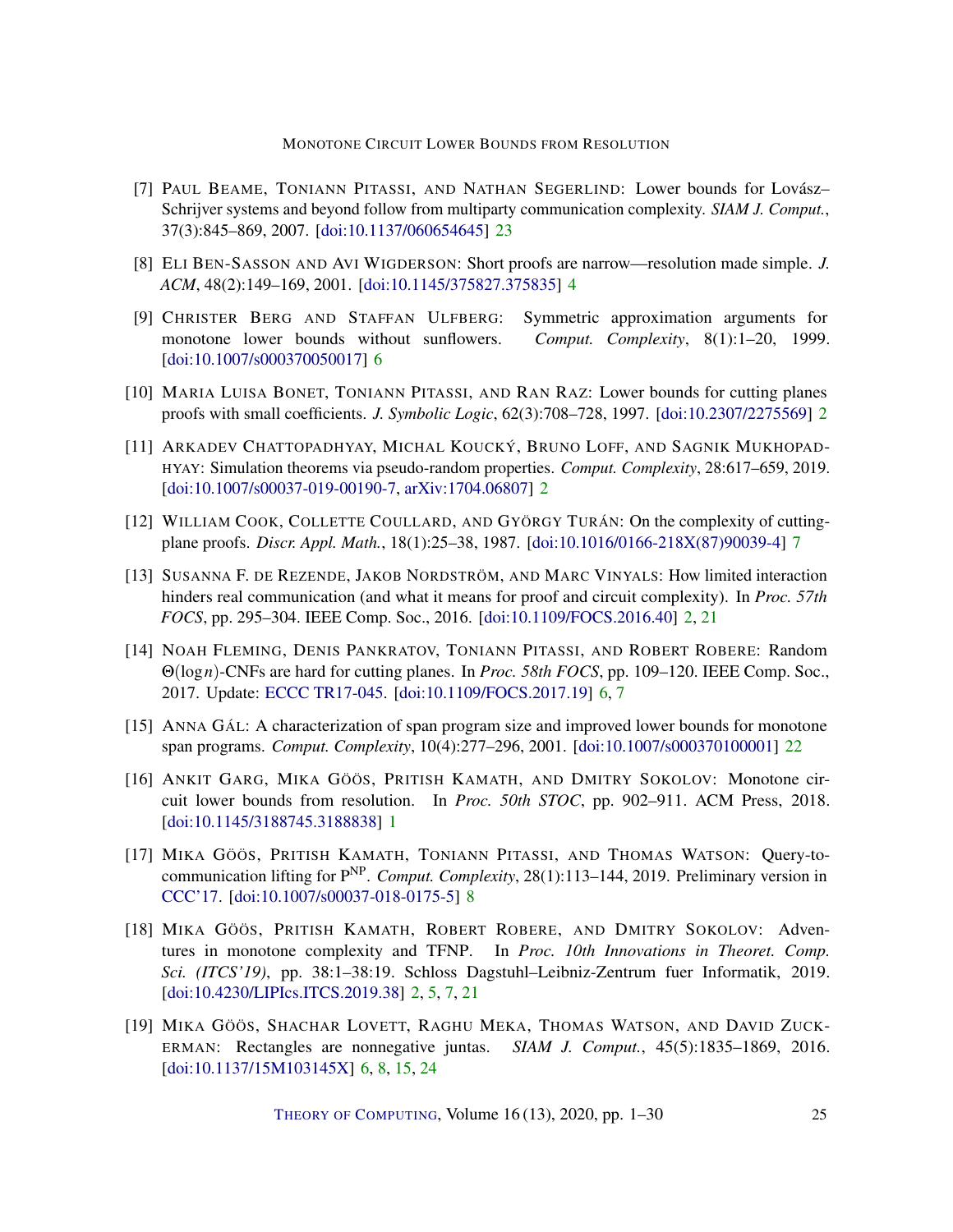- <span id="page-25-3"></span>[20] MIKA GÖÖS AND TONIANN PITASSI: Communication lower bounds via critical block sensitivity. *SIAM J. Comput.*, 47(5):1778–1806, 2018. Preliminary version in [STOC'14.](https://doi.org/10.1145/2591796.2591838) [\[doi:10.1137/16M1082007\]](http://dx.doi.org/10.1137/16M1082007) [2,](#page-1-1) [23](#page-22-2)
- <span id="page-25-4"></span>[21] MIKA GÖÖS, TONIANN PITASSI, AND THOMAS WATSON: Deterministic communication vs. partition number. *SIAM J. Comput.*, 47(6):2435–2450, 2018. Preliminary version in [FOCS'15.](https://doi.org/10.1109/FOCS.2015.70) [\[doi:10.1137/16M1059369\]](http://dx.doi.org/10.1137/16M1059369) [2](#page-1-1)
- <span id="page-25-7"></span>[22] MIKA GÖÖS, TONIANN PITASSI, AND THOMAS WATSON: Query-to-communication lifting for BPP. *SIAM J. Comput.*, 49(4):132–143, 2020. Preliminary version in [FOCS'17.](https://doi.org/10.1109/FOCS.2017.21) [\[doi:10.1137/17M115339X\]](http://dx.doi.org/10.1137/17M115339X) [6,](#page-5-1) [8,](#page-7-4) [15,](#page-14-2) [18,](#page-17-4) [22,](#page-21-2) [23](#page-22-2)
- <span id="page-25-8"></span>[23] ARMIN HAKEN: Counting bottlenecks to show monotone  $P \neq NP$ . In *Proc. 36th FOCS*, pp. 36–40. IEEE Comp. Soc., 1995. [\[doi:10.1109/SFCS.1995.492460\]](http://dx.doi.org/10.1109/SFCS.1995.492460) [6](#page-5-1)
- <span id="page-25-12"></span>[24] ARMIN HAKEN AND STEPHEN A. COOK: An exponential lower bound for the size of monotone real circuits. *J. Comput. System Sci.*, 58(2):326–335, 1999. [\[doi:10.1006/jcss.1998.1617\]](http://dx.doi.org/10.1006/jcss.1998.1617) [7](#page-6-2)
- <span id="page-25-6"></span>[25] DANNY HARNIK AND RAN RAZ: Higher lower bounds on monotone size. In *Proc. 32nd STOC*, pp. 378–387. ACM Press, 2000. [\[doi:10.1145/335305.335349\]](http://dx.doi.org/10.1145/335305.335349) [6](#page-5-1)
- <span id="page-25-10"></span>[26] PAVEL HRUBEŠ AND PAVEL PUDLÁK: Random formulas, monotone circuits, and interpolation. In *Proc. 58th FOCS*, pp. 121–131. IEEE Comp. Soc., 2017. [\[doi:10.1109/FOCS.2017.20\]](http://dx.doi.org/10.1109/FOCS.2017.20) [6,](#page-5-1) [7](#page-6-2)
- <span id="page-25-11"></span>[27] PAVEL HRUBEŠ AND PAVEL PUDLÁK: A note on monotone real circuits. *Information Processing Letters*, 131:15–19, 2018. [\[doi:10.1016/j.ipl.2017.11.002,](http://dx.doi.org/10.1016/j.ipl.2017.11.002) [ECCC:TR17-048\]](https://eccc.weizmann.ac.il/report/2017/048) [7](#page-6-2)
- <span id="page-25-2"></span>[28] TRINH HUYNH AND JAKOB NORDSTRÖM: On the virtue of succinct proofs: Amplifying communication complexity hardness to time–space trade-offs in proof complexity. In *Proc. 44th STOC*, pp. 233–248. ACM Press, 2012. [\[doi:10.1145/2213977.2214000\]](http://dx.doi.org/10.1145/2213977.2214000) [2](#page-1-1)
- <span id="page-25-13"></span>[29] DMITRY ITSYKSON AND DMITRY SOKOLOV: Lower bounds for splittings by linear combinations. In *Proc. 39th Math. Found. Comp. Sci. (MFCS'14)*, pp. 372–383. Springer, 2014. [\[doi:10.1007/978-](http://dx.doi.org/10.1007/978-3-662-44465-8_32) [3-662-44465-8\\_32\]](http://dx.doi.org/10.1007/978-3-662-44465-8_32) [23](#page-22-2)
- <span id="page-25-9"></span>[30] STASYS JUKNA: Finite limits and monotone computations: The lower bounds criterion. In *Proc. 12th IEEE Conf. on Comput. Complexity (CCC'97)*, pp. 302–313. IEEE Comp. Soc., 1997. [\[doi:10.1109/CCC.1997.612325\]](http://dx.doi.org/10.1109/CCC.1997.612325) [6](#page-5-1)
- <span id="page-25-0"></span>[31] STASYS JUKNA: *Boolean Function Complexity: Advances and Frontiers*. Volume 27 of *Algorithms and Combinatorics*. Springer, 2012. [\[doi:10.1007/978-3-642-24508-4\]](http://dx.doi.org/10.1007/978-3-642-24508-4) [2,](#page-1-1) [4,](#page-3-2) [7](#page-6-2)
- <span id="page-25-5"></span>[32] MAURICIO KARCHMER AND AVI WIGDERSON: Monotone circuits for connectivity require superlogarithmic depth. *SIAM J. Discr. Math.*, 3(2):255–265, 1990. Preliminary version in [STOC'88.](https://doi.org/10.1145/62212.62265) [\[doi:10.1137/0403021\]](http://dx.doi.org/10.1137/0403021) [4](#page-3-2)
- <span id="page-25-1"></span>[33] JAN KRAJÍČEK: Interpolation theorems, lower bounds for proof systems, and independence results for bounded arithmetic. *J. Symbolic Logic*, 62(2):457–486, 1997. [\[doi:10.2307/2275541\]](http://dx.doi.org/10.2307/2275541) [2](#page-1-1)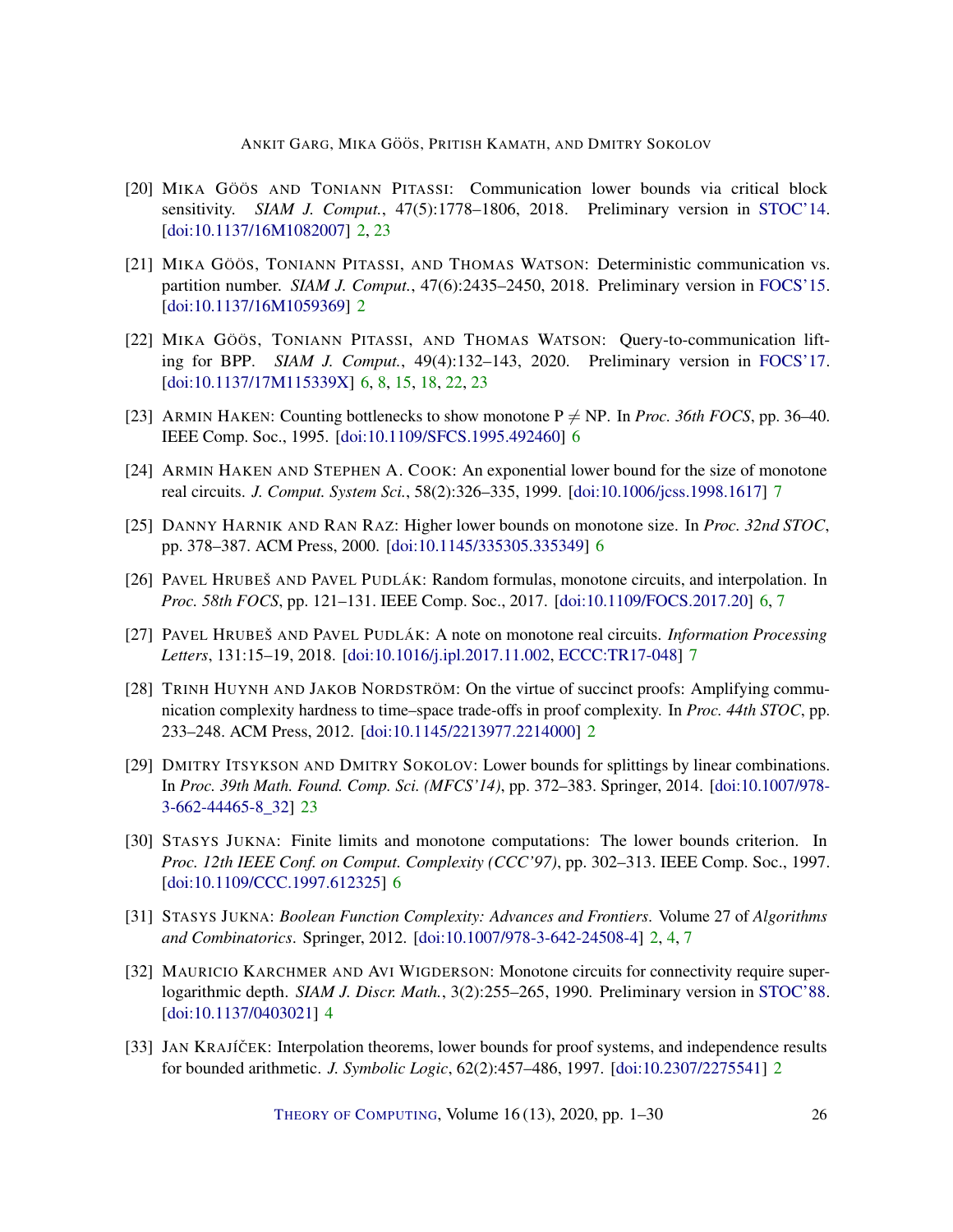- <span id="page-26-12"></span>[34] JAN KRAJÍČEK: Discretely ordered modules as a first-order extension of the cutting planes proof system. *J. Symbolic Logic*, 63(4):1582–1596, 1998. [\[doi:10.2307/2586668\]](http://dx.doi.org/10.2307/2586668) [23](#page-22-2)
- <span id="page-26-2"></span>[35] EYAL KUSHILEVITZ AND NOAM NISAN: *Communication Complexity*. Cambridge Univ. Press, 1997. [\[doi:10.1017/CBO9780511574948\]](http://dx.doi.org/10.1017/CBO9780511574948) [2](#page-1-1)
- <span id="page-26-11"></span>[36] LÁSZLÓ LOVÁSZ, MONI NAOR, ILAN NEWMAN, AND AVI WIGDERSON: Search problems in the decision tree model. *SIAM J. Discr. Math.*, 8(1):119–132, 1995. [\[doi:10.1137/S0895480192233867\]](http://dx.doi.org/10.1137/S0895480192233867) [21](#page-20-0)
- <span id="page-26-5"></span>[37] KETAN MULMULEY: A fast parallel algorithm to compute the rank of a matrix over an arbitrary field. *Combinatorica*, 7(1):101–104, 1987. [\[doi:10.1007/BF02579205\]](http://dx.doi.org/10.1007/BF02579205) [5](#page-4-2)
- <span id="page-26-9"></span>[38] PAVEL PUDLÁK: Lower bounds for resolution and cutting plane proofs and monotone computations. *J. Symbolic Logic*, 62(3):981–998, 1997. [\[doi:10.2307/2275583\]](http://dx.doi.org/10.2307/2275583) [7](#page-6-2)
- <span id="page-26-10"></span>[39] PAVEL PUDLÁK: Proofs as games. *Amer. Math. Monthly*, 107(6):541–550, 2000. [\[doi:10.2307/2589349\]](http://dx.doi.org/10.2307/2589349) [10](#page-9-2)
- <span id="page-26-1"></span>[40] PAVEL PUDLÁK: On extracting computations from propositional proofs (a survey). In *Proc. 30th Found. Software Techn. Theoret. Comp. Sci. (FSTTCS'10)*, pp. 30–41. Schloss Dagstuhl–Leibniz-Zentrum fuer Informatik, 2010. [\[doi:10.4230/LIPIcs.FSTTCS.2010.30\]](http://dx.doi.org/10.4230/LIPIcs.FSTTCS.2010.30) [2,](#page-1-1) [3,](#page-2-0) [4](#page-3-2)
- <span id="page-26-3"></span>[41] ANUP RAO AND AMIR YEHUDAYOFF: *Communication Complexity and Applications*. Cambridge Univ. Press, 2020. [\[doi:10.1017/9781108671644\]](http://dx.doi.org/10.1017/9781108671644) [2](#page-1-1)
- <span id="page-26-4"></span>[42] RAN RAZ AND PIERRE MCKENZIE: Separation of the monotone NC hierarchy. *Combinatorica*, 19(3):403–435, 1999. [\[doi:10.1007/s004930050062\]](http://dx.doi.org/10.1007/s004930050062) [2](#page-1-1)
- <span id="page-26-13"></span>[43] RAN RAZ AND IDDO TZAMERET: Resolution over linear equations and multilinear proofs. *Ann. Pure Appl. Logic*, 155(3):194–224, 2008. [\[doi:10.1016/j.apal.2008.04.001\]](http://dx.doi.org/10.1016/j.apal.2008.04.001) [23](#page-22-2)
- <span id="page-26-6"></span>[44] ALEXANDER A. RAZBOROV: Lower bounds on the monotone complexity of some Boolean functions. *Dokl. Math.*, 31(4):354–357, 1985. Link at [Math-Net.ru.](http://www.mathnet.ru/php/archive.phtml?wshow=paper&jrnid=dan&paperid=9192&option_lang=eng) [6](#page-5-1)
- <span id="page-26-7"></span>[45] ALEXANDER A. RAZBOROV: On the method of approximations. In *Proc. 21st STOC*, pp. 167–176. ACM Press, 1989. [\[doi:10.1145/73007.73023\]](http://dx.doi.org/10.1145/73007.73023) [6](#page-5-1)
- <span id="page-26-0"></span>[46] ALEXANDER A. RAZBOROV: Unprovability of lower bounds on circuit size in certain fragments of bounded arithmetic. *Izvestiya Math.*, (1):205–227, 1995. Link at [Math-Net.ru.](http://www.mathnet.ru/php/archive.phtml?wshow=paper&jrnid=im&paperid=9&option_lang=eng) [2,](#page-1-1) [3](#page-2-0)
- <span id="page-26-8"></span>[47] ALEXANDER A. RAZBOROV: On small size approximation models. In *The Mathematics of Paul Erdös I*, pp. 385–392. Springer, 1997. [\[doi:10.1007/978-3-642-60408-9\\_28\]](http://dx.doi.org/10.1007/978-3-642-60408-9_28) [6](#page-5-1)
- <span id="page-26-14"></span>[48] ALEXANDER A. RAZBOROV: A new kind of tradeoffs in propositional proof complexity. *J. ACM*, 63(2):16:1–16:14, 2016. [\[doi:10.1145/2858790\]](http://dx.doi.org/10.1145/2858790) [24](#page-23-6)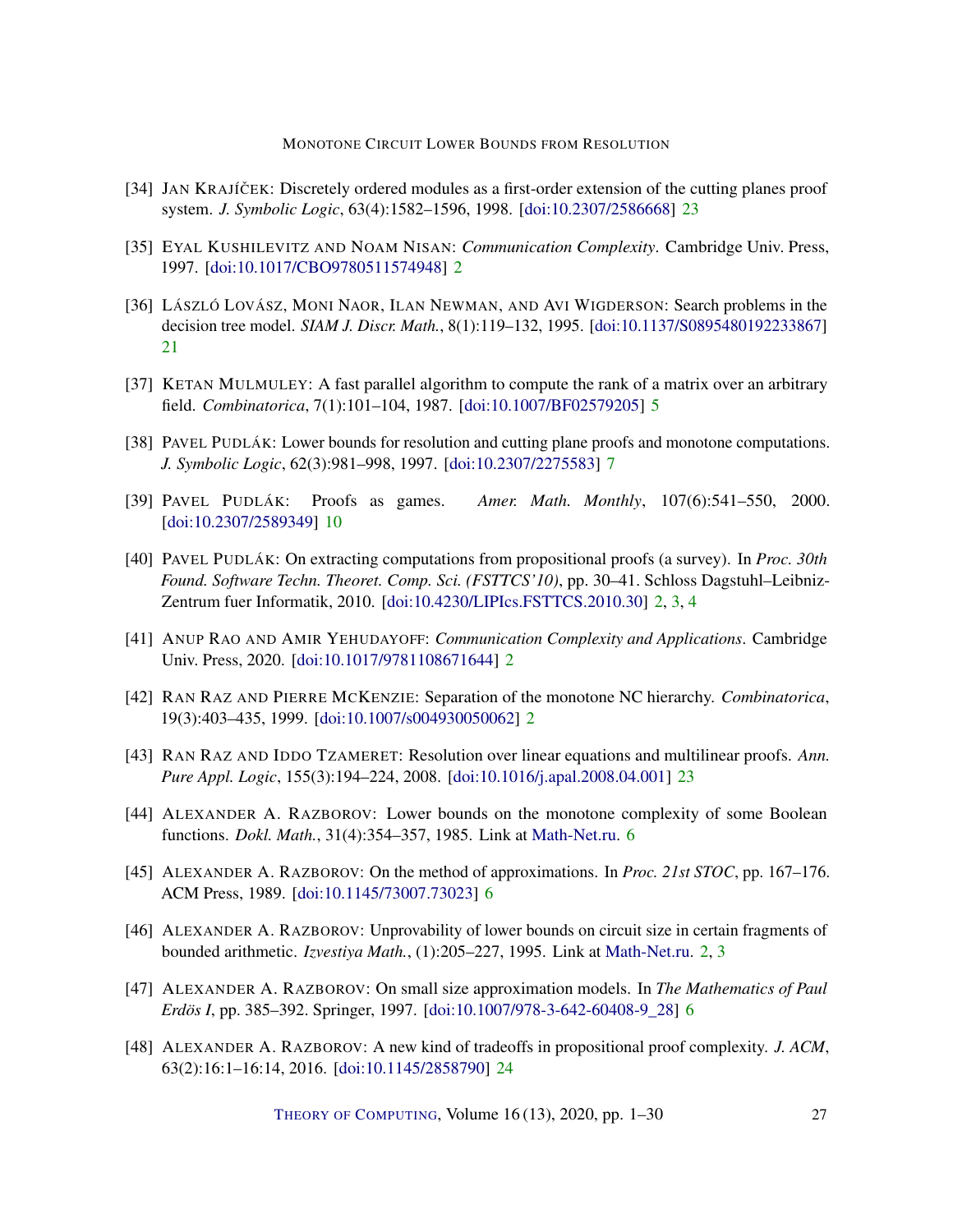- <span id="page-27-9"></span>[49] ALEXANDER A. RAZBOROV: Proof complexity and beyond. *SIGACT News*, 47(2):66–86, 2016. [\[doi:10.1145/2951860.2951875\]](http://dx.doi.org/10.1145/2951860.2951875) [7,](#page-6-2) [23](#page-22-2)
- <span id="page-27-6"></span>[50] BENJAMIN ROSSMAN: The monotone complexity of *k*-clique on random graphs. *SIAM J. Comput.*, 43(1):256–279, 2014. [\[doi:10.1137/110839059\]](http://dx.doi.org/10.1137/110839059) [6](#page-5-1)
- <span id="page-27-8"></span>[51] JANOS SIMON AND SHI-CHUN TSAI: On the bottleneck counting argument. *Theoret. Comput. Sci.*, 237(1–2):429–437, 2000. Preliminary version in [CCC'97.](https://doi.org/10.1109/CCC.1997.612324) [\[doi:10.1016/S0304-3975\(99\)00321-7\]](http://dx.doi.org/10.1016/S0304-3975(99)00321-7) [6](#page-5-1)
- <span id="page-27-2"></span>[52] DMITRY SOKOLOV: Dag-like communication and its applications. In *Proc. 12th Comp. Sci. Symp. in Russia (CSR'17)*, pp. 294–307. Springer, 2017. [\[doi:10.1007/978-3-319-58747-9\\_26\]](http://dx.doi.org/10.1007/978-3-319-58747-9_26) [2,](#page-1-1) [3,](#page-2-0) [4](#page-3-2)
- <span id="page-27-5"></span>[53] ÉVA TARDOS: The gap between monotone and non-monotone circuit complexity is exponential. *Combinatorica*, 8(1):141–142, 1988. [\[doi:10.1007/BF02122563\]](http://dx.doi.org/10.1007/BF02122563) [5](#page-4-2)
- <span id="page-27-4"></span>[54] ALASDAIR URQUHART: Hard examples for resolution. *J. ACM*, 34(1):209–219, 1987. [\[doi:10.1145/7531.8928\]](http://dx.doi.org/10.1145/7531.8928) [5](#page-4-2)
- <span id="page-27-7"></span>[55] AVI WIGDERSON: The fusion method for lower bounds in circuit complexity. In *Combinatorics, Paul Erd ˝os is Eighty*, pp. 453–468. János Bolyai Math. Soc., Budapest, 1993. [6](#page-5-1)
- <span id="page-27-3"></span>[56] XIAODI WU, PENGHUI YAO, AND HENRY YUEN: Raz–McKenzie simulation with the inner product gadget. *Electron. Colloq. Comput. Complexity*, TR17-010, 2017. [\[ECCC\]](https://eccc.weizmann.ac.il/report/2017/010) [2](#page-1-1)

#### <span id="page-27-0"></span>AUTHORS

Ankit Garg Researcher Microsoft Research India garga@microsoft.com <https://ankit-garg-6.github.io/>

<span id="page-27-1"></span>Mika Göös Assistant professor EPFL mika.goos@epfl.ch <https://theory.epfl.ch/mika/>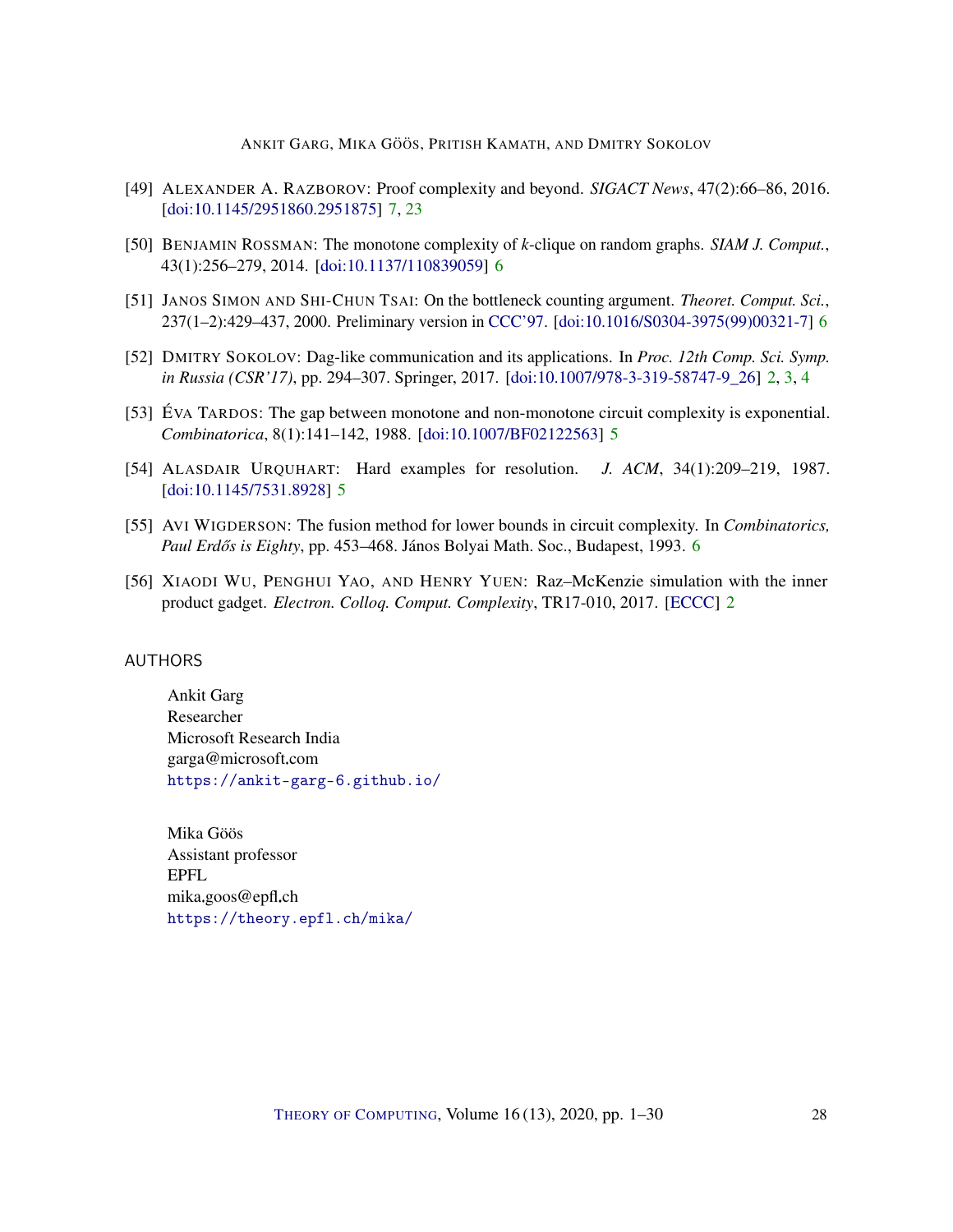<span id="page-28-0"></span>Pritish Kamath Postdoctoral scholar Toyota Technological Institute at Chicago Chicago, IL, USA pritish@alum.mit.edu <https://pritishkamath.github.io/>

<span id="page-28-1"></span>Dmitry Sokolov Postdoctoral researcher KTH Royal Institute of Technology sokolovd@kth.se <https://logic.pdmi.ras.ru/~sokolov/>

## ABOUT THE AUTHORS

- ANKIT GARG is a researcher at [Microsoft Research India.](https://www.microsoft.com/en-us/research/lab/microsoft-research-india/) Previously, he obtained his Ph. D. in computer science from [Princeton University](https://www.cs.princeton.edu/) under the supervision of [Mark](http://www.cs.princeton.edu/~mbraverm/) [Braverman,](http://www.cs.princeton.edu/~mbraverm/) and then spent two years as a postdoc at [Microsoft Research New England.](https://www.microsoft.com/en-us/research/lab/microsoft-research-new-england/) Even before that, he got his undergraduate degree in computer science from the [Indian](http://www.cse.iitd.ernet.in/) [Insitute of Technology Delhi.](http://www.cse.iitd.ernet.in/) His research interests lie in algebraic complexity, optimization, and communication complexity. He grew up in [Bathinda](https://en.wikipedia.org/wiki/Bathinda) (a small city in Punjab, India) and like most Indians, loves playing and watching cricket.
- MIKA GÖÖS is an assistant professor at [EPFL in the Theory Group.](https://theory.epfl.ch/) Previously, he was a postdoc at [Stanford Theory,](http://theory.stanford.edu/) the [Institute for Advanced Study,](https://www.ias.edu/) and the [ToC group at](http://toc.seas.harvard.edu/) [Harvard.](http://toc.seas.harvard.edu/) He completed his Ph. D. at the [University of Toronto](http://www.cs.toronto.edu) under the watchful eye of [Toniann Pitassi.](http://www.cs.toronto.edu/~toni/) He obtained his B. S. from [Aalto University,](https://www.aalto.fi/) and his M. S. from the [University of Oxford.](https://www.cs.ox.ac.uk/) In his spare time, Mika enjoys rock climbing, hoping to climb a 7C-grade boulder one day.
- PRITISH KAMATH is a postdoctoral scholar at the Toyota Technological Institute at Chicago. He completed his Ph. D. at [MIT,](www.mit.edu) co-advised by [Madhu Sudan](http://madhu.seas.harvard.edu/) and [Ronitt Rubinfeld.](http://people.csail.mit.edu/ronitt/) Prior to that, he completed a B. Tech. in [Computer Science](https://www.cse.iitb.ac.in/) at [IIT Bombay](http://www.iitb.ac.in/) in 2012 after which he was a Research Fellow at [Microsoft Research India](https://www.microsoft.com/en-us/research/lab/microsoft-research-india/) until 2013, where he was mentored by [Neeraj Kayal.](https://www.microsoft.com/en-us/research/people/neeraka/) He has broad interests in complexity theory and has worked in areas touching upon communication complexity, information theory, Boolean and algebraic circuit complexity and proof complexity. Most recently he has also become interested in foundational aspects of machine learning. He likes to juggle multiple things in life; sometimes on a [bicycle.](https://youtu.be/iXgAfveUTMk)